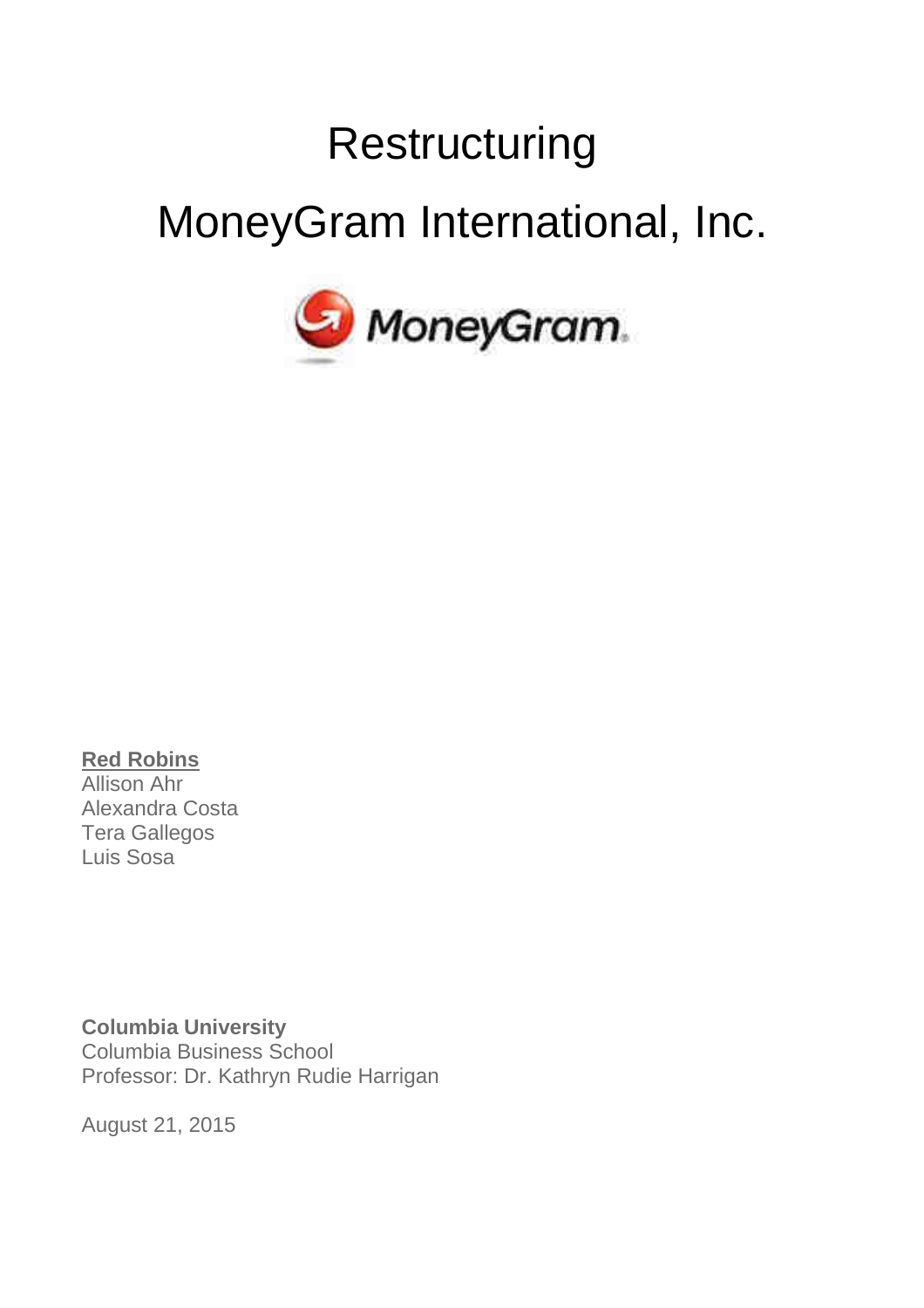## TABLE OF CONTENTS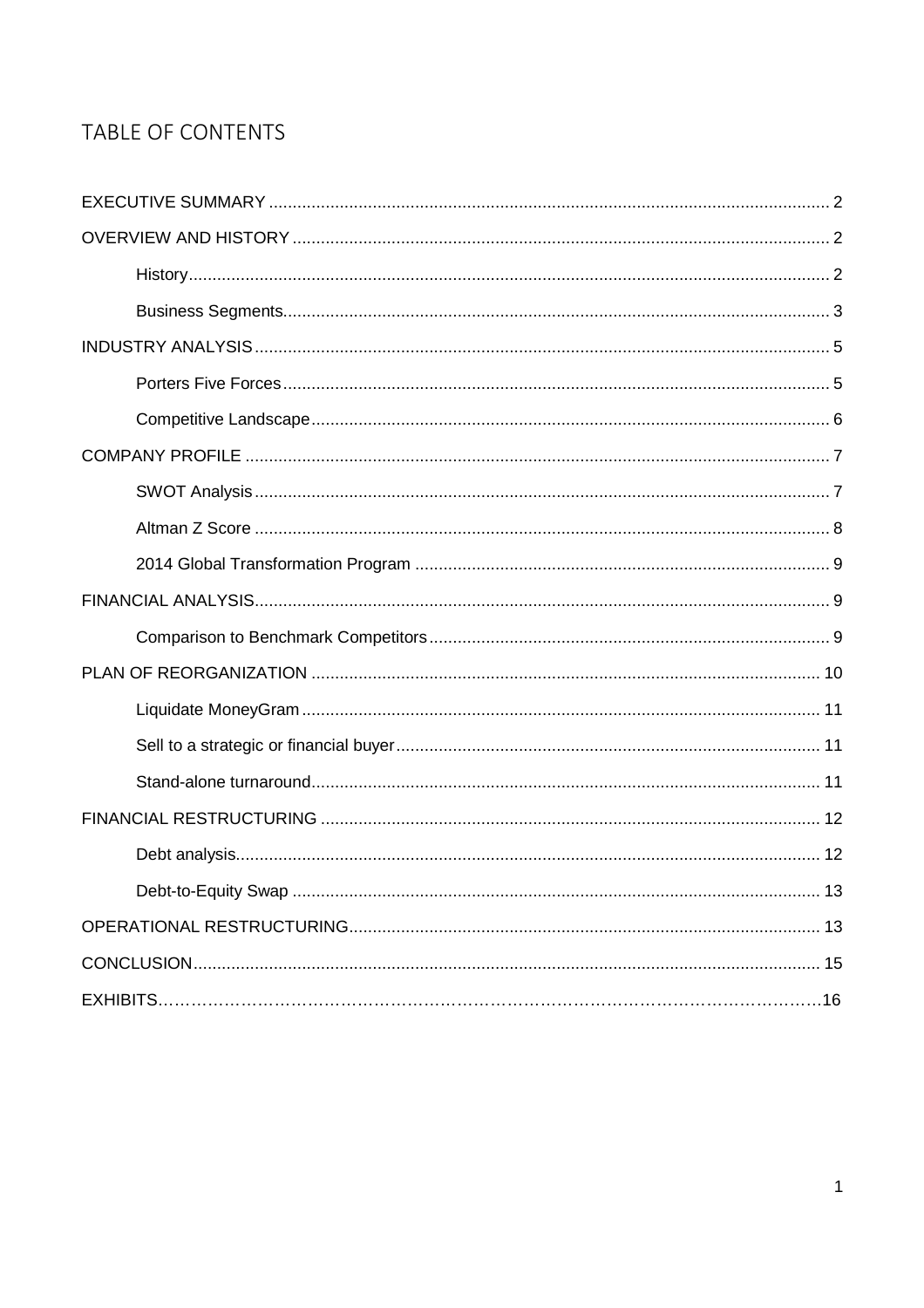## EXECUTIVE SUMMARY

MoneyGram International (MoneyGram) is the second-largest money transfer company in the world and has \$1.45 billion in annual revenues. Yet its stock price lags behind its primary competitors, and its margins, financial performance and key ratios are paltry in comparison. In 2008, MoneyGram's stock was close to being delisted when it lost nearly 90% of its market value. In an attempt to turn MoneyGram around, Pamela Patsley was brought on as executive chairman of the board and CEO in 2009. To date, MoneyGram continues to struggle in the market. More drastic changes will need to be initiated in order for the company to survive as well as become a viable competitor in the global money transfer and payment services industries.

Through this paper we will look to frame the environment that MoneyGram operates in, assess its viability as a going concern, and recommend a restructuring plan to turnaround the company. We will outline three scenarios, one considering the ultimate fate of the company if business continues status quo, one considering an operational restructuring, and another considering liquidation of the company. After a close assessment of the industry, competitive landscape, and the company's financial and strategic position we will demonstrate that an operating restructuring plan is the optimal path forward for the company.

## OVERVIEW AND HISTORY

## **History**

MoneyGram provides worldwide funds transfer through their network of approximately 350,000 locations - including retailers, international post offices and banks in more than 200 countries and territories, and through mobile and online channels. In addition to financial services provided through third-party agents, MoneyGram owns and operates retail locations in several countries. They also offer bill payment services in the U.S., Canada, Puerto Rico and certain agent locations in select Caribbean countries. MoneyGram's products enable customers not fully served by traditional financial institutions to meet the monetary demands of their daily lives<sup>1</sup>.

MoneyGram is headquartered in Dallas, Texas, and has an operations center in St. Louis Park, MN. It is listed on the NASDAQ Stock Exchange under the ticker symbol MGI. Currently, the company is 51% owned by Thomas H. Lee Partners and Goldman Sachs.

<sup>1</sup> http://corporate.MoneyGram.com/about-MoneyGram/history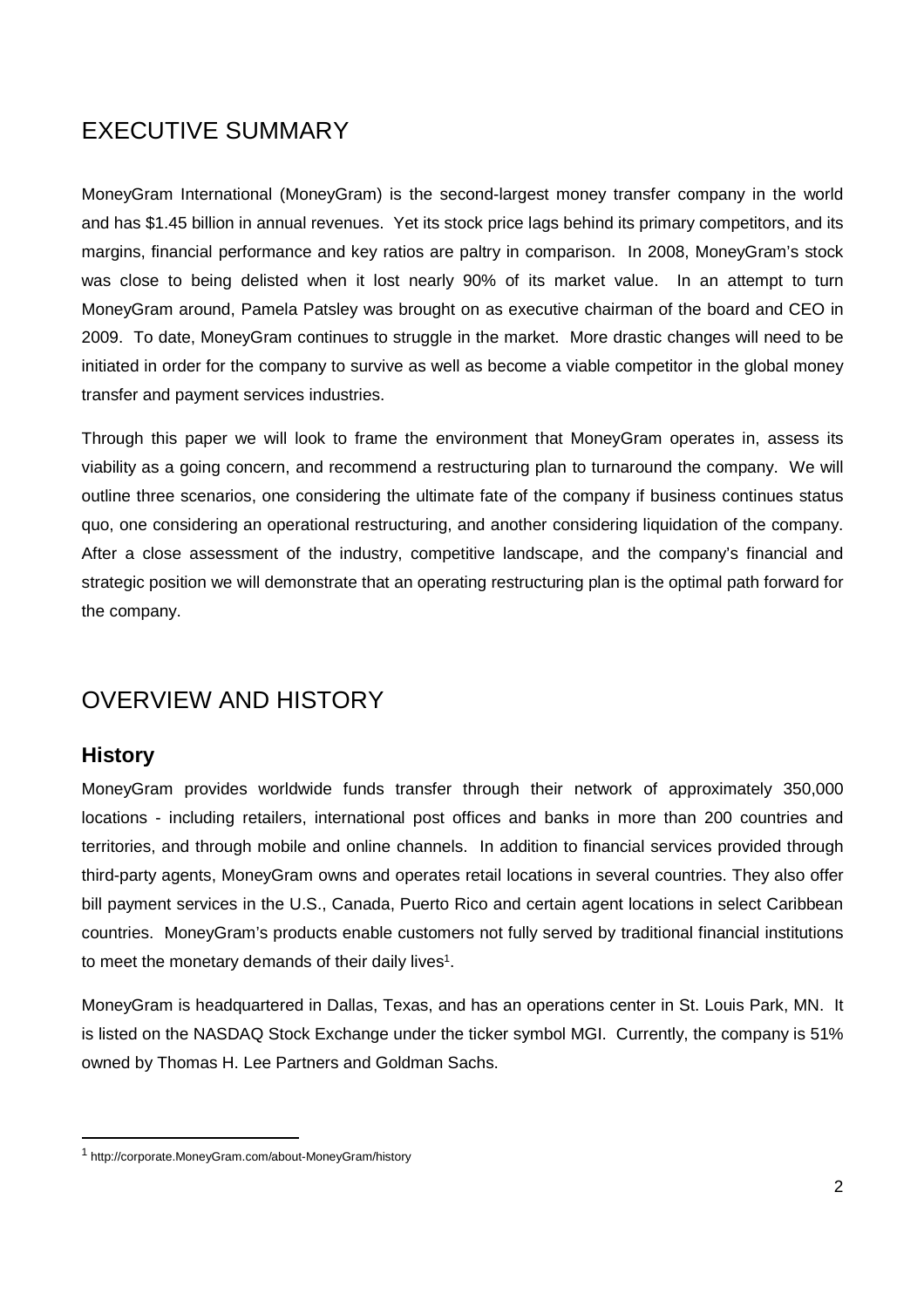MoneyGram's roots trace back to the 1940s, with the founding of Travelers Express Co., Inc. Travelers Express was one of the world's largest processors of money orders and a major player in the electronic payments industry. MoneyGram was formed in 1998 when Travelers Express Co's parent company (Viad Corp.) purchased international money transfer company MoneyGram Payment Systems Inc. Travelers Express and MoneyGram Payment Systems Inc. merged to form MoneyGram, which became a globally recognized brand. On June 30, 2004, Viad sold MoneyGram, and it became a publicly traded, individual entity. Philip Milne became CEO of MoneyGram in June 2004. During his four-year tenure, which ended in June 2008 MoneyGram lost nearly 90% of its market value and its stock came close to being delisted on the New York Stock Exchange.

MoneyGram's financial woes coincided with the beginning of the Great Recession in the United States, which officially began in December, 2007. Back in July 2007, MoneyGram's stock was trading at \$30 per share and the money-transfer business was booming. At that time, Milne and top management told analysts that despite the company's investments in mortgage-back securities, that its investment portfolio was doing fine. That all changed in January 2008, when \$860MM of bad investments, including assets backed by subprime mortgages, resulted in a major loss for MoneyGram.

In March 2008, at the height of the financial crisis, the company completed a recapitalization that would begin steering it back on course. Thomas H. Lee Partners and Goldman Sachs Group purchased MoneyGram preferred stock for \$760 million, which was convertible into 79% of common stock. Goldman also pitched in \$500 million for debt financing.

In 2008 a search firm hired by THL and Goldman Sachs contacted Pamela Patsley to turn MoneyGram around. She joined the company in January 2009 as executive chairman of the board, and became its CEO in September 2009. Patsley described her excitement about joining MoneyGram as "...a chance to leverage everything I've done, but yet not be the same. It was an opportunity to build out a team, reenergize the company, fix it up, and leave my mark on it—hopefully leave it with a great and amazing culture and take it forward."<sup>2</sup> Upon joining MoneyGram, Patsley bought a signficant amount of stock, officially putting her money where her mouth is.

Since 2009 MoneyGram has gone through a second recapitalization (May 2011), launched a Global Transformation Program focused on compliance enhancement, reorganization and restructuring, as well as spurred growth in self-service avenues (February 2014).

## **Business Segments**

MoneyGram has two primary reporting segments: Global Funds Transfer which includes money transfer and bill payment, and Financial Paper Products which includes money order services and

<sup>2</sup> http://www.dmagazine.com/publications/d-ceo/2011/november/MoneyGrams-turnaround-artist?single=1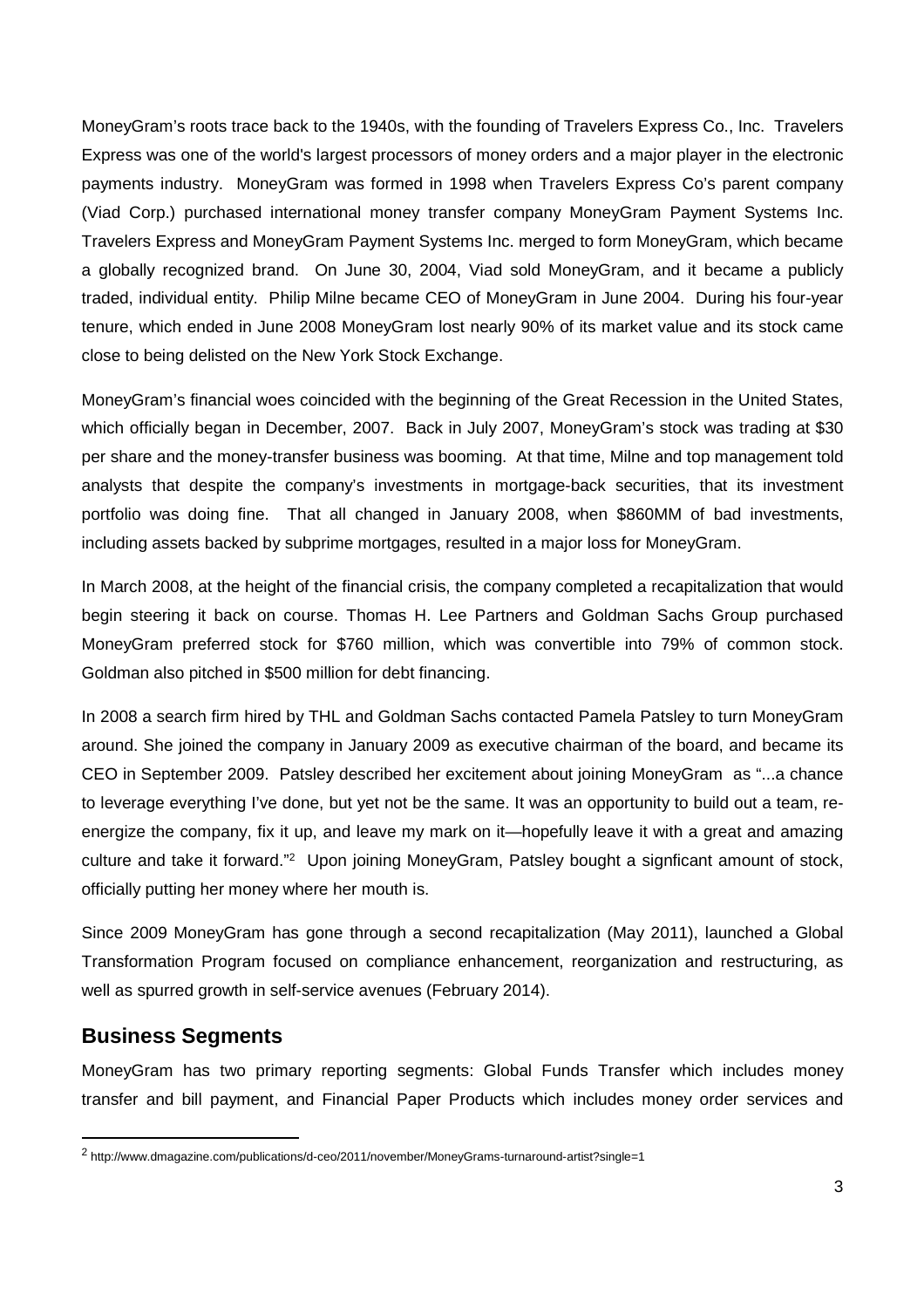official check processing. Revenue in 2014 is comprised of the following: money transfers (87.6% of revenue), bill payment services (6.9%), money order services (3.7%) and official check processing (1.8%).



Money Transfers: Movements of funds between consumers from the origination or "send" location and the designated "receive" location. MoneyGram earns revenue from the fees paid by the consumers sending the funds and from the management of currency exchange spreads on money transfer transactions involving different "send" and "receive" currencies. They share a significant portion of that fee with both the sending and receiving agents.

Bill Payment Services: These services are available in the U.S. and Canada and enable customers to complete urgent payments or pay routine bills as rent, automobile payments, and phone bills. Sameday as well as two- or three-day options are offered. Prepaid debit cards are also offered at agent locations.

Money orders**:** Money orders are designed for consumers to make payments in lieu of using cash or personal checks and are issued through 40,000 agent and financial institutions in the US and Puerto Rico.

Official Check Processing: Official checks are used by consumers where a payee requires a check drawn on a bank. This service is provided through approximately 1,000 financial institutions at 7,000 branch bank locations.

The majority of MoneyGram's revenue comes from the Global Funds Transfer segment of its business, but the Financial Paper Products segment has much higher margins.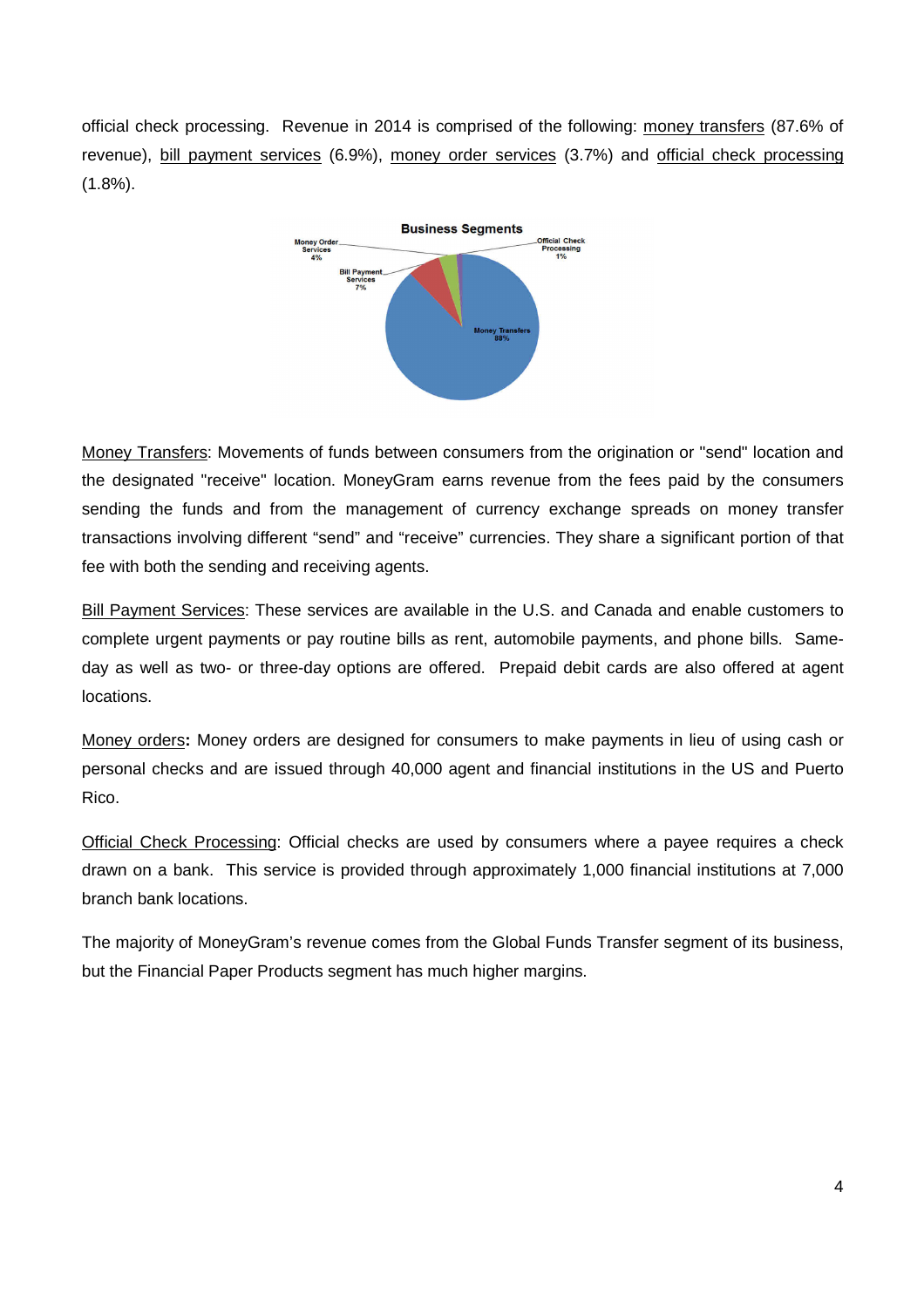| 2014                            | <b>Global Funds Transfer</b> | <b>Financial Paper Products</b> |
|---------------------------------|------------------------------|---------------------------------|
| Revenue                         | 1374.6                       | 80.3                            |
| Expenses                        | $<$ 1299.2>                  | <52.2>                          |
| <b>Segment Operating Income</b> | 75.4                         | 28.1                            |
| <b>Gross Margin</b>             | 5.49%                        | 34.99%                          |
| Source: 2014 10K                |                              |                                 |

## INDUSTRY ANALYSIS

MoneyGram's primary customers are persons who may not be fully served by other financial institutions, referred to as unbanked or underbanked consumers. Unbanked consumers do not have a relationship with a traditional financial institution. Underbanked consumers are not fully served by traditional financial institutions. The World Bank, a key source of industry analysis for cross-border remittance data, estimates that roughly half of the world's adult population, or 2.5 billion people, are unbanked. The World Bank estimates that by 2015 cross-border remittances will exceed \$600 billion. While growing, the global remittance market is highly fragmented. MoneyGram is the world's second largest global money transfer and payment services company in the world and has only 5% market share.



## **Porters Five Forces**

Threat of New Entry: The threat of new entrance in this industry is high. Business can easily be started up in this industry without significant investment. Adherence to fraud rules add some compliance complexity but given market fragmentation this is a sign of low barriers to entry.

Buyer Power: buyer power is relatively low. There are many buyers and typically these buyers are not able to get the costs to come down for remittances.

Threat of Substitution: There are various alternatives to MoneyGram's services. New tech start-ups are pairing digital payments with mobile devices and are offering services at lower price points. Brand loyalty is also very low and this is a commoditized service.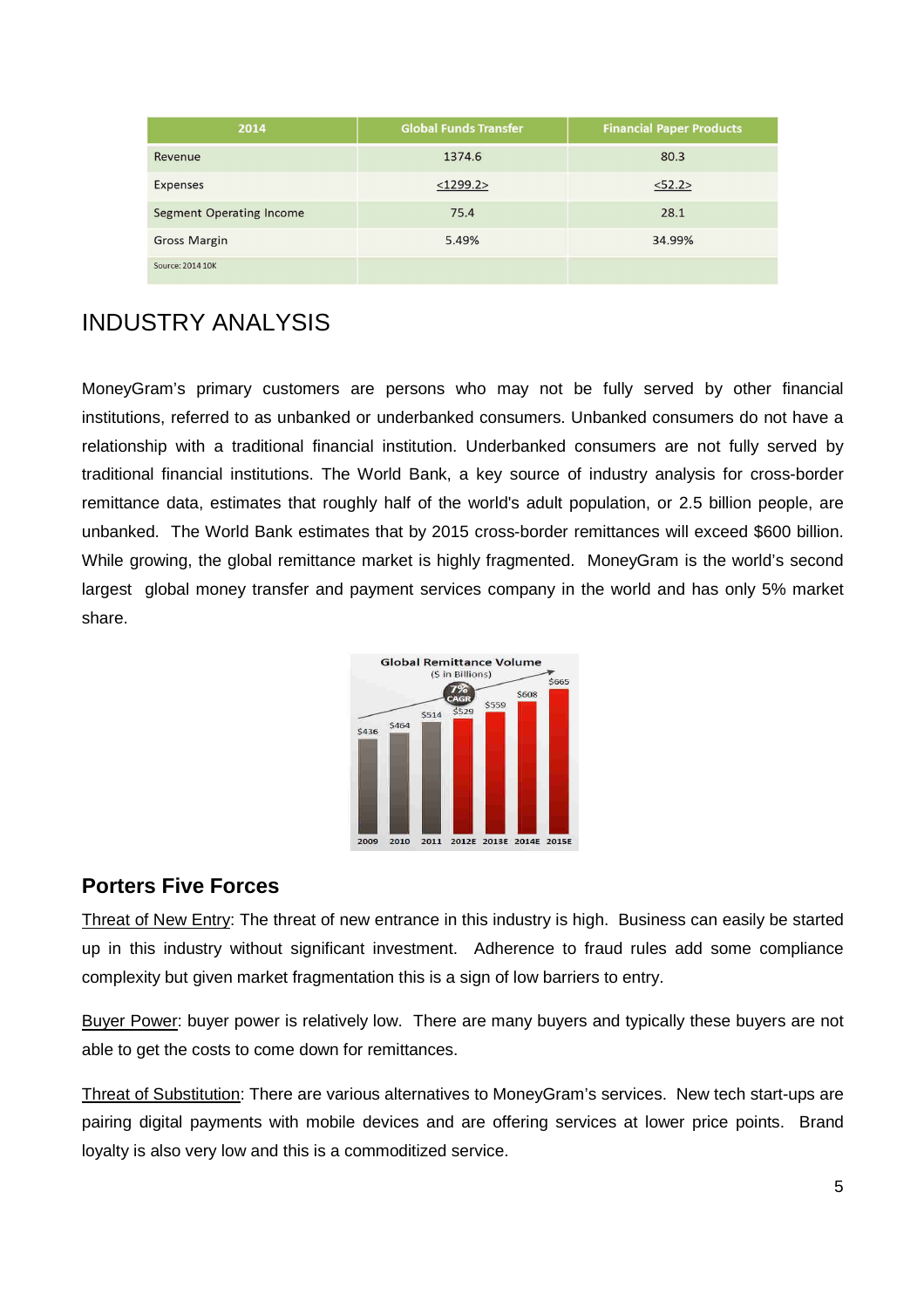Supplier Power: Supplier power is low due to the high fragmentation in the market. Consumers have brick and mortar options, online options, mobile options, etc.

Competitive Rivalry: Competition in this industry is fierce, causing companies to implement price cuts to stay competitive. There are many competitors and therefore the offering has become commoditized.

## **Competitive Landscape**

MoneyGram's competitors include a small number of large money transfer and bill payment providers, financial institutions and banks, and a large number of small niche money transfer service providers that serve select regions. Their largest competitor in the money transfer industry is the Western Union which also competes with MoneyGram's bill payment services and money order businesses. In 2014, Walmart announced the launch of the Walmart white label money transfer service, a program operated by a competitor of MoneyGram, that allows consumers to transfer money between its U.S. store locations. MoneyGram will encounter increasing competition as new technologies emerge that allow consumers to send and receive money through a variety of channels.



In 2014, MoneyGram revised its peer group to exclude companies that are no longer publicly traded or are no longer relevant competitors. Its current peer group ("New Peer Group") is Euronet Worldwide Inc, Fiserv Inc, Global Payments Inc, Green Dot Corporation, Heartland Payment Systems Inc, Higher One Holdings Inc, Mastercard Inc, Total System Services Inc, Visa Inc, The Western Union Company, and Xoom Corporation. According to the chart below from MoneyGram's 2014 10K, its cumulative total return for the past 6 years falls well below that of its Old Peer Group, New Peer Group, and the S&P 500.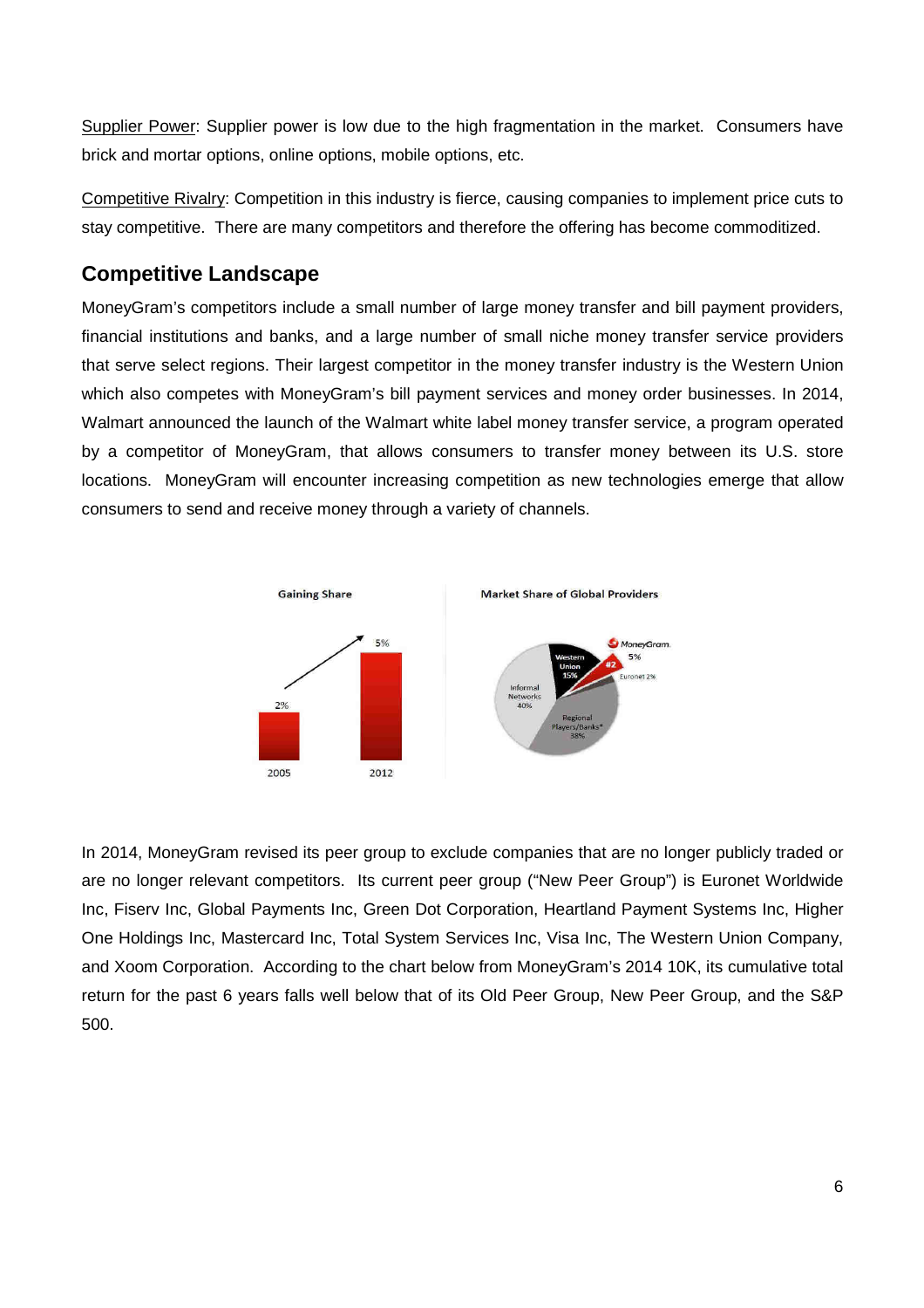

The following table is a summary of the cumulative total return for the fiscal years ending December 31:

|                                |      |        |        |        |        | December 31st. |
|--------------------------------|------|--------|--------|--------|--------|----------------|
|                                | 2009 | 2010   | 2011   | 2012   | 2013   | 2014           |
| Money Gram International, Inc. | 100  | 94.1   | 77.04  | 57.68  | 90.19  | 39.45          |
| <b>S&amp;P 500</b>             | 100  | 115.06 | 117.49 | 136.3  | 180.44 | 205.14         |
| <b>New Peer Group</b>          | 100  | 89.53  | 123    | 162.53 | 253.15 | 282.31         |
| Old Peer Group                 | 100  | 89.13  | 122.72 | 161.97 | 252.4  | 281.93         |

## COMPANY PROFILE

## **SWOT Analysis**

To understand MoneyGram's strengths, weaknesses, threats and opportunities; we analyzed the company's features in comparison with the major players (Western Union and Euronet) in the specific market industry.

| <b>STRENGTHS</b>                                                                                                                                                                                                                                                           | <b>WEAKNESSES</b>                                                                                                                                                                                                      | <b>OPPORTUNITIES</b>                                                                                                                                                                                                         | <b>THREATS</b>                                                                                                                                                                                                                                   |
|----------------------------------------------------------------------------------------------------------------------------------------------------------------------------------------------------------------------------------------------------------------------------|------------------------------------------------------------------------------------------------------------------------------------------------------------------------------------------------------------------------|------------------------------------------------------------------------------------------------------------------------------------------------------------------------------------------------------------------------------|--------------------------------------------------------------------------------------------------------------------------------------------------------------------------------------------------------------------------------------------------|
| · Size: One of the largest in<br>the world<br>· Reach: 350,000 agents in<br>more than 200 countries<br>• Convenient: Retail<br>locations, mobile, online,<br>and kiosks<br>• Longevity: Decades of<br>rich industry experience.<br>. High Growth: Leads to<br>high revenue | Fragmented Industry: #2<br>in the world with only 5%<br>market share<br><b>Highly Competitive</b><br>Industry: Price<br>competition means low<br>margins<br>Slow Growth in Market<br>Share: Oue to high<br>competition | · Klosk: Potential for<br>increased revenue and<br>increased margins<br>· Growing Demand:<br>Especially from<br>developing economies<br>· Restructuring: Will<br>provide cost savings of<br>\$15 to \$20 million<br>annually | · Walmart: Introduced its<br>own money transfer<br>service<br>Debt Rating; Below<br>investment grade<br>Fraud: May result in fines<br>and litigation expenses<br><b>Consumer Privacy:</b><br>Regulations could<br>increase cost of<br>operations |

 $3$  \$100 invested on 12/31/2009 in stock or index, including reinvestment of dividends.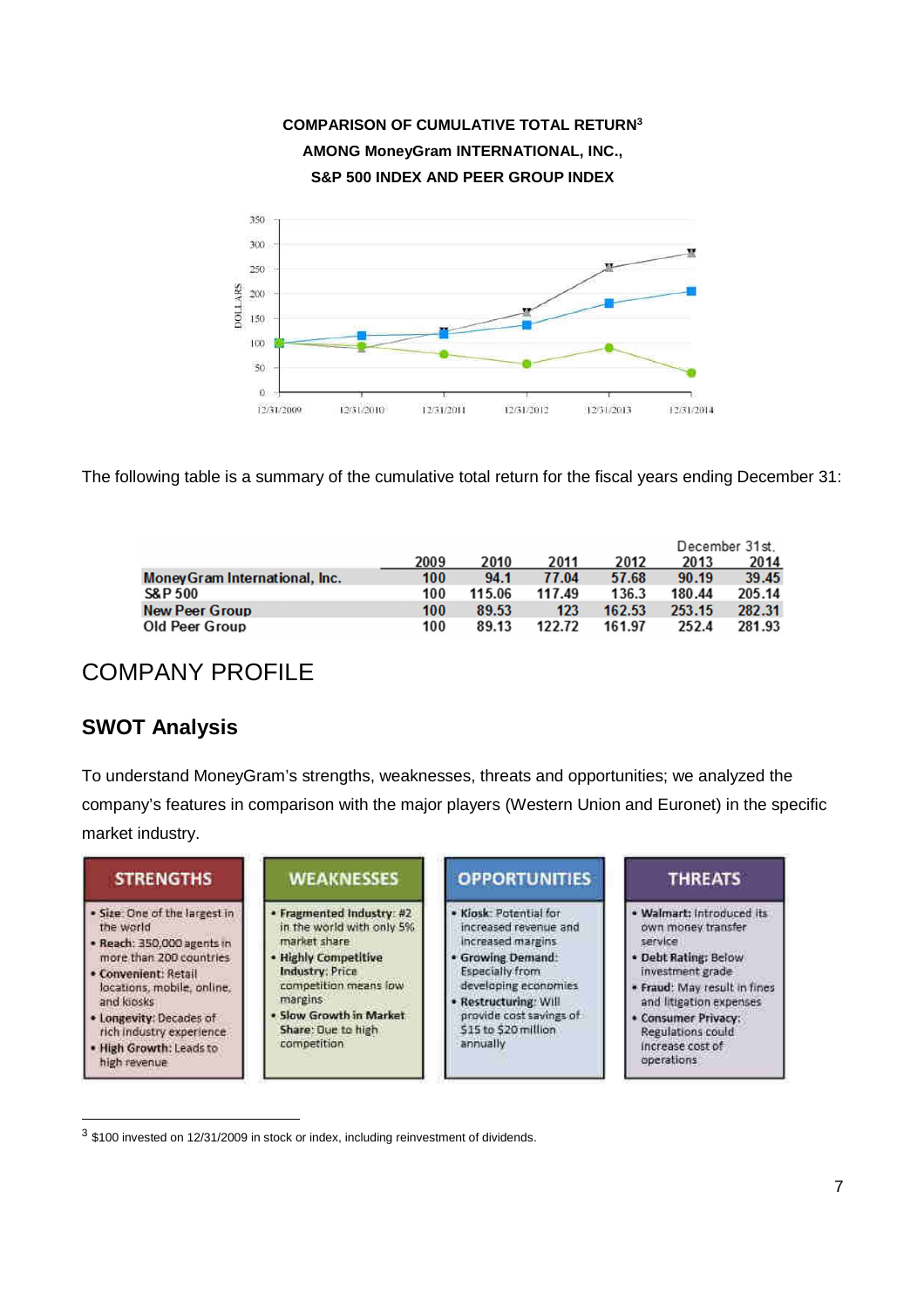### **Altman Z Score**

To understand the actual financial performance of MoneyGram, we started by analyzing the Altman Z Score for the company, from 2003 to 2014. The Altman Z Score is a methodology to evaluate the strength of a company's financial performance. For this project, we considered the updated version of the methodology (released in 2012), which evaluates both public and private companies, both manufacturing and nonmanufacturing companies and both U.S. and non-U.S. companies. We calculated the Z Score not only for MoneyGram, but also for its main competitors – we also classified the company as a public non-manufacturing company in the US.

For the classification above, the lower and upper limits of a 'Grey Zone' are 1.1 and 2.6, meaning that a score below 1.1 the company is indicating financial distress, and a score above 2.6, the company would be considered financially healthy. The calculations show that from 2002 to 2014, the company had an unfavorable performance, with Z Scores below the 'distress threshold' line (Exhibit: Z Score). On the last six year, moreover, its score has been fluctuating between 0.0 and -0.5. In contrast, MoneyGram's main competitors demonstrate Z Scores with the parameters of the Grey Zone (Except for Euronet's performance in 2012, see Exhibit: Z Score for more detail).

We consider the analysis of the competitor's Z Score important, not only to understand the industry that the company is in, but also have parameters to draw a reasonable goal for the company to restructure its financial situation and become more competitive in the market.



Ultimately, the restructuring plan, we considered that the Z Score should be improved, and that the projected Z Score should also demonstrate a positive trend for the next years, beyond the five years projected for this project.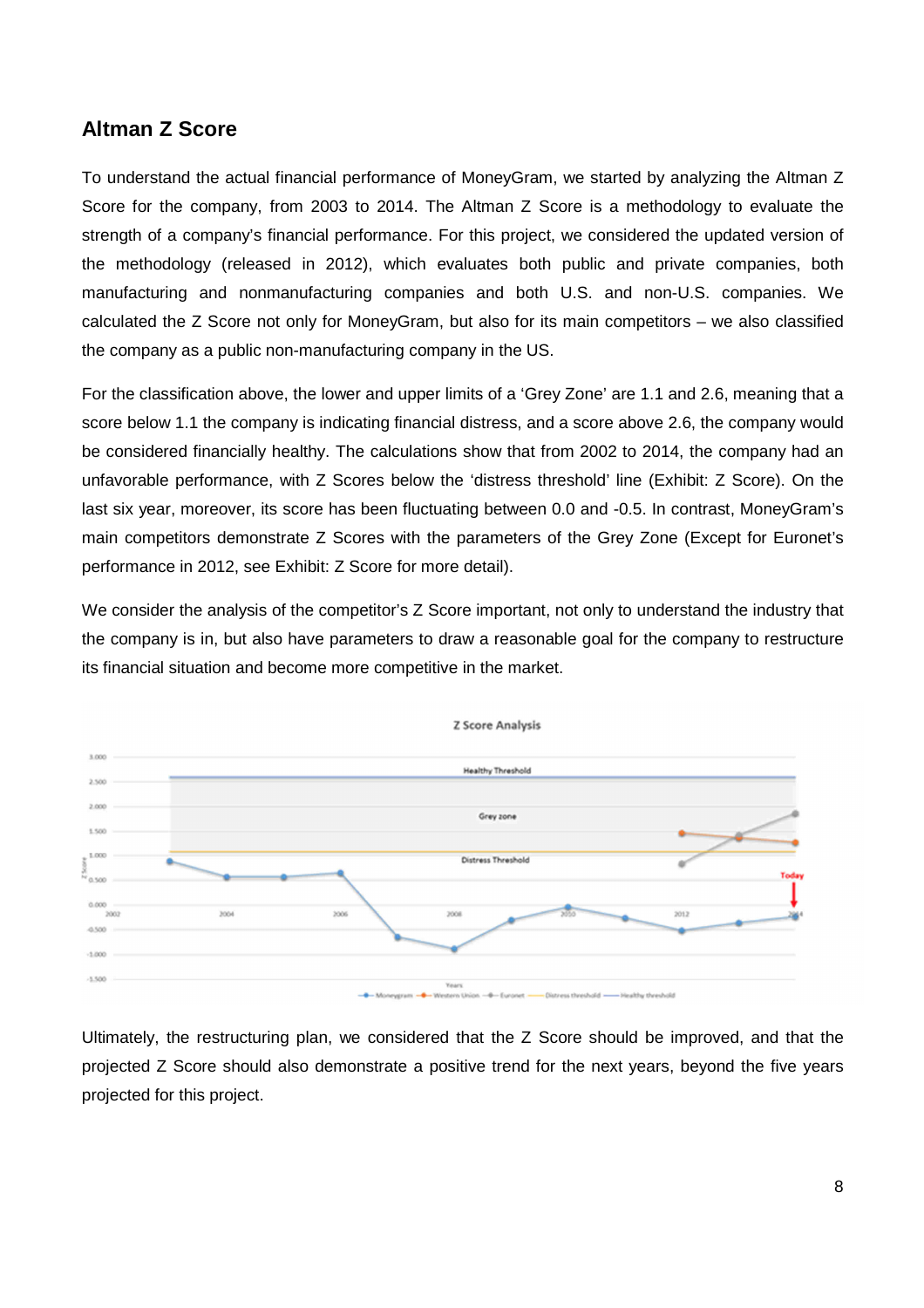## **2014 Global Transformation Program**

MoneyGram announced it's Global Transformation Program (the "Program") in the first quarter of 2014. This Program is expected to last through the 2015 fiscal year, and includes reorganization and restructuring activities centered around enhancing compliance, investing for growth, and reorganization and restructuring. As part of its plan to lead the industry in compliance and combating fraud, MoneyGram expects to spend \$80 to \$90 million on compliance enhancements over a three year time period ending in December of 2016. The Company's goal is to reach \$2 billion in annual revenue in 2017 with 15 to 20 percent of money transfer revenue generated from self-service products such as MoneyGram online, mobile, and kiosks. This is an increase over 2013 self-service revenue of 6 percent. The restructuring component of the Program is expected to cost \$30 million to \$40 million, and result in pre-tax cost savings of \$15 million to \$20 million annually.

## FINANCIAL ANALYSIS

## **Comparison to Benchmark Competitors**

To begin the financial analysis of the company, we started with the Return on Equity (ROE) formula, dissecting its major components: Profitability, Productivity and Financial Leverage, and comparing the result with that of major competitors. Then, we analyzed the major financial ratios and also compared with that of competitors.

The ROE formula (DuPont model) show that in the last three years Profitability and Financial Leverage are the primary drivers of undesirable ROE results. In the last three years, the company had ROE of - 39%, -68%, and 31% - 2014, 2013 and 2012 respectively. The ROE results for Western Union and Euronet are better that those of MoneyGram. Western Union, as an example, had the best result among all compared herein.

In terms of Profitability, the formula analyzes the Net margin of the companies. MoneyGram has the worst performance due to its high costs and expenses. The comparison to Euronet is not very suitable in this case, since the competitor had also a similar performance as that of MoneyGram. Western Union, on the other had the best performance. The ratios calculation (Exhibit: Ratios) shows that the competitor has not only a 'total operational cost over revenues' lower than that of MoneyGram and Euronet, but also its 'Cost of Services + Salaries over revenues' plays a big role to push the productivity ratio up.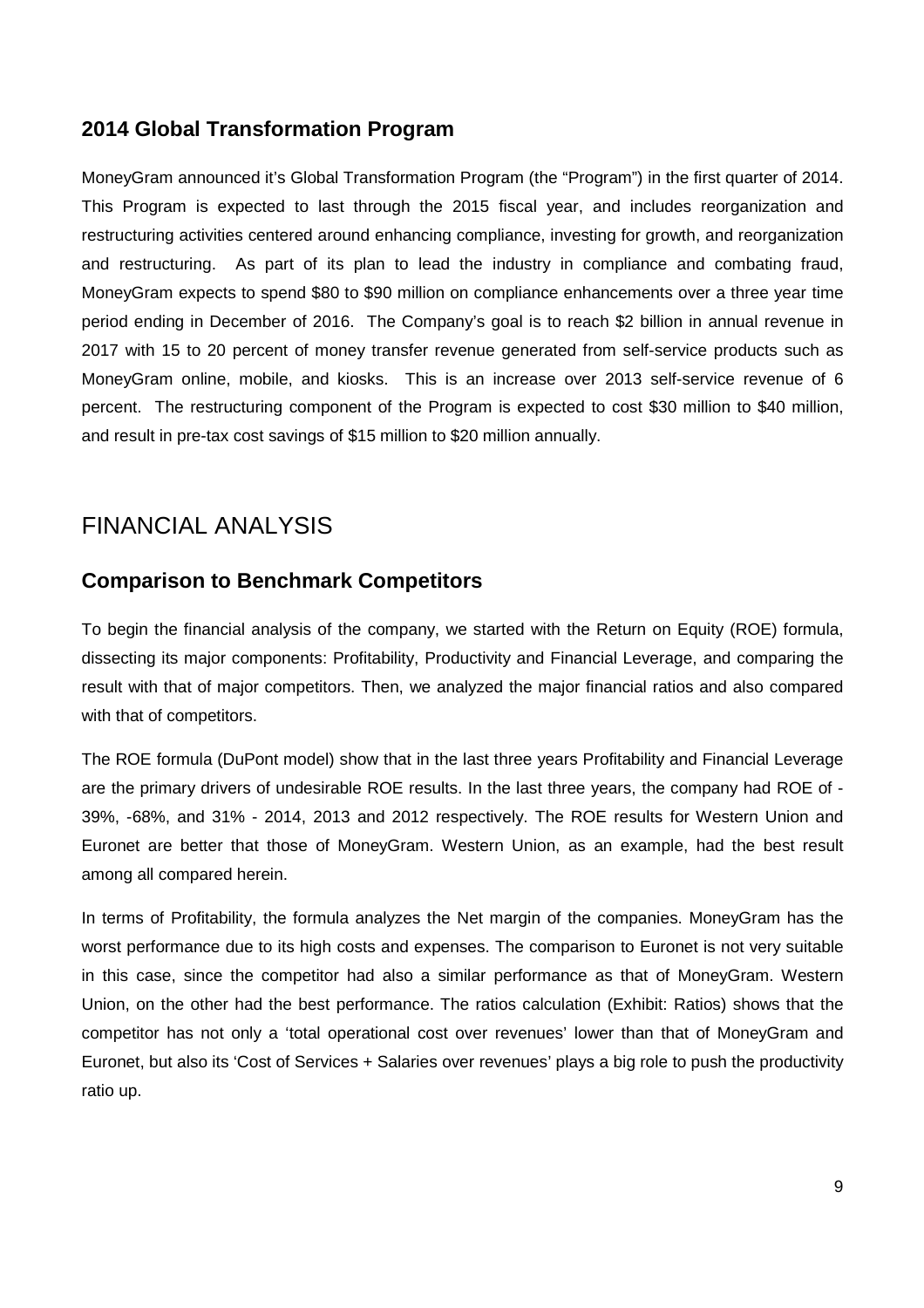In terms of Financial Leverage, the results of MoneyGram are poor due to its negative Equity account that has been accumulating losses over the past several years. Furthermore, the other financial ratios of the company have reinforced the necessity of the company to restructure (The highlighted items are reference to the best performance of 2014 among the three players).

EBITDA margin, Return on Assets (ROA), Asset Turnover, and Fixed Asset Turnover of Western Union are also better than that of MoneyGram. It is important to note that Western Union has many more employees than MoneyGram and Euronet, and even though the company has a higher ratio for 'Revenue per employee' and 'EBITDA per employee'.

Another important analysis is the debt amount of the three players. Debt to revenue ratio of MoneyGram and Western Union has almost the same proportion, while that of Euronet show a low debt proportion to the total of revenue (Exhibit: Ratios).

|         |      |                                     |      |                                                                                                    |                  |           |           |           | In thousands |
|---------|------|-------------------------------------|------|----------------------------------------------------------------------------------------------------|------------------|-----------|-----------|-----------|--------------|
|         |      | <b>Western Union</b>                |      |                                                                                                    | <b>MoneyGram</b> |           |           | Euronet   |              |
|         | 2012 | 2013                                | 2014 | 2012                                                                                               | 2013             | 2014      | 2012      | 2013      | 2014         |
| InS     |      |                                     |      |                                                                                                    |                  |           |           |           |              |
| Debt    |      | \$4,029,200 \$4,213,000 \$3,720,400 |      | \$809,900                                                                                          | \$842,900        | \$963,500 | \$294,254 | \$199,413 | \$421,524    |
| Revenue |      |                                     |      | S5,664,800 S5,542,000 S5,607,200 S1,341,200 S1,474,400 S1,454,900 S1,267,601 S1,413,169 S1,664,150 |                  |           |           |           |              |
| ln 96   |      |                                     |      |                                                                                                    |                  |           |           |           |              |
| Debt    | 42%  | 43%                                 | 40%  | 38%                                                                                                | 36%              | 40%       | 19%       | 12%       | 20%          |
| Revenue | 58%  | 57%                                 | 60%  | 62%                                                                                                | 64%              | 60%       | 81%       | 88%       | 80%          |



To understand whether MoneyGram has an appropriate amount of leverage, we calculated the optimal capital structure, and we concluded that the actual capital structure is not too far off from the optimal. The total amount of debt in 2014 is \$ 963.5 million, and the optimal capital structure demonstrates that the total debt amount should be \$ 845.7 million (Exhibit: Valuation II, section for WACC). Therefore, we considered that the debt to revenue of MoneyGram is adequate for the company.

## PLAN OF REORGANIZATION

We considered three other possible alternatives for the MoneyGram: liquidate the company, sell the company to a strategic or financial buyer, or perform a stand-alone turnaround.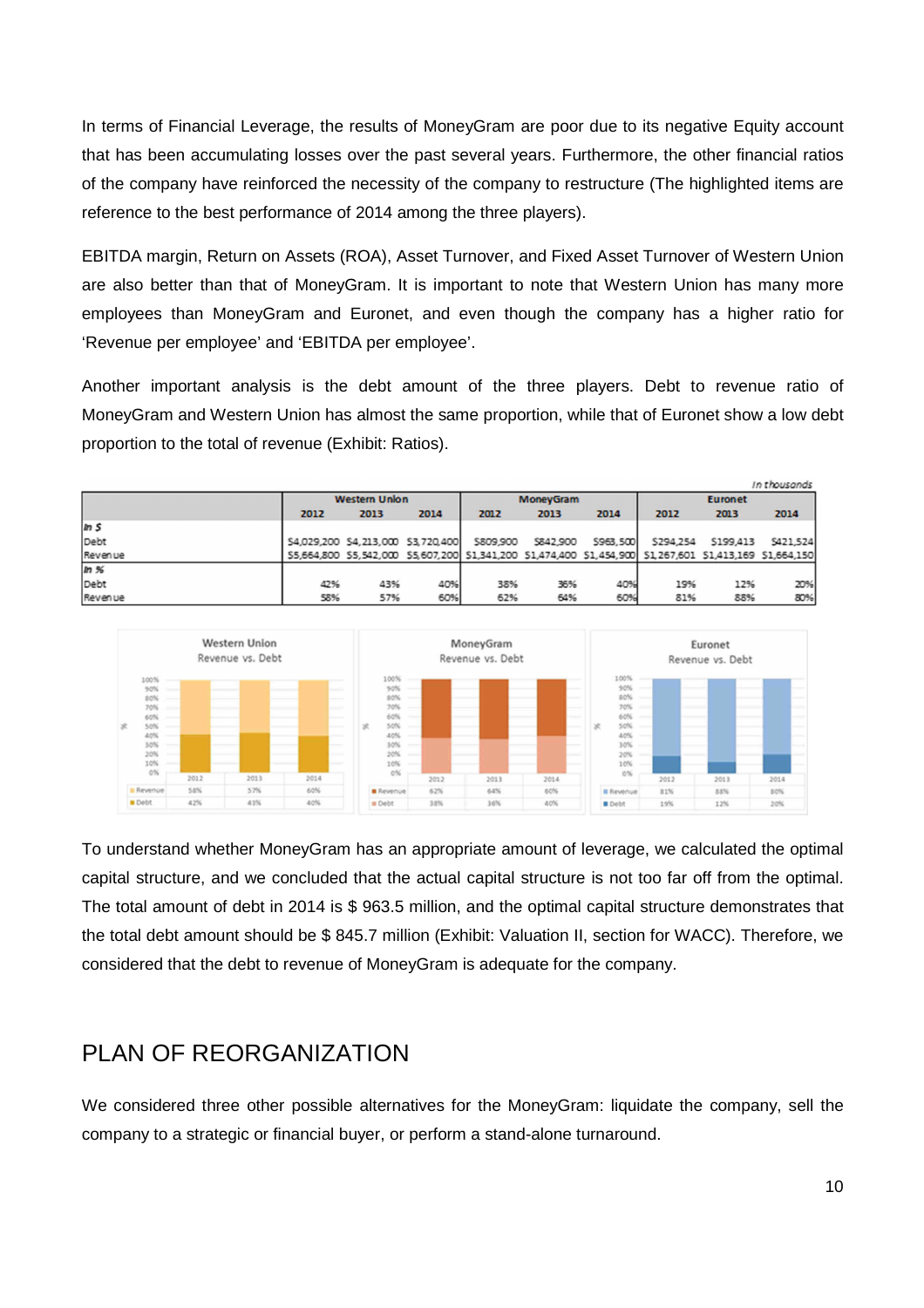## **Liquidate MoneyGram**

Considering the financial statement (10K) of December 31<sup>st</sup> of 2014, the liquidation value is \$1.7 billion (Exhibit: Liquidation). The number is higher than that of a valuation calculation to sell the company to a strategic or financial buyer. However, the valuation of the company after a stand-alone turnaround is higher than the liquidation value.

## **Sell to a strategic or financial buyer**

Possible strategic buyers for the company could be its major competitors, Western Union or Euronet. A financial buyer could be any hedge fund that is interested in the financial services that MoneyGram provides. However, the valuation for the company, as it is, does not provide high value for shareholders (Exhibits: FS I, and Valuation I). Considering the following premises: (1) Zero growth, (2) Cost and expenses with the same ratio over revenues, and (3) Assets, Liabilities and Equity equal; the valuation of the company is between \$ 202 million and \$ 246 million (Valuation: We considered that the company is in its optimal capital structure; therefore, we did not unleveraged and re-leveraged the beta. Valuation method: Perpetuity with growth. We did not considered the EBITDA multiple, because the 'Terminal Value/Enterprise Value' is too high - \$820 million).

## **Stand-alone turnaround**

The stand-alone turnaround is the most promising of all options. The plan proposed in this project yields sufficient operational restructure to boost company's bottom line, improve financial ratios, and increase its Z Score. The operational changes proposed will have the following impact in the financial statements of the company for the next five years:

- A. Balance sheet
	- a. Current assets will maintain the same structure as 2014, with additional short-term investments of \$100 million in 2016, and additional \$150 million of each following year.
	- b. PP&E account will receive an annual increase of 3%, since we understand that this percentage is sufficient to the maintenance of the fixed assets already in place.
	- c. Most of the cash earned in the following years, due to the restructuring plan, will be reinvested in the company. There will be no payments of dividends for the next five years, as we understand that the company urgently needs all the money that it can get to boost its operations.
	- d. In terms of debt, the 2014 10K report notes that debt totaling \$912.6 million will mature in 2020, while debt principal totaling \$51.5 million will be paid quarterly in increments of approximately \$2.5 million through 2020. Any borrowings under the Revolving Credit facility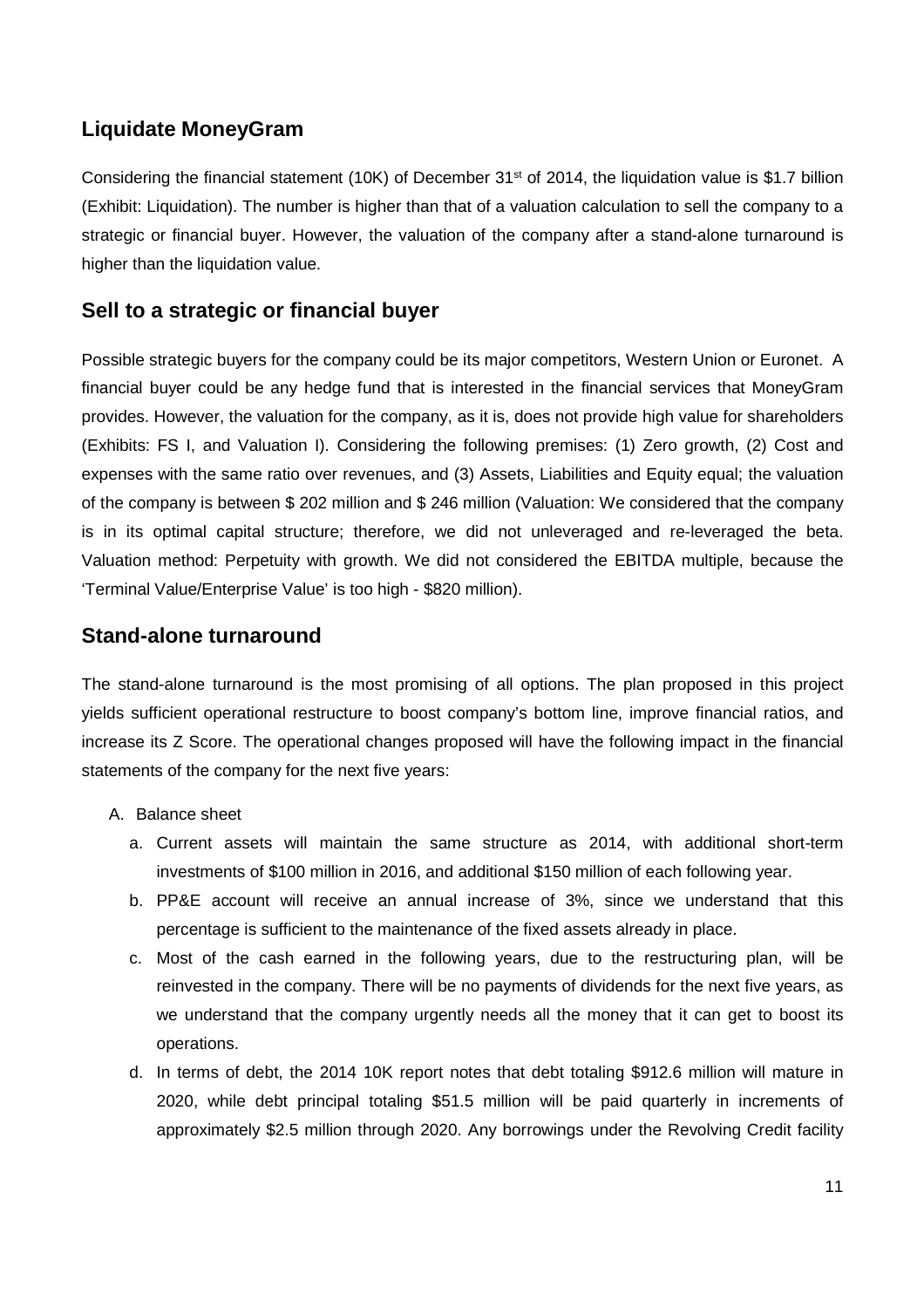will mature in 2018. For that, we considered that all debt on the balance sheet as of December 31, 2014 will be paid according to the maturity agreed upon.

Since we concluded that the current amount of debt is not far off from optimal when we determined the optimal capital structure for the company, we recommend that the company take on new debt as the old debt is being retired, up to the its optimal debt limit (Exhibit: FS II, and Valuation II, WACC section).

- B. Income Statement
	- a. Revenue: We considered that due to the operational improvements the company will have a modest gain of market share, which will result in an increase of 3% of revenue every year (growth).
	- b. Fee commission expenses will be reduced to 40% of the annual revenue amount.
	- c. Compensation and benefits will be reduced to 17%; Transaction and operations support to 16%; and Occupancy, equipment and supplies to 3% - all percentages of the annual revenue amount.

As a result, the valuation<sup>4</sup> of the company ranges between \$3.7 billion and 4.6 billion, generating more value to the shareholders than any other option (e.g. Liquidation). Moreover, the restructuring plan not only created more value, but also improved the Z Score for the company (Exhibit: Z Score).

## FINANCIAL RESTRUCTURING

## **Debt analysis**

On March 28, 2013, entered into the following Amended and Restated Credit Agreement with Bank of America.

- \$ 833.6 million of Senior secured credit facility, due 2020 (interest rate 4.25%)
- \$ 130 million of Tranche B-1 term loan facility due 2020 (interest rate 4.25%).
- Total Debt outstanding as of December 31, 2014: \$963.5 million

The company's revolving credit facility has \$150.0 million of borrowing capacity as of December 31, 2014. According to the 2014 10K filing, the Credit Agreement contains various financial and nonfinancial covenants that must be adhered to. As of December 31, 2014, MoneyGram was in compliance with all debt covenants. The financial covenants in the 2013 Credit Agreement measure

<sup>4</sup> Note about WACC: To calculate the WACC we unlevered the company's beta is 1.58 - according to Yahoo! Finance source - and re-levered according to its optimal capital structure (Exhibit: Valuation II - section WACC)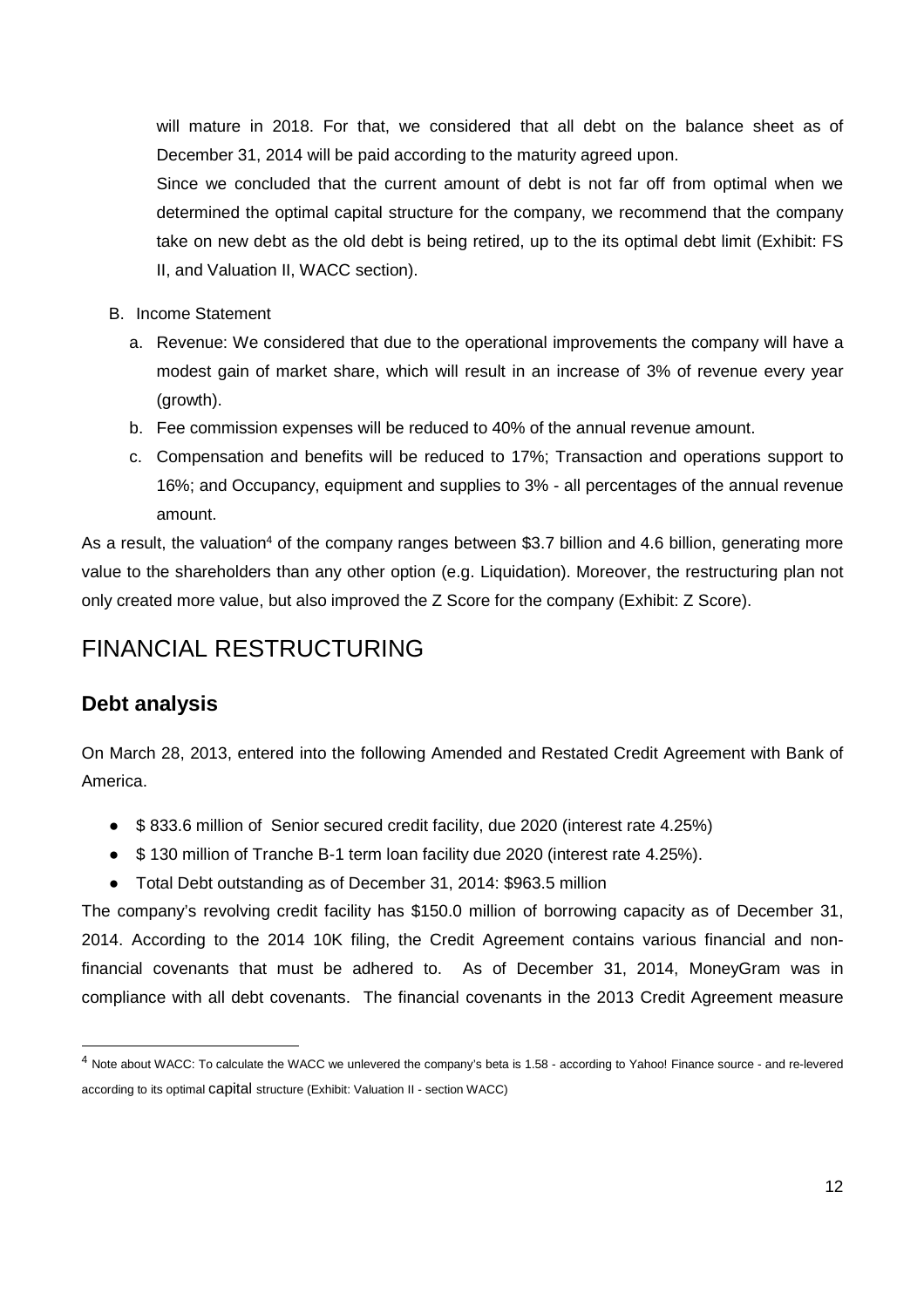leverage, interest coverage and liquidity; for instance, the Interest Coverage ratio in 2014 was 6.70 and the Total Secured Leverage ratio was 3.501, when the minimum agreed is 2.25 and 5.0, respectively, for 2014.

In our pro-forma analysis, we considered the payment of the 2013 Credit Agreement until 2020. Thereafter, the acquisition of a new line of credit totalling \$913 million since the debt the company can support is lower than the amount of debt on its balance sheet (according to the optimal capital structure).

## **Debt-to-Equity Swap**

From the financial pro-forma analysis of 'Stand-alone Turnaround' we concluded that the company will not need to seek to a debt-to-equity swap, because:

All covenants in the current Credit Agreement have been met up to 2014

The proposal described hereby gives the company sufficient financial strength to continue to operate, and show signs of complete financial recovery after the five-year projection.

## OPERATIONAL RESTRUCTURING

Compared to its competitors, MoneyGram's SG&A as a percentage of revenue is quite high at 45% (2014) versus Western Union's 21% and Euronet's 24%. We feel that overall financial performance would be greatly improved by evaluating the current cost structure and reducing expenses. The company indicated in its announcement of the 2014 Global Transformation Program that it plans to reorganize and restructure to generate pre-tax savings of \$20 million annually. We propose that the following items be analyzed in conjuncting with this restructuring effort:

COGS Reduction: Fee Commission Expense should be reduced from 46% to 40%. This can be achieved by closing brick and mortar locations and installing more self-service kiosks which inherently have lesser fee commissions than manned agent locations. MoneyGram's current growth model involves growth by volume. It added nearly 14,000 additional brick and mortar locations in 2014. We feel that a more lucrative path to bottom line growth would be to close underperforming brick and mortar locations as measured by same store sales and placing more emphasis on self-service revenue by investing in mobile and online platforms as well as self-service kiosks.

Compensation & Benefits Expense Reduction: A reduction in Compensation & Benefits costs from 19% to 17% of revenue can be accomplished by headcount and compensation reductions in addition to benefits changes. Retail headcount can be reduced as MoneyGram shifts more of its focus to self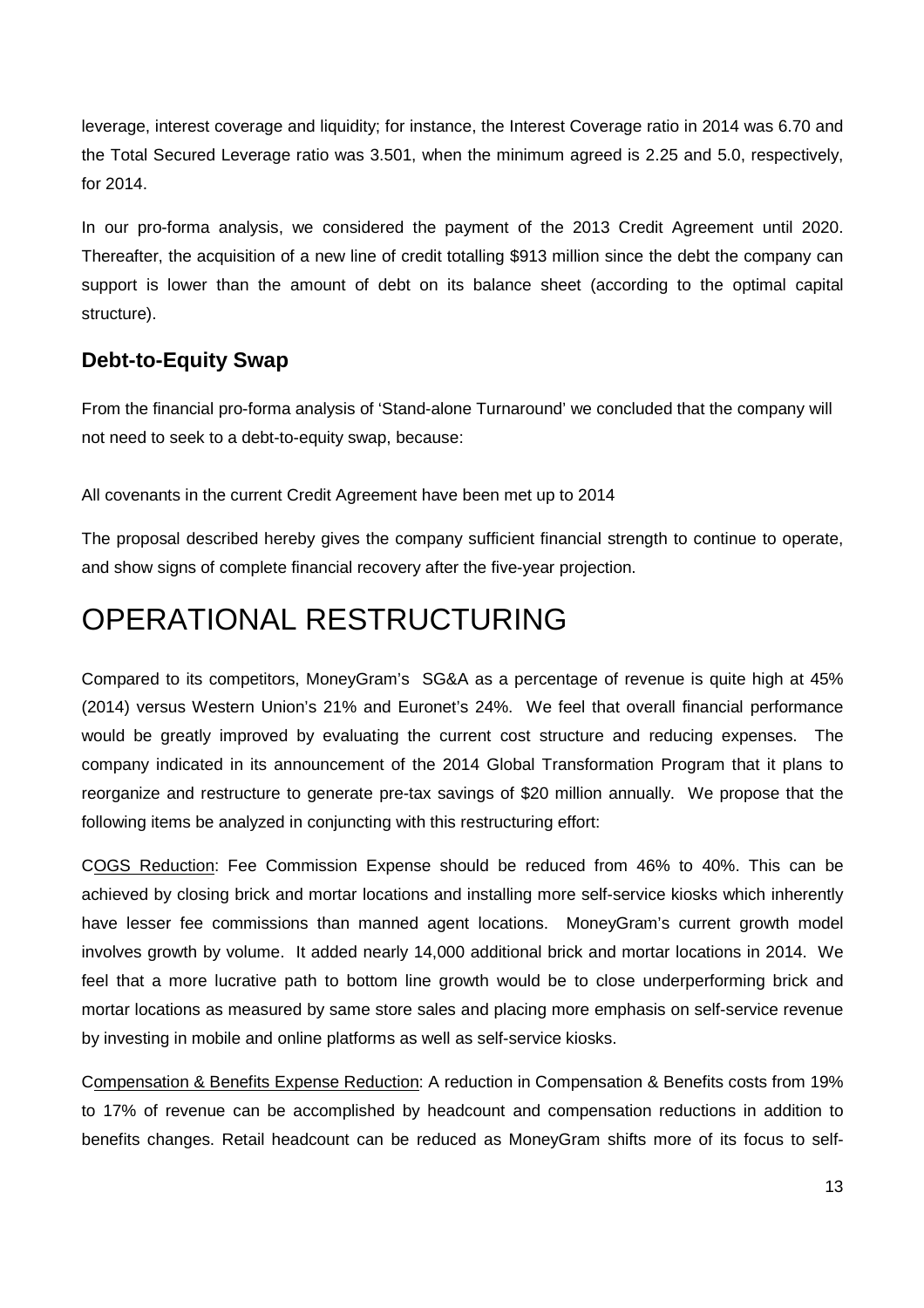service channels. Back-office headcount can also be reduced as corporate footprint rationalization is executed and job redundancies are identified in shared services (e.g., Procurement, Accounting, etc.). In addition to reducing compensation through a reduction in staff, a benefits cost reduction exercise should be launched focused on plan design changes and contribution strategy, shifting more of the benefits costs towards employees. MoneyGram can accomplish this by eliminating any PPO plans they currently have in place and replacing them with consumer driven health plans such as HSAs.

Transaction & Operations Support Reduction: A reduction in Transaction & Operations Support expenditures from 23% to 16% should be made through a reduction in marketing, outsourcing and travel expenses. Marketing expenditures which increased \$7.3MM from 2013 to 2014 should be reduced by cutting back on underperforming online marketing campaigns as measured by click through rate. Additionally, a reduction in Outsourcing, Independent Contractor and Consultant costs should be pursued by strategically bidding out key outsourcing vendors as well as cutting non-essential consulting costs. All non-essential corporate travel should also be cut and tighter travel policy controls should be put in place to curtail excessive spending (e.g., hotel nightly spend caps in key travel cities).

Occupancy, Equipment and Supplies Reduction: A reduction in expenditures from 4% to 3% of revenue should be made through cuts in facilities rent, and maintenance costs. MoneyGram should consolidate Global Operations Centers in Minneapolis into a single facility as one of the facilities' lease expires at the end of 2015. This would eliminate 60,821 sq ft of space and would align with some of the back office staff reductions mentioned earlier. Additionally, the Brooklyn Center facility should also be consolidated into the Minneapolis facility. In Texas, the Frisco Operations Centers should be moved to the Corporate Headquarters in Dallas, eliminating 22,921 sq ft of space. There will be restructuring costs associated with the early lease termination of the Frisco location which are addressed in the financial projections, however the intention would be to negotiate a favorable lease break or avoid lease termination fees altogether by subleasing the space to another tenant.

| Location                                              | Use                      | Segment(s) Using Space | <b>Square Feet</b> | Lease Expiration |
|-------------------------------------------------------|--------------------------|------------------------|--------------------|------------------|
| Minneapolis, MN                                       | Global Operations Center | <b>Both</b>            | 90.550             | 12/31/2023       |
| Minneapolis, MN <sup>(3)</sup>                        | Global Operations Center | Both                   | 60,821             | 12/31/2015       |
| Brooklyn Center, MN                                   | Global Operations Center | Both                   | 75.000             | 10/31/2015       |
| Lakewood, CO.                                         | Call Center              | Global Funds Transfer  | 68.165             | 3/31/2015        |
| Dallas, TX                                            | Corporate Headquarters   | Both                   | 54.956             | 6/30/2021        |
| Dallas, TX                                            | Corporate Headquarters   | Both                   | 22.921             | 12/31/2016       |
| Frisco, TX                                            | Global Operations Center | Both                   | 63.150             | 6/30/2021        |
| London, UK                                            | Global Operations Center | Both                   | 20.738             | 1/23/2016        |
| Warsaw, Poland                                        | Global Operations Center | Both                   | 63.150             | 8/31/2022        |
| "Included is 52,879 square feet that has been subjet. |                          |                        |                    |                  |

14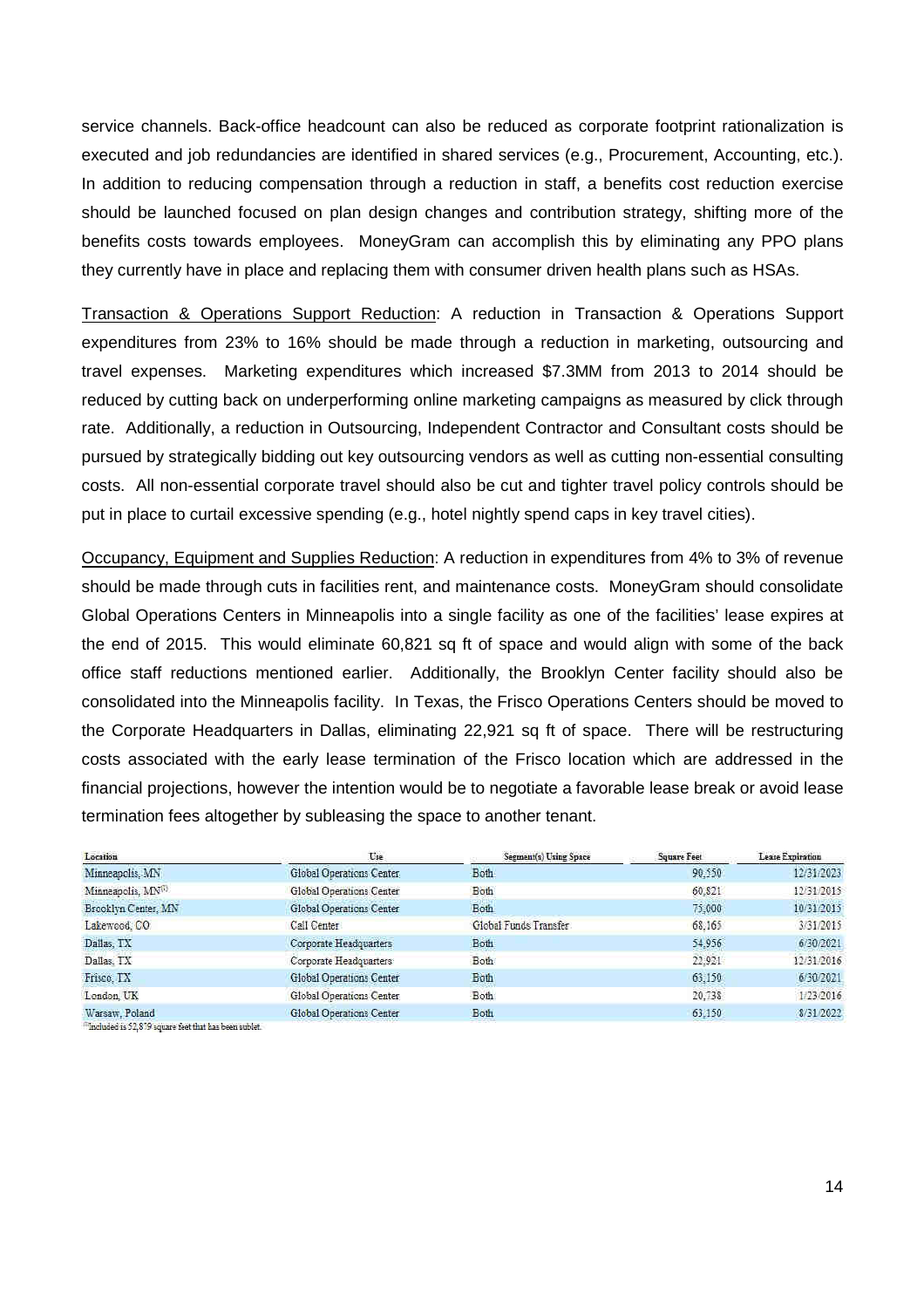## **CONCLUSION**

We believe that the optimal solution for MoneyGram is to improve its financial performance through an operational turnaround. This plan will increase the bottom line as well as improve financial ratios and the Z score so that they are more in line with those of competitors. The shift in emphasis from brick and mortar locations to self-service methods of customer service will allow MoneyGram to remain relevant as technology evolves and consumer needs change. Consolidating operational costs will not only cut costs, but it should also create synergies within intercompany functions and eliminate redundancies within shared-services functions. We believe that these changes will improve financial performance and help to position MoneyGram so that its returns improve going forward making it a more attractive investment as compared to its competitors.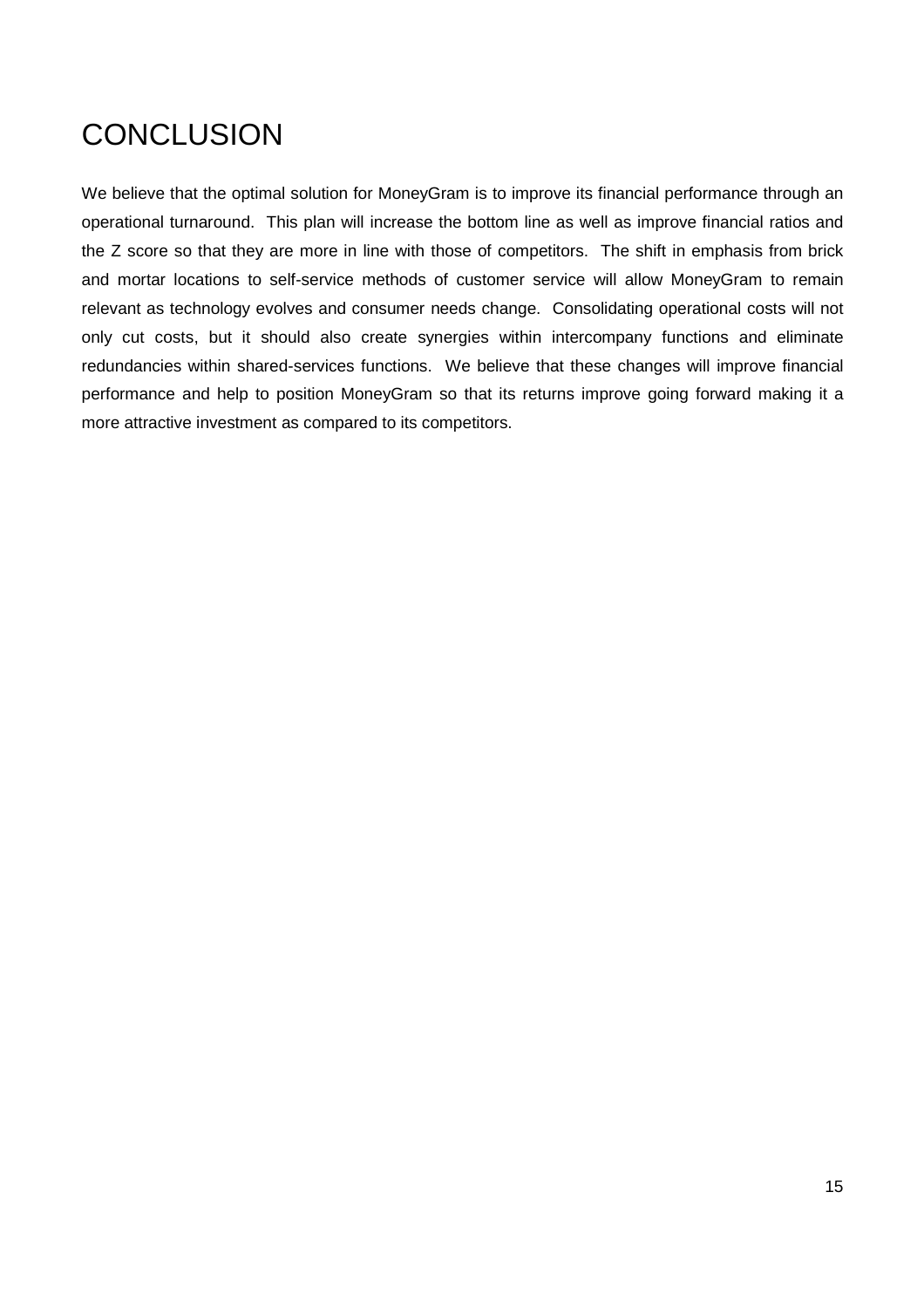### **EXHIBIT: Z Score**



| <b>Non-manufacturers</b><br><b>Type of company</b><br>Year<br>Projected<br>2003<br>2004<br>2005<br>2006<br>2007<br>2008<br>2009<br>2010<br>2011<br>2012<br>2013<br>2014<br>2016<br>2017<br>2015<br>\$7,305,912<br>\$3,884,200<br>\$8,100,00<br>\$8,585,883<br>\$8,654,651<br>\$6,037,148<br>\$5,376,061<br>\$4,571,934<br>\$4,630,600<br>\$4,594,000<br>\$4,216,900<br>\$4,034,100<br>\$3,784,200<br>\$4,034,200<br><b>Current Assets</b><br>\$8,641,970<br><b>Current Liabilities</b><br>\$8,044,248<br>\$7,804,883<br>\$8,295,550<br>\$8,353,127<br>\$7,993,077<br>\$5,032,387<br>\$4,298,383<br>\$4,375,300<br>\$3,733,600<br>\$3,733,600<br>\$5,572,039<br>\$4,354,600<br>\$3,922,600<br>\$3,735,700<br>\$3,733,600<br>\$597.722<br>\$295,121<br>\$301,524<br>\$294.300<br>\$50,600<br><b>Working Capital</b><br>\$290.331<br>$-5687.165$<br>\$465.109<br>\$343.674<br>\$273.551<br>\$276,000<br>\$218,700<br>\$298,400<br>\$150,600<br>\$300,600<br><b>Total Assets</b><br>\$9,222,154<br>\$8,630,735<br>\$9,175,164<br>\$9,276,137<br>\$7,935,011<br>\$6,642,296<br>\$5,929,663<br>\$5.115.736<br>\$5,150,600<br>\$4,786,900<br>\$4,642,200<br>\$4,696,939<br>\$4,963,031<br>\$5,242,040<br>\$5,175,600<br><b>Retained Earnings</b><br>\$828,736<br>\$532,300<br>\$716.814<br>$-5409.194$<br>$-5771.047$<br>$-5492,038$<br>\$625.322<br>$-5691.961$<br>$-5730.585$<br>$-5803.423$<br>$-51.037.139$<br>$-51.254.600$<br>$-51.318.200$<br>$-51.214.400$<br>$-51.144.600$<br>EBIT<br>\$101,899<br>\$98,028<br>\$153,984<br>\$184,701<br>$-5982,212$<br>$-5242,171$<br>\$85,589<br>\$60,400<br>\$307,727<br>\$94,593<br>\$62,000<br>\$132,600<br>\$116,800<br>\$320,408<br>\$160,513<br>\$868,783<br>\$565,191<br>\$669,063<br>$-5488.517$<br>$-539.524$<br>$-518.685$<br>\$56,871<br>$-5161.400$<br>$-577.000$<br>$-5182.700$<br>$-575,239$<br>\$190,853<br>\$469,862<br>Market Value of Equity<br>\$624.129<br>$-5110.200$<br>Book Value of Total Liabilities<br>\$9,222,154<br>\$8,630,735<br>\$9,175,164<br>\$9,276,137<br>\$7,935,011<br>\$6,642,296<br>\$5,929,663<br>\$5,150,600<br>\$4,786,900<br>\$4,642,200<br>\$4,696,939<br>\$4,963,031<br>\$5,242,040<br>\$5.115.736<br>\$5,175,600<br>\$716,967<br>\$742,101<br>\$816.923<br>\$974.945<br>\$1,247,800<br>\$1,525,999<br>Sales<br>\$1,162,370<br>\$1,347,293<br>\$1,267,806<br>\$1,166,653<br>\$1,341,200<br>\$1,474,400<br>\$1,454,900<br>\$1,481,552<br>\$1,161,711<br><b>Scores</b><br>2004<br>2005<br>2007<br>2003<br>2006<br>2008<br>2009<br>2010<br>2011<br>2012<br>2013<br>2014<br>2015<br>2016<br>2017<br><b>Metricts</b><br><b>Coeficients</b><br>Working Capital / Total Assets<br>6.560<br>0.425<br>0.224<br>0.208<br>0.213<br>$-0.568$<br>0.459<br>0.351<br>0.350<br>0.279<br>0.403<br>0.422<br>0.071<br>0.199<br>0.376<br>0.380<br>0.201<br>$-0.790$<br>$-0.804$<br>$-0.306$<br>Retained Earning/Total Assets<br>3.260<br>0.293<br>0.222<br>0.252<br>$-0.168$<br>$-0.340$<br>$-0.512$<br>$-0.834$<br>$-0.827$<br>$-0.720$<br>$-0.506$<br>$-0.402$<br><b>EBIT/Total Assets</b><br>6.720<br>0.076<br>0.069<br>0.156<br>$-0.994$<br>$-0.274$<br>0.112<br>0.208<br>0.087<br>0.192<br>0.074<br>0.112<br>0.079<br>0.167<br>0.417<br>0.411<br>0.069<br>0.071<br>0.076<br>$-0.065$<br>0.012<br>$-0.022$<br>0.094<br>Book Value of Equity/Total Liabilities<br>1.050<br>0.099<br>$-0.006$<br>$-0.003$<br>$-0.033$<br>$-0.017$<br>$-0.041$<br>$-0.017$<br>0.040 | Name of the company | Moneygram |       |       |       |       |       |       |       |       |       |       |       |       |       |       |       |             |                  |                  |
|-----------------------------------------------------------------------------------------------------------------------------------------------------------------------------------------------------------------------------------------------------------------------------------------------------------------------------------------------------------------------------------------------------------------------------------------------------------------------------------------------------------------------------------------------------------------------------------------------------------------------------------------------------------------------------------------------------------------------------------------------------------------------------------------------------------------------------------------------------------------------------------------------------------------------------------------------------------------------------------------------------------------------------------------------------------------------------------------------------------------------------------------------------------------------------------------------------------------------------------------------------------------------------------------------------------------------------------------------------------------------------------------------------------------------------------------------------------------------------------------------------------------------------------------------------------------------------------------------------------------------------------------------------------------------------------------------------------------------------------------------------------------------------------------------------------------------------------------------------------------------------------------------------------------------------------------------------------------------------------------------------------------------------------------------------------------------------------------------------------------------------------------------------------------------------------------------------------------------------------------------------------------------------------------------------------------------------------------------------------------------------------------------------------------------------------------------------------------------------------------------------------------------------------------------------------------------------------------------------------------------------------------------------------------------------------------------------------------------------------------------------------------------------------------------------------------------------------------------------------------------------------------------------------------------------------------------------------------------------------------------------------------------------------------------------------------------------------------------------------------------------------------------------------------------------------------------------------------------------------------------------------------------------------------------------------------------------------------------------------------------------------------------------------------------------------|---------------------|-----------|-------|-------|-------|-------|-------|-------|-------|-------|-------|-------|-------|-------|-------|-------|-------|-------------|------------------|------------------|
|                                                                                                                                                                                                                                                                                                                                                                                                                                                                                                                                                                                                                                                                                                                                                                                                                                                                                                                                                                                                                                                                                                                                                                                                                                                                                                                                                                                                                                                                                                                                                                                                                                                                                                                                                                                                                                                                                                                                                                                                                                                                                                                                                                                                                                                                                                                                                                                                                                                                                                                                                                                                                                                                                                                                                                                                                                                                                                                                                                                                                                                                                                                                                                                                                                                                                                                                                                                                                                   |                     |           |       |       |       |       |       |       |       |       |       |       |       |       |       |       |       |             |                  |                  |
|                                                                                                                                                                                                                                                                                                                                                                                                                                                                                                                                                                                                                                                                                                                                                                                                                                                                                                                                                                                                                                                                                                                                                                                                                                                                                                                                                                                                                                                                                                                                                                                                                                                                                                                                                                                                                                                                                                                                                                                                                                                                                                                                                                                                                                                                                                                                                                                                                                                                                                                                                                                                                                                                                                                                                                                                                                                                                                                                                                                                                                                                                                                                                                                                                                                                                                                                                                                                                                   |                     |           |       |       |       |       |       |       |       |       |       |       |       |       |       |       |       |             |                  | $t+1$            |
|                                                                                                                                                                                                                                                                                                                                                                                                                                                                                                                                                                                                                                                                                                                                                                                                                                                                                                                                                                                                                                                                                                                                                                                                                                                                                                                                                                                                                                                                                                                                                                                                                                                                                                                                                                                                                                                                                                                                                                                                                                                                                                                                                                                                                                                                                                                                                                                                                                                                                                                                                                                                                                                                                                                                                                                                                                                                                                                                                                                                                                                                                                                                                                                                                                                                                                                                                                                                                                   |                     |           |       |       |       |       |       |       |       |       |       |       |       |       |       |       |       | 2018        | 2019             | 2020             |
|                                                                                                                                                                                                                                                                                                                                                                                                                                                                                                                                                                                                                                                                                                                                                                                                                                                                                                                                                                                                                                                                                                                                                                                                                                                                                                                                                                                                                                                                                                                                                                                                                                                                                                                                                                                                                                                                                                                                                                                                                                                                                                                                                                                                                                                                                                                                                                                                                                                                                                                                                                                                                                                                                                                                                                                                                                                                                                                                                                                                                                                                                                                                                                                                                                                                                                                                                                                                                                   |                     |           |       |       |       |       |       |       |       |       |       |       |       |       |       |       |       | \$4,184,200 | \$4,334,200      | \$4,484,200      |
|                                                                                                                                                                                                                                                                                                                                                                                                                                                                                                                                                                                                                                                                                                                                                                                                                                                                                                                                                                                                                                                                                                                                                                                                                                                                                                                                                                                                                                                                                                                                                                                                                                                                                                                                                                                                                                                                                                                                                                                                                                                                                                                                                                                                                                                                                                                                                                                                                                                                                                                                                                                                                                                                                                                                                                                                                                                                                                                                                                                                                                                                                                                                                                                                                                                                                                                                                                                                                                   |                     |           |       |       |       |       |       |       |       |       |       |       |       |       |       |       |       | \$3,733,600 | \$3,733,600      | \$3,733,600      |
|                                                                                                                                                                                                                                                                                                                                                                                                                                                                                                                                                                                                                                                                                                                                                                                                                                                                                                                                                                                                                                                                                                                                                                                                                                                                                                                                                                                                                                                                                                                                                                                                                                                                                                                                                                                                                                                                                                                                                                                                                                                                                                                                                                                                                                                                                                                                                                                                                                                                                                                                                                                                                                                                                                                                                                                                                                                                                                                                                                                                                                                                                                                                                                                                                                                                                                                                                                                                                                   |                     |           |       |       |       |       |       |       |       |       |       |       |       |       |       |       |       | \$450,600   | \$600,600        | \$750,600        |
|                                                                                                                                                                                                                                                                                                                                                                                                                                                                                                                                                                                                                                                                                                                                                                                                                                                                                                                                                                                                                                                                                                                                                                                                                                                                                                                                                                                                                                                                                                                                                                                                                                                                                                                                                                                                                                                                                                                                                                                                                                                                                                                                                                                                                                                                                                                                                                                                                                                                                                                                                                                                                                                                                                                                                                                                                                                                                                                                                                                                                                                                                                                                                                                                                                                                                                                                                                                                                                   |                     |           |       |       |       |       |       |       |       |       |       |       |       |       |       |       |       | \$5,534,214 | \$5,839,814      | \$6,159,117      |
|                                                                                                                                                                                                                                                                                                                                                                                                                                                                                                                                                                                                                                                                                                                                                                                                                                                                                                                                                                                                                                                                                                                                                                                                                                                                                                                                                                                                                                                                                                                                                                                                                                                                                                                                                                                                                                                                                                                                                                                                                                                                                                                                                                                                                                                                                                                                                                                                                                                                                                                                                                                                                                                                                                                                                                                                                                                                                                                                                                                                                                                                                                                                                                                                                                                                                                                                                                                                                                   |                     |           |       |       |       |       |       |       |       |       |       |       |       |       |       |       |       | $-5199,865$ | \$105.736        | \$425,039        |
|                                                                                                                                                                                                                                                                                                                                                                                                                                                                                                                                                                                                                                                                                                                                                                                                                                                                                                                                                                                                                                                                                                                                                                                                                                                                                                                                                                                                                                                                                                                                                                                                                                                                                                                                                                                                                                                                                                                                                                                                                                                                                                                                                                                                                                                                                                                                                                                                                                                                                                                                                                                                                                                                                                                                                                                                                                                                                                                                                                                                                                                                                                                                                                                                                                                                                                                                                                                                                                   |                     |           |       |       |       |       |       |       |       |       |       |       |       |       |       |       |       | \$333,325   | \$346,490        | \$359,917        |
|                                                                                                                                                                                                                                                                                                                                                                                                                                                                                                                                                                                                                                                                                                                                                                                                                                                                                                                                                                                                                                                                                                                                                                                                                                                                                                                                                                                                                                                                                                                                                                                                                                                                                                                                                                                                                                                                                                                                                                                                                                                                                                                                                                                                                                                                                                                                                                                                                                                                                                                                                                                                                                                                                                                                                                                                                                                                                                                                                                                                                                                                                                                                                                                                                                                                                                                                                                                                                                   |                     |           |       |       |       |       |       |       |       |       |       |       |       |       |       |       |       | \$762,035   | \$1,067,636      | \$1,386,939      |
|                                                                                                                                                                                                                                                                                                                                                                                                                                                                                                                                                                                                                                                                                                                                                                                                                                                                                                                                                                                                                                                                                                                                                                                                                                                                                                                                                                                                                                                                                                                                                                                                                                                                                                                                                                                                                                                                                                                                                                                                                                                                                                                                                                                                                                                                                                                                                                                                                                                                                                                                                                                                                                                                                                                                                                                                                                                                                                                                                                                                                                                                                                                                                                                                                                                                                                                                                                                                                                   |                     |           |       |       |       |       |       |       |       |       |       |       |       |       |       |       |       | \$5.534.214 | \$5,839,815      | \$6,159,117      |
|                                                                                                                                                                                                                                                                                                                                                                                                                                                                                                                                                                                                                                                                                                                                                                                                                                                                                                                                                                                                                                                                                                                                                                                                                                                                                                                                                                                                                                                                                                                                                                                                                                                                                                                                                                                                                                                                                                                                                                                                                                                                                                                                                                                                                                                                                                                                                                                                                                                                                                                                                                                                                                                                                                                                                                                                                                                                                                                                                                                                                                                                                                                                                                                                                                                                                                                                                                                                                                   |                     |           |       |       |       |       |       |       |       |       |       |       |       |       |       |       |       | \$1,571,779 | \$1,618,932      | \$1,667,500      |
|                                                                                                                                                                                                                                                                                                                                                                                                                                                                                                                                                                                                                                                                                                                                                                                                                                                                                                                                                                                                                                                                                                                                                                                                                                                                                                                                                                                                                                                                                                                                                                                                                                                                                                                                                                                                                                                                                                                                                                                                                                                                                                                                                                                                                                                                                                                                                                                                                                                                                                                                                                                                                                                                                                                                                                                                                                                                                                                                                                                                                                                                                                                                                                                                                                                                                                                                                                                                                                   |                     |           |       |       |       |       |       |       |       |       |       |       |       |       |       |       |       |             |                  |                  |
|                                                                                                                                                                                                                                                                                                                                                                                                                                                                                                                                                                                                                                                                                                                                                                                                                                                                                                                                                                                                                                                                                                                                                                                                                                                                                                                                                                                                                                                                                                                                                                                                                                                                                                                                                                                                                                                                                                                                                                                                                                                                                                                                                                                                                                                                                                                                                                                                                                                                                                                                                                                                                                                                                                                                                                                                                                                                                                                                                                                                                                                                                                                                                                                                                                                                                                                                                                                                                                   |                     |           |       |       |       |       |       |       |       |       |       |       |       |       |       |       |       | 2018        | 2019             | 2020             |
|                                                                                                                                                                                                                                                                                                                                                                                                                                                                                                                                                                                                                                                                                                                                                                                                                                                                                                                                                                                                                                                                                                                                                                                                                                                                                                                                                                                                                                                                                                                                                                                                                                                                                                                                                                                                                                                                                                                                                                                                                                                                                                                                                                                                                                                                                                                                                                                                                                                                                                                                                                                                                                                                                                                                                                                                                                                                                                                                                                                                                                                                                                                                                                                                                                                                                                                                                                                                                                   |                     |           |       |       |       |       |       |       |       |       |       |       |       |       |       |       |       | 0.534       | 0.675            | 0.799            |
|                                                                                                                                                                                                                                                                                                                                                                                                                                                                                                                                                                                                                                                                                                                                                                                                                                                                                                                                                                                                                                                                                                                                                                                                                                                                                                                                                                                                                                                                                                                                                                                                                                                                                                                                                                                                                                                                                                                                                                                                                                                                                                                                                                                                                                                                                                                                                                                                                                                                                                                                                                                                                                                                                                                                                                                                                                                                                                                                                                                                                                                                                                                                                                                                                                                                                                                                                                                                                                   |                     |           |       |       |       |       |       |       |       |       |       |       |       |       |       |       |       | $-0.118$    | 0.059            | 0.225            |
|                                                                                                                                                                                                                                                                                                                                                                                                                                                                                                                                                                                                                                                                                                                                                                                                                                                                                                                                                                                                                                                                                                                                                                                                                                                                                                                                                                                                                                                                                                                                                                                                                                                                                                                                                                                                                                                                                                                                                                                                                                                                                                                                                                                                                                                                                                                                                                                                                                                                                                                                                                                                                                                                                                                                                                                                                                                                                                                                                                                                                                                                                                                                                                                                                                                                                                                                                                                                                                   |                     |           |       |       |       |       |       |       |       |       |       |       |       |       |       |       |       | 0.405       | 0.399            | 0.393            |
|                                                                                                                                                                                                                                                                                                                                                                                                                                                                                                                                                                                                                                                                                                                                                                                                                                                                                                                                                                                                                                                                                                                                                                                                                                                                                                                                                                                                                                                                                                                                                                                                                                                                                                                                                                                                                                                                                                                                                                                                                                                                                                                                                                                                                                                                                                                                                                                                                                                                                                                                                                                                                                                                                                                                                                                                                                                                                                                                                                                                                                                                                                                                                                                                                                                                                                                                                                                                                                   |                     |           |       |       |       |       |       |       |       |       |       |       |       |       |       |       |       | 0.145       | 0.192            | 0.236            |
| Sales/Total Assets                                                                                                                                                                                                                                                                                                                                                                                                                                                                                                                                                                                                                                                                                                                                                                                                                                                                                                                                                                                                                                                                                                                                                                                                                                                                                                                                                                                                                                                                                                                                                                                                                                                                                                                                                                                                                                                                                                                                                                                                                                                                                                                                                                                                                                                                                                                                                                                                                                                                                                                                                                                                                                                                                                                                                                                                                                                                                                                                                                                                                                                                                                                                                                                                                                                                                                                                                                                                                |                     | 0.000     | 0.000 | 0.000 | 0.000 | 0.000 | 0.000 | 0.000 | 0.000 | 0.000 | 0.000 | 0.000 | 0.000 | 0.000 | 0.000 | 0.000 | 0.000 | 0.000       | 0.000            | 0.000            |
| <b>Emerging Market</b><br>0.000                                                                                                                                                                                                                                                                                                                                                                                                                                                                                                                                                                                                                                                                                                                                                                                                                                                                                                                                                                                                                                                                                                                                                                                                                                                                                                                                                                                                                                                                                                                                                                                                                                                                                                                                                                                                                                                                                                                                                                                                                                                                                                                                                                                                                                                                                                                                                                                                                                                                                                                                                                                                                                                                                                                                                                                                                                                                                                                                                                                                                                                                                                                                                                                                                                                                                                                                                                                                   |                     |           |       |       |       |       |       |       |       |       |       |       |       |       |       |       |       |             |                  |                  |
| 0.891<br>0.570<br>$-0.299$<br>$-0.037$<br>$-0.499$<br>0.570<br>0.652<br>$-0.644$<br>$-0.880$<br>$-0.254$<br>$-0.510$<br>$-0.354$<br>$-0.231$<br>0.150<br>0.575<br>Z score                                                                                                                                                                                                                                                                                                                                                                                                                                                                                                                                                                                                                                                                                                                                                                                                                                                                                                                                                                                                                                                                                                                                                                                                                                                                                                                                                                                                                                                                                                                                                                                                                                                                                                                                                                                                                                                                                                                                                                                                                                                                                                                                                                                                                                                                                                                                                                                                                                                                                                                                                                                                                                                                                                                                                                                                                                                                                                                                                                                                                                                                                                                                                                                                                                                         |                     |           |       |       |       |       |       |       |       |       |       |       |       |       |       |       |       | 0.966       | 1.324            | 1.654            |
| <b>Diagnostic</b><br><b>Distress</b><br><b>Distress</b><br><b>Distress</b><br><b>Distress</b><br><b>Distress</b><br><b>Distress</b><br><b>Distress</b><br><b>Distress</b><br><b>Distress</b><br><b>Distress</b><br><b>Distress</b><br><b>Distress</b><br><b>Distress</b><br><b>Distress</b><br><b>Distress</b><br><b>Distress</b>                                                                                                                                                                                                                                                                                                                                                                                                                                                                                                                                                                                                                                                                                                                                                                                                                                                                                                                                                                                                                                                                                                                                                                                                                                                                                                                                                                                                                                                                                                                                                                                                                                                                                                                                                                                                                                                                                                                                                                                                                                                                                                                                                                                                                                                                                                                                                                                                                                                                                                                                                                                                                                                                                                                                                                                                                                                                                                                                                                                                                                                                                                 |                     |           |       |       |       |       |       |       |       |       |       |       |       |       |       |       |       |             | <b>Grev Zone</b> | <b>Grev Zone</b> |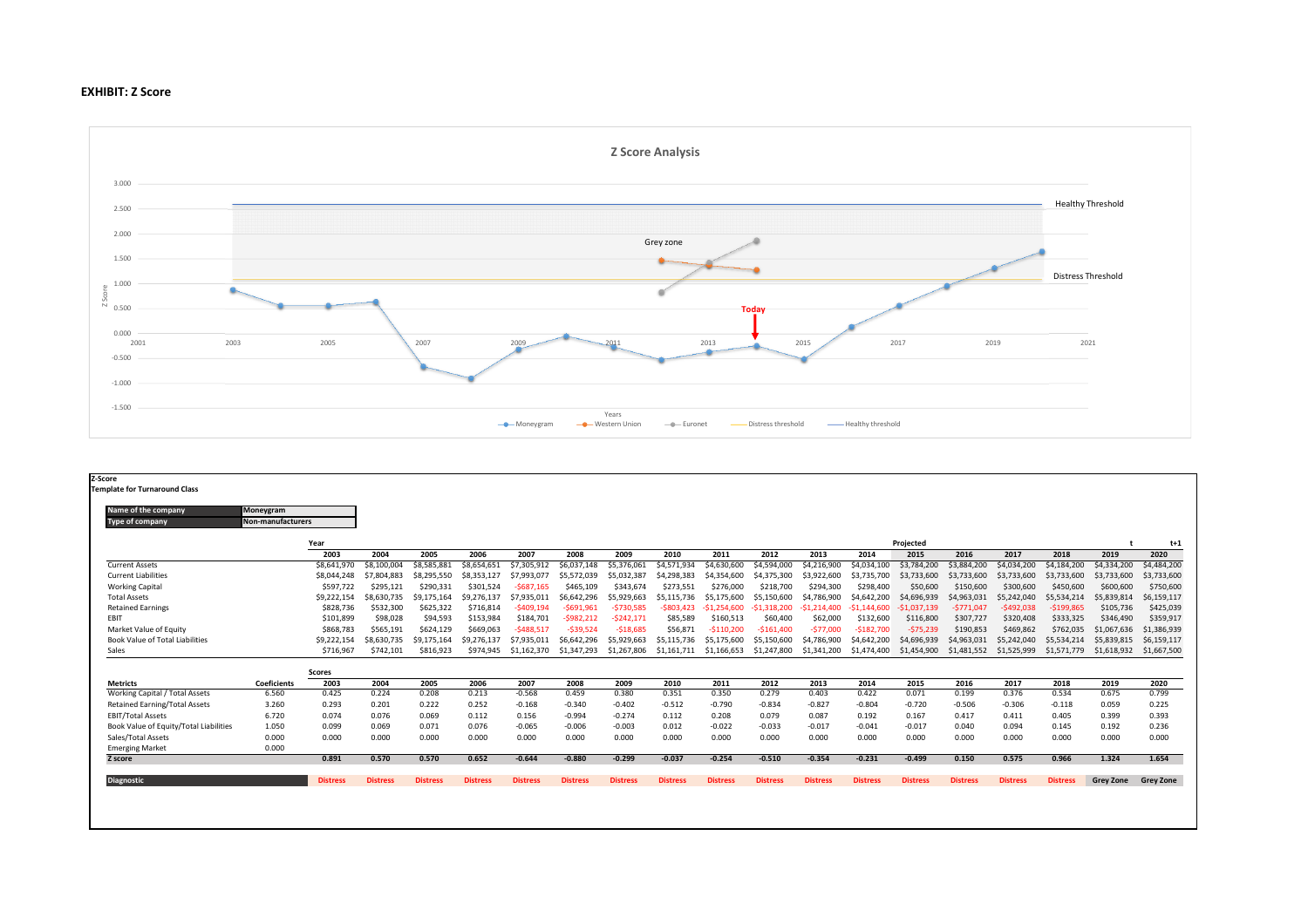| Type of company                        | Non-manufacturers  |                      |          |         |             |             |             |
|----------------------------------------|--------------------|----------------------|----------|---------|-------------|-------------|-------------|
|                                        |                    | <b>Western Union</b> |          |         | Euronet     |             |             |
|                                        |                    | 2012                 | 2013     | 2014    | 2012        | 2013        | 2014        |
| <b>Current Assets</b>                  |                    | \$4,891              | \$5,344  | \$5,097 | \$813,179   | \$840,450   | \$1,105,916 |
| <b>Current Liabilities</b>             |                    | \$4,496              | \$4,804  | \$4,870 | \$696,706   | \$732,086   | \$848,881   |
| <b>Working Capital</b>                 |                    | \$395                | \$540    | \$227   | \$116,473   | \$108,364   | \$257,035   |
| <b>Total Assets</b>                    |                    | \$9,466              | \$10,121 | \$9,890 | \$1,551,536 | \$1,598,190 | \$2,051,559 |
| <b>Retained Earnings</b>               |                    | \$755                | \$877    | \$969   | $-$184,015$ | $-596,029$  | \$5,619     |
| EBIT                                   |                    | \$1,169              | \$927    | \$968   | \$47,472    | \$115,718   | \$141,663   |
| Market Value of Equity                 |                    | \$941                | \$1,105  | \$1,300 | \$522,376   | \$636.122   | \$730,753   |
| Book Value of Total Liabilities        |                    | \$8,525              | \$9,017  | \$8,590 | \$1,024,996 | \$959,735   | \$1,318,747 |
| Sales                                  |                    | \$5,665              | \$5,542  | \$5,607 | \$1,267,601 | \$1,413,169 | \$1,664,150 |
|                                        |                    | <b>Scores</b>        |          |         |             |             |             |
| <b>Metricts</b>                        | <b>Coeficients</b> | 2012                 | 2013     | 2014    | 2012        | 2013        | 2014        |
| Working Capital / Total Assets         | 6.560              | 0.274                | 0.350    | 0.151   | 0.492       | 0.445       | 0.822       |
| <b>Retained Earning/Total Assets</b>   | 3.260              | 0.260                | 0.283    | 0.319   | $-0.387$    | $-0.196$    | 0.009       |
| <b>EBIT/Total Assets</b>               | 6.720              | 0.830                | 0.615    | 0.658   | 0.206       | 0.487       | 0.464       |
| Book Value of Equity/Total Liabilities | 1.050              | 0.116                | 0.129    | 0.159   | 0.535       | 0.696       | 0.582       |
| Sales/Total Assets                     | 0.000              | 0.000                | 0.000    | 0.000   | 0.000       | 0.000       | 0.000       |
| <b>Emerging Market</b>                 | 0.000              |                      |          |         |             |             |             |
| Z score                                |                    | 1.479                | 1.377    | 1.287   | 0.847       | 1.431       | 1.877       |

### **EXHIBIT: Du Pont**

| MoneyGram |               |             |               |              |              | <b>Western Union</b> |          |          |            | Euronet             |             |                  |             |
|-----------|---------------|-------------|---------------|--------------|--------------|----------------------|----------|----------|------------|---------------------|-------------|------------------|-------------|
|           | 2012          |             | 2013          | 2014         |              |                      | 2012     | 2013     | 2014       |                     | 2012        | 2013             | 2014        |
| Mar       | $-4%$         |             | 4%            | 5%           |              | Margin               | 18%      | 14%      | 15%        | Margin              | 2%          | 6%               | 6%          |
| Net       |               | $-549,300$  | \$52,400      | \$72,100     |              | Net Income           | \$1,026  | \$798    | \$852      | Net Income          | \$20,535    | \$87,986         | \$101,648   |
| Sale:     |               | \$1,341,200 | \$1,474,400   | \$1,454,900  |              | Sales                | \$5,665  | \$5,542  | \$5,607    | Sales               | \$1,267,601 | \$1,413,169      | \$1,664,150 |
| Proc      | 26%           |             | 31%           | 31%          |              | Productivity         | 60%      | 55%      | 57%        | Productivity        | 82%         | 88%              | 81%         |
| Sale:     |               | \$1,341,200 | \$1,474,400   | \$1,454,900  |              | Sales                | \$5,665  | \$5,542  | \$5,607    | Sales               | \$1,267,601 | \$1,413,169      | \$1,664,150 |
| Tota      |               | \$5,150,600 | \$4,786,900   | \$4,642,200  |              | <b>Total Asset</b>   | \$9,466  | \$10,121 | \$9,890    | <b>Total Asset</b>  | \$1,551,536 | \$1,598,190      | \$2,051,559 |
| Leve      | $-3191%$      |             | $-6217%$      | $-2541%$     |              | Leverage             | 1006%    | 916%     | 761%       | Leverage            | 295%        | 250%             | 280%        |
| Tota      |               | \$5,150,600 | \$4,786,900   | \$4,642,200  |              | <b>Total Assets</b>  | \$9,466  | \$10,121 | \$9,890    | <b>Total Assets</b> | \$1,551,536 | \$1,598,190      | \$2,051,559 |
| Equi      |               | $-5161,400$ | $-577,000$    | $-5182,700$  |              | Equity               | \$941    | \$1,105  | \$1,300    | Equity              | \$526,540   | \$638,455        | \$732,812   |
| Moneygram |               |             |               |              |              |                      |          |          |            | Comparison          |             |                  |             |
|           | Year          |             | Profitability | $\mathsf{x}$ | Productivity | $\mathsf{x}$         | Leverage | $=$      | <b>ROE</b> |                     |             |                  |             |
|           | 2014          |             | 5%            |              | 31%          |                      | $-2541%$ |          | $-39%$     | Profitability       |             |                  |             |
|           | 2013          |             | 4%            |              | 31%          |                      | $-6217%$ |          | $-68%$     | Year                | Moneygram   | Western<br>Union | Euronet     |
|           | 2012          |             | $-4%$         |              | 26%          |                      | $-3191%$ |          | 31%        | 2014                | 5%          | 15%              | 6%          |
|           | Western Union |             |               |              |              |                      |          |          |            | 2013                | 4%          | 14%              | 6%          |
|           | Year          |             | Profitability | $\mathsf{X}$ | Productivity | $\mathsf{x}$         | Leverage | $=$      | <b>ROE</b> | 2012                | $-4%$       | 18%              | 2%          |
|           | 2014          |             | 15%           |              | 57%          |                      | 761%     |          | 66%        |                     |             |                  |             |
|           | 2013          |             | 14%           |              | 55%          |                      | 916%     |          | 72%        |                     |             |                  |             |
|           | 2012          |             | 18%           |              | 60%          |                      | 1006%    |          | 109%       |                     |             |                  |             |
| Euronet   |               |             |               |              |              |                      |          |          |            |                     |             |                  |             |
|           | Year          |             | Profitability | $\mathsf{x}$ | Productivity | $\mathsf{x}$         | Leverage | $=$      | <b>ROE</b> |                     |             |                  |             |
|           | 2014          |             | 6%            |              | 81%          |                      | 280%     |          | 14%        |                     |             |                  |             |
|           | 2013          |             | 6%            |              | 88%          |                      | 250%     |          | 14%        |                     |             |                  |             |
|           | 2012          |             | 2%            |              | 82%          |                      | 295%     |          | 4%         |                     |             |                  |             |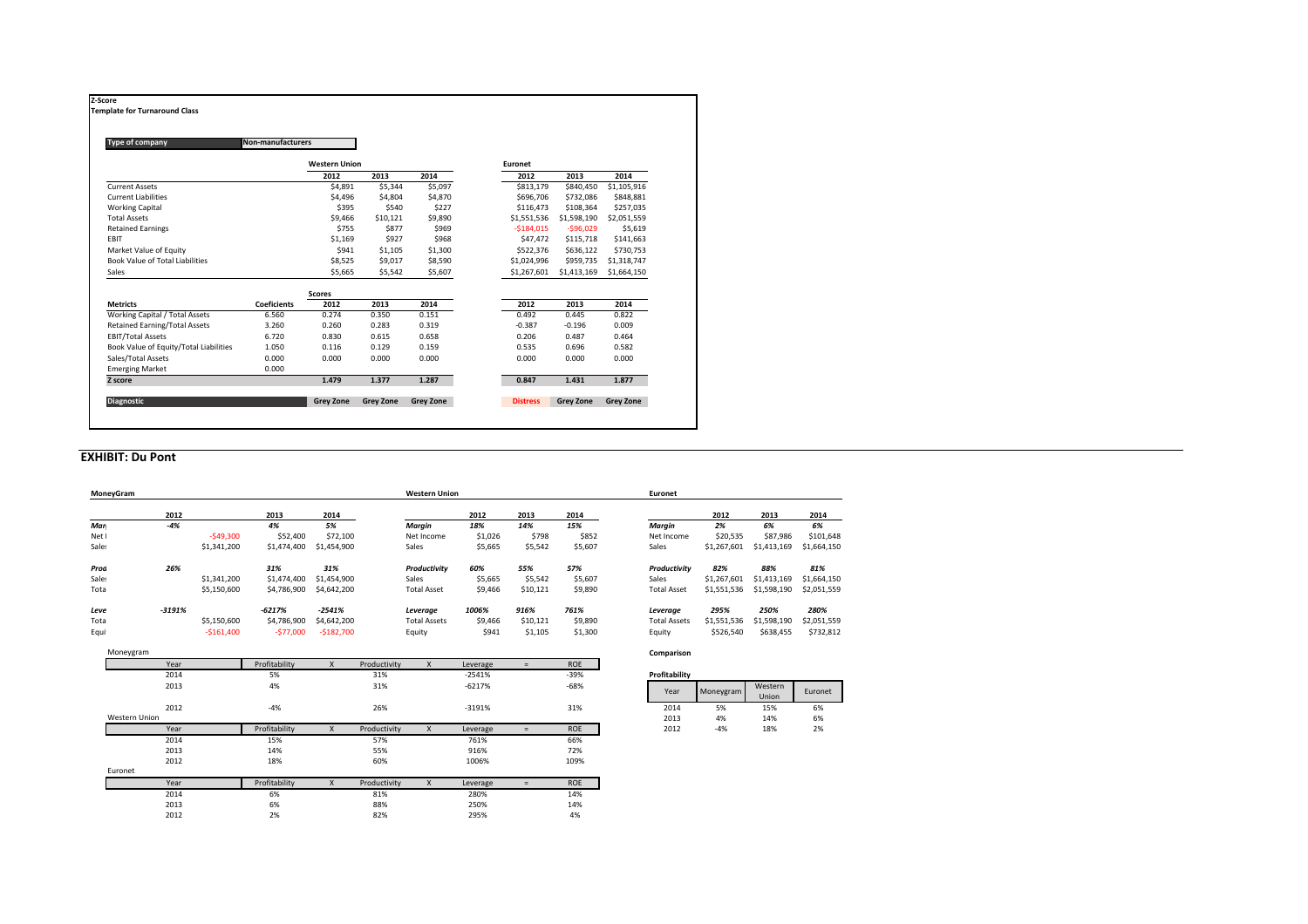### **EXHIBIT: Ratios**

**Competitors analysis**

### **Ratios**

|                             |           | <b>Western Union</b> |           |           | Moneygram |           |           | <b>Euronet</b> |           |
|-----------------------------|-----------|----------------------|-----------|-----------|-----------|-----------|-----------|----------------|-----------|
| Profitability               | 2012      | 2013                 | 2014      | 2012      | 2013      | 2014      | 2012      | 2013           | 2014      |
| Operating margin            | 23%       | 20%                  | 20%       | 4%        | 12%       | 5%        | 5%        | 8%             | 10%       |
| Net margin                  | 18%       | 14%                  | 15%       | $-4%$     | 4%        | 5%        | 2%        | 6%             | 6%        |
| <b>EBITDA</b> margin        | 27%       | 24%                  | 17%       | 8%        | 12%       | 12%       | 9%        | 13%            | 13%       |
| <b>ROA</b>                  | 7%        | 5%                   | 6%        | $-1%$     | 1%        | 2%        | 2%        | 4%             | 4%        |
| <b>ROIC</b>                 | 3%        | 2%                   | 2%        | $-8%$     | 7%        | 9%        | 3%        | 8%             | 7%        |
| <b>ROE</b>                  | 109%      | 72%                  | 66%       | 31%       | $-68%$    | $-39%$    | 4%        | 14%            | 14%       |
| <b>Efficiency</b>           |           |                      |           |           |           |           |           |                |           |
| Asset Turnover              | 0.6x      | 0.5x                 | 0.6x      | 0.3x      | 0.3x      | 0.3x      | 0.8x      | 0.9x           | 0.8x      |
| <b>Fixed Asset Turnover</b> | 28.9x     | 26.4x                | 27.2x     | 10.5x     | 10.9x     | 8.8x      | 11.0x     | 12.2x          | 13.3x     |
| In dollars                  |           |                      |           |           |           |           |           |                |           |
| # of employees              | 9,000     | 10,000               | 10,000    | 2.490     | 2,590     | 2,727     | 3.900     | 4,100          | 4,600     |
| Revenue per employee        | \$629.422 | \$554,200            | \$560,720 | \$538.635 | \$569,266 | \$533,517 | \$325,026 | \$344.675      | \$361,772 |
| EBITDA per employee         | \$172,589 | \$135,550            | \$96,820  | \$42,691  | \$70,772  | \$63,183  | \$28,625  | \$44,090       | \$46,330  |

|                                       |      | <b>Western Union</b> |      |      | Moneygram |      |      | <b>Euronet</b> |      |
|---------------------------------------|------|----------------------|------|------|-----------|------|------|----------------|------|
| <b>Account / Revenue</b>              | 2012 | 2013                 | 2014 | 2012 | 2013      | 2014 | 2012 | 2013           | 2014 |
| Total operational expeses per revenue | 77%  | 80%                  | 80%  | 96%  | 88%       | 95%  | 95%  | 92%            | 90%  |
| Cost of Services per Revenue          | 56%  | 58%                  | 59%  | 45%  | 46%       | 46%  | 64%  | 63%            | 62%  |
| SG&A per revenue                      | 20%  | 22%                  | 21%  | 30%  | 21%       | 27%  | 10%  | 9%             | 9%   |
| Salaries and benefits                 | (a)  | (a)                  | (a)  | 18%  | 18%       | 19%  | 15%  | 15%            | 15%  |
| Cost of Services + Salaries           | 56%  | 58%                  | 59%  | 63%  | 64%       | 65%  | 79%  | 78%            | 77%  |

(a) According to the 2014 10K of the company, "Cost of services primarily consists of agent commissions and emers settement operations and related information technology costs.<br>Expenses within these functions include perso

### **Debt analysis**

|         |      |                                     |      |                                                                                                             |           |           |           |                | in thousands |
|---------|------|-------------------------------------|------|-------------------------------------------------------------------------------------------------------------|-----------|-----------|-----------|----------------|--------------|
|         |      | <b>Western Union</b>                |      |                                                                                                             | MoneyGram |           |           | <b>Euronet</b> |              |
|         | 2012 | 2013                                | 2014 | 2012                                                                                                        | 2013      | 2014      | 2012      | 2013           | 2014         |
| In \$   |      |                                     |      |                                                                                                             |           |           |           |                |              |
| Debt    |      | \$4,029,200 \$4,213,000 \$3,720,400 |      | \$809,900                                                                                                   | \$842,900 | \$963,500 | \$294.254 | \$199,413      | \$421.524    |
| Revenue |      |                                     |      | \$5,664,800 \$5,542,000 \$5,607,200 \$1,341,200 \$1,474,400 \$1,454,900 \$1,267,601 \$1,413,169 \$1,664,150 |           |           |           |                |              |
| In $%$  |      |                                     |      |                                                                                                             |           |           |           |                |              |
| Debt    | 42%  | 43%                                 | 40%  | 38%                                                                                                         | 36%       | 40%       | 19%       | 12%            | 20%          |
| Revenue | 58%  | 57%                                 | 60%  | 62%                                                                                                         | 64%       | 60%       | 81%       | 88%            | 80%          |

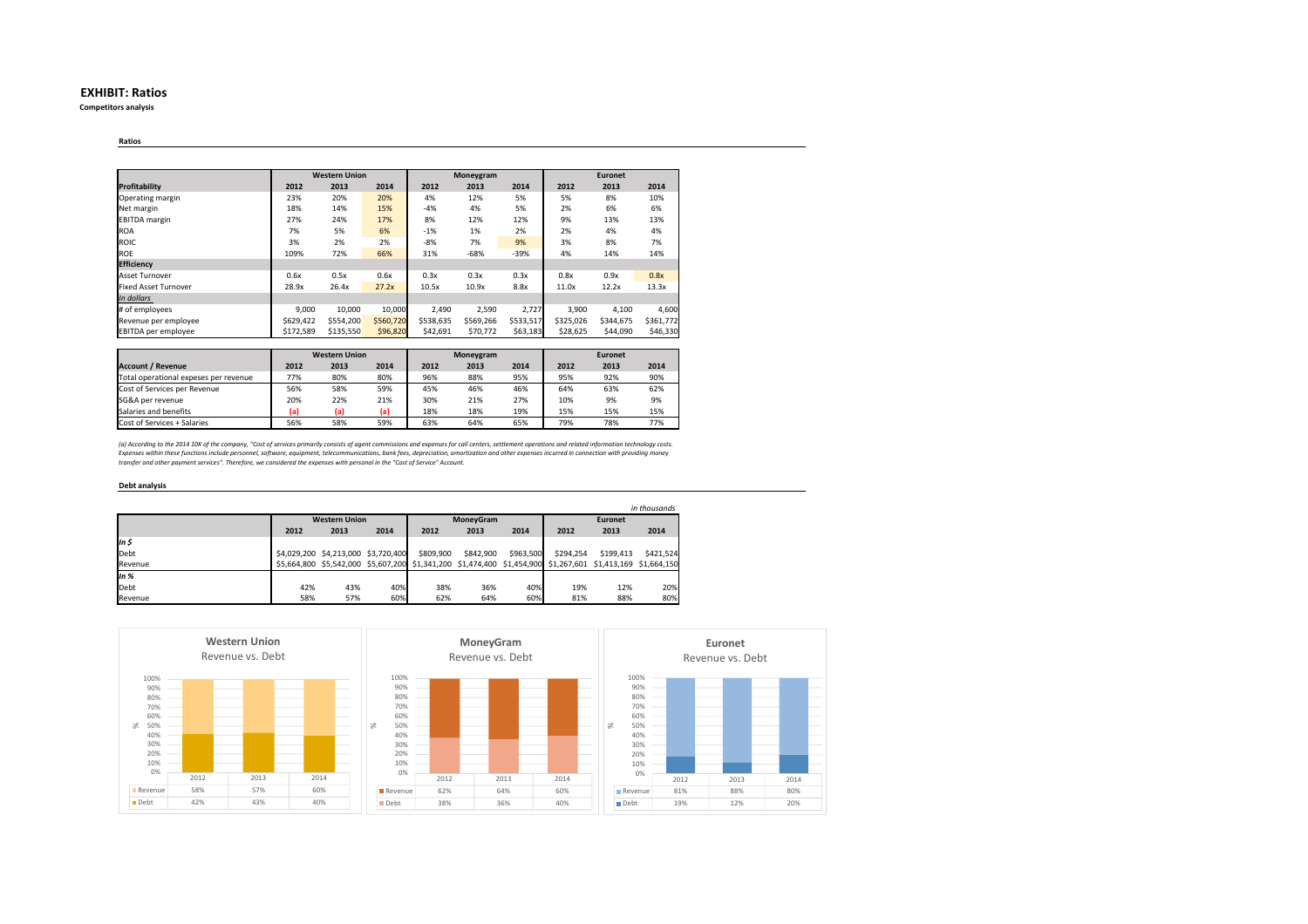**EXHIBIT: FS I**

|                                                                 | Projected   |               |               |               |               |               |               |               | t                  | $t+1$         |               |
|-----------------------------------------------------------------|-------------|---------------|---------------|---------------|---------------|---------------|---------------|---------------|--------------------|---------------|---------------|
| <b>Balance Sheet</b>                                            | 2010        | 2011          | 2012          | 2013          | 2014          | 2015          | 2016          | 2017          | 2018               | 2019          | 2020          |
| <b>Assets</b>                                                   |             |               |               |               |               |               |               |               |                    |               |               |
| Cash and cash equivalents                                       |             |               |               | \$318,800     | \$250,600     | \$250,600     | \$250,600     | \$250,600     | \$250,600          | \$250,600     | \$250,600     |
| Cash and cash equivalents (a)                                   | \$2,865,941 | \$2,572,200   | \$2,683,200   | \$3,737,100   | \$3,533,600   | \$3,533,600   | \$3,533,600   | \$3,533,600   | \$3,533,600        | \$3,533,600   | \$3,533,600   |
| Receivables (a)                                                 | \$982,319   | \$1,220,100   | \$1,206,500   |               |               |               |               |               |                    |               |               |
| Short-term investments (a)                                      | \$405,769   | \$522,000     | \$450,100     |               |               |               |               |               |                    |               |               |
| Investments (a)                                                 |             |               |               |               |               |               |               |               |                    |               |               |
| Trading investments (a)                                         |             |               |               |               |               |               |               |               |                    |               |               |
| Available for sale investments(a)                               | \$160,936   | \$102,800     | \$63,500      |               |               |               |               |               |                    |               |               |
| Property and equipment                                          | \$115,111   | \$116,300     | \$127,900     | \$134,800     | $$165,600$ \$ | 165,600 \$    | $165,600$ \$  | 165,600 \$    | 165,600 \$         | 165,600 \$    | 165.600       |
| Intangible assets                                               |             |               |               |               |               |               |               |               |                    |               |               |
| Goodwill                                                        | \$428,691   | \$428,700     | \$428,700     | \$435,200     | $$442,500$ \$ | 442,500 \$    | 442,500 \$    | 442,500       | - \$<br>442,500 \$ | 442,500 \$    | 442,500       |
| Assets of discontinued operations                               |             |               |               |               |               |               |               |               |                    |               |               |
| Deferred tax assets                                             |             |               |               |               |               |               |               |               |                    |               |               |
| Derivative financial instruments                                |             |               |               |               |               |               |               |               |                    |               |               |
| Other assets                                                    | \$156,969   | \$213,500     | \$190,700     | \$161,000     | \$249,900     | \$249,900     | \$249,900     | \$249,900     | \$249,900          | \$249,900     | \$249.900     |
| <b>Total assets</b>                                             | \$5,115,736 | \$5,175,600   | \$5,150,600   | \$4,786,900   | \$4.642.200   | \$4.642.200   | \$4.642.200   | \$4,642,200   | \$4,642,200        | \$4,642,200   | \$4,642,200   |
| (a) Substantiall restricted                                     |             |               |               |               |               |               |               |               |                    |               |               |
|                                                                 |             |               |               |               |               |               |               |               |                    |               |               |
| Liabilities and Stockholders' Equity                            |             |               |               |               |               |               |               |               |                    |               |               |
| Payment service obligations                                     | \$4,184,736 | \$4,205,400   | \$4,175,400   | \$3,737,100   | \$3,533,600   | \$3,533,600   | \$3,533,600   | \$3,533,600   | \$3,533,600        | \$3,533,600   | \$3,533,600   |
| Debt                                                            | \$639,946   | \$810,900     | \$809,900     | \$842,900     | \$963,500     | \$963,500     | \$963,500     | \$963,500     | \$963,500          | \$963,500     | \$963,500     |
| Derivative financial instruments                                |             |               |               |               |               |               |               |               |                    |               |               |
| Pension and other postretirement benefits                       | \$120,536   | \$120,300     | \$126,800     | \$98,400      | \$125,700     | \$125,700     | \$125,700     | \$125,700     | \$125,700          | \$125,700     | \$125,700     |
| Preferred stock subject to mandatory redemption                 |             |               |               |               |               |               |               |               |                    |               |               |
| Accounts payable and other liabilities                          |             |               |               |               |               |               |               |               |                    |               |               |
| Liabilities of discontinued operations                          |             |               |               |               |               |               |               |               |                    |               |               |
| Deferred tax liabilities                                        |             |               |               |               |               |               |               |               |                    |               |               |
| Accounts payable and other liabilities                          | \$113,647   | \$149,200     | \$199,900     | \$185,500     | \$202,100     | 202,100       | 202,100       | 202,100       | 202,100            | 202,100       | 202,100       |
| <b>Total liabilities</b>                                        | \$5.058.865 | \$5,285,800   | \$5,312,000   | \$4.863.900   | \$4.824.900   | \$4,824,900   | \$4.824.900   | \$4.824.900   | \$4.824.900        | \$4.824.900   | \$4,824,900   |
|                                                                 |             |               |               |               |               |               |               |               |                    |               |               |
| Stockholders' equity                                            |             |               |               |               |               |               |               |               |                    |               |               |
| Participating Convertible Preferred Stock-Series B              | \$628,199   |               |               |               |               |               |               |               |                    |               |               |
| Participating Convertible Preferred Stock-Series B-1            | \$371,154   |               |               |               |               |               |               |               |                    |               |               |
| Participating Convertible Preferred Stock - Series D            |             | \$281,900     | \$281,900     | \$281,900     | \$183,900     | \$183,900     | \$183,900     | \$183,900     | \$183,900          | \$183,900     | \$183,900     |
| Common stock, \$0.01 par value                                  |             | \$600         | \$600         | \$600         | \$600         | \$600         | \$600         | \$600         | \$600              | \$600         | \$600         |
| Treasury stock                                                  | \$886       |               |               | $-5123,900$   | $-5138,300$   | $-5138,300$   | $-$138,300$   | $-5138,300$   | $-5138,300$        | $-5138,300$   | $-5138,300$   |
| Additional paid-in capital                                      |             | \$989.200     | \$1,001,000   | \$1,011,800   | \$982,800     | \$982,800     | \$982,800     | \$982,800     | \$982,800          | \$982,800     | \$982,800     |
| Retained income                                                 | -\$771,544  | $-$1,216,600$ | $-$1,265,900$ | $-$1,214,400$ | $-$1,144,600$ | $-$1,144,600$ | $-$1,144,600$ | $-$1,144,600$ | $-$1,144,600$      | $-$1,144,600$ | $-$1,144,600$ |
| Unearned employee benefits and other                            |             |               |               | $-$33,000$    | $-$67,100$    | $-$67,100$    | $-567,100$    | $-567,100$    | $-$67,100$         | $-567,100$    | $-$67,100$    |
| Accumulated other comprehensive income (loss)                   | $-531,879$  | $-538,000$    | $-552,300$    |               |               |               |               |               |                    |               |               |
| Treasury stock: 4,935,555 and 6,040,958 shares in 2010 and 2009 | $-5139,945$ | $-$127,300$   | -\$126,700    |               |               |               |               |               |                    |               |               |
|                                                                 |             |               |               |               |               |               |               |               |                    |               |               |
| Total stockholders' equity                                      | \$56,871    | $-5110.200$   | $-5161.400$   | $-577.000$    | $-5182.700$   | $-5182.700$   | $-5182.700$   | $-$182,700$   | $-5182.700$        | $-5182.700$   | $-5182.700$   |
|                                                                 |             |               |               |               |               |               |               |               |                    |               |               |
| Total liabilities and stockholders' equity                      | \$5,115,736 | \$5,175,600   | \$5,150,600   | \$4,786,900   | \$4,642,200   | \$4,642,200   | \$4,642,200   | \$4,642,200   | \$4,642,200        | \$4,642,200   | \$4,642,200   |
|                                                                 | \$0         | \$0           | \$0           | \$0           | \$0           | \$0           | \$0           | \$0           | \$0                | \$0           | \$0           |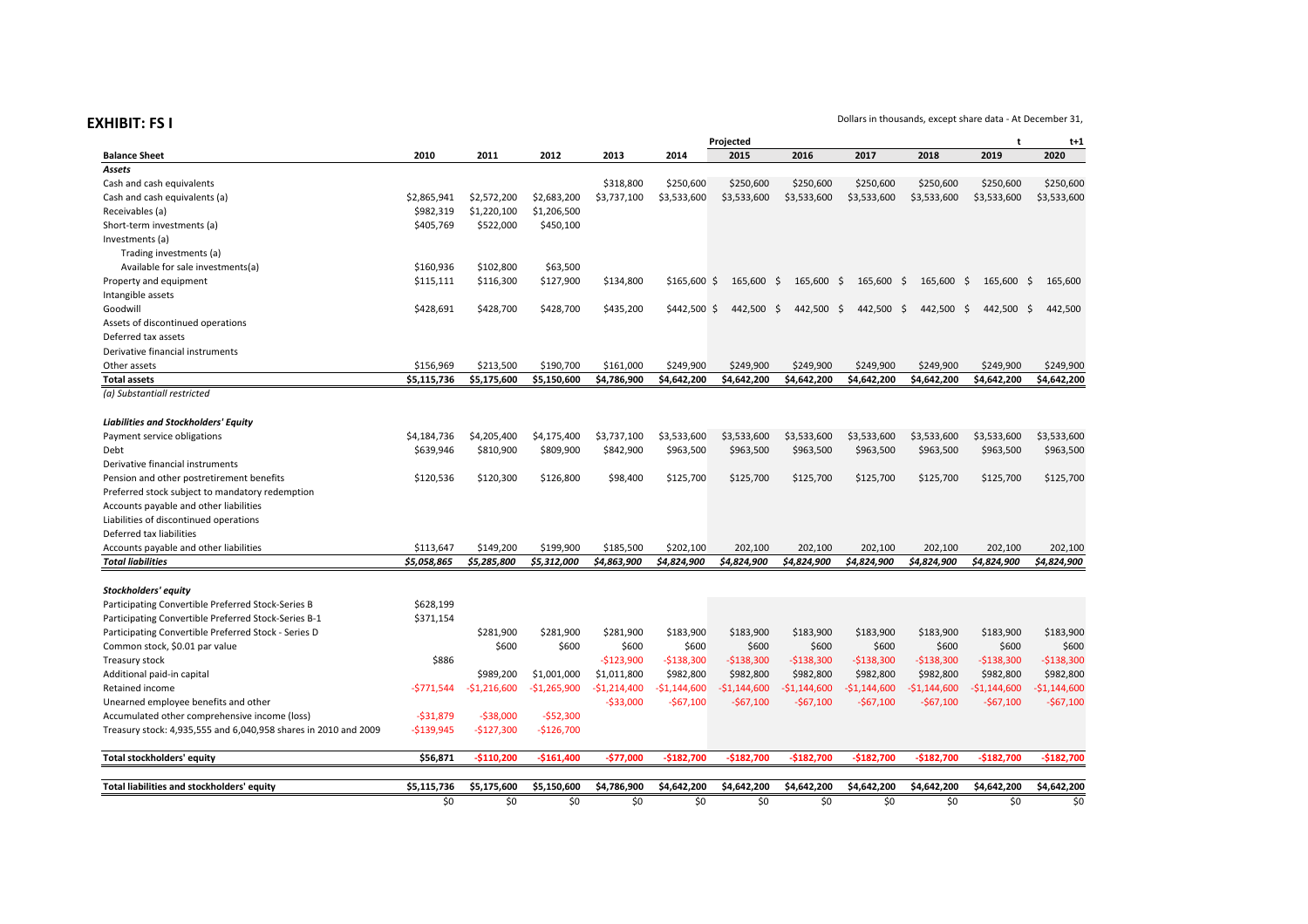### **Income Statement**

|                                                                 | Projected   |             |              |             |             |             |             |             |             | t           | $t+1$       |
|-----------------------------------------------------------------|-------------|-------------|--------------|-------------|-------------|-------------|-------------|-------------|-------------|-------------|-------------|
|                                                                 | 2010        | 2011        | 2012         | 2013        | 2014        | 2015        | 2016        | 2017        | 2018        | 2019        | 2020        |
| Revenue                                                         |             |             |              |             |             |             |             |             |             |             |             |
| Fee and other revenue                                           | \$1,145,312 | \$1,230,900 | \$1,328,600  | \$1,456,800 | \$1,438,400 | \$1,438,400 | \$1,438,400 | \$1,438,400 | \$1,438,400 | \$1,438,400 | \$1,438,400 |
| Investment revenue                                              | \$21,341    | \$16,900    | \$12,600     | \$17,600    | \$16,500    | \$16,500    | \$16,500    | \$16,500    | \$16,500    | \$16,500    | \$16,500    |
| (=) Total revenue                                               | \$1,166,653 | \$1,247,800 | \$1,341,200  | \$1,474,400 |             | \$1,454,900 |             |             | \$1,454,900 | \$1,454,900 | \$1,454,900 |
|                                                                 |             |             |              |             | \$1,454,900 |             | \$1,454,900 | \$1,454,900 |             |             |             |
| Fee commissions expense                                         | \$500,759   | \$547,600   | \$599,200    | \$677,800   | \$666,000   | \$666,000   | \$666,000   | \$666,000   | \$666,000   | \$666,000   | \$666,000   |
| Investment commissions expense                                  | \$737       | \$400       | \$300        | \$400       | \$400       | \$400       | \$400       | \$400       | \$400       | \$400       | \$400       |
| (=) Total commissions expense                                   | \$501,496   | \$548,000   | \$599,500    | \$678,200   | \$666,400   | \$666,400   | \$666,400   | \$666,400   | \$666,400   | \$666,400   | \$666,400   |
| Net revenue                                                     | \$665,157   | \$699,800   | \$741,700    | \$796,200   | \$788,500   | \$788,500   | \$788,500   | \$788,500   | \$788,500   | \$788,500   | \$788,500   |
| <b>Expenses</b>                                                 |             |             |              |             |             |             |             |             |             |             |             |
| Compensation and benefits                                       | \$226,422   | \$235,700   | \$241,600    | \$264,900   | \$275,000   | \$275,000   | \$275,000   | \$275,000   | \$275,000   | \$275,000   | \$275,000   |
| Transaction and operations support                              | \$185,782   | \$227,800   | \$355,700    | \$253,700   | \$332,200   | \$332,200   | \$332,200   | \$332,200   | \$332,200   | \$332,200   | \$332,200   |
| Depreciation and amortization                                   | \$48,074    | \$46,000    | \$44,300     | \$50,700    | \$55,500    | \$55,500    | \$55,500    | \$55,500    | \$55,500    | \$55,500    | \$55,500    |
| Occupancy, equipment and supplies                               | \$46,481    | \$47,700    | \$47,700     | \$49,000    | \$54,400    | \$54,400    | \$54,400    | \$54,400    | \$54,400    | \$54,400    | \$54,400    |
| Valuation loss on embedded derivative                           |             | \$0         |              |             |             |             |             |             |             |             |             |
| Debt tender and redemption costs                                |             |             |              |             |             |             |             |             |             |             |             |
| (=) Total expenses                                              | \$506,759   | \$557,200   | \$689,300    | \$618,300   | \$717,100   | \$717,100   | \$717,100   | \$717,100   | \$717,100   | \$717,100   | \$717,100   |
|                                                                 | 43%         | 45%         | 51%          | 42%         | 49%         |             |             |             |             |             |             |
| Other expense (income)                                          |             |             |              |             |             |             |             |             |             |             |             |
| Net securities (gains) losses                                   | $-52,115$   | \$32,800    | $-510,000$   |             | $-545,400$  | $-545,400$  | -\$45,400   | -\$45,400   | $-545,400$  | -\$45,400   | $-545,400$  |
| Interest expense                                                | \$102,133   | \$86,200    | \$70,900     | \$47,300    | \$44,200    | \$44,200    | \$44,200    | \$44,200    | \$44,200    | \$44,200    | \$44,200    |
| Debt extinguishment costs                                       |             | \$37,500    |              | \$45,300    |             |             |             |             |             |             |             |
| Other                                                           |             | \$11,900    | \$400        |             |             |             |             |             |             |             |             |
| (=) Total other expenses (income)                               | \$100,018   | \$168,400   | \$61,300     | \$92,600    | $-$1,200$   | $-51,200$   | $-51,200$   | $-51,200$   | $-51,200$   | $-51,200$   | $-51,200$   |
| <b>EBITDA</b>                                                   | \$208,587   | \$106,400   | \$106,300    | \$183,300   | \$172,300   | \$172,300   | \$172,300   | \$172,300   | \$172,300   | \$172,300   | \$172,300   |
| <b>EBIT</b>                                                     | \$160,513   | \$60,400    | \$62,000     | \$132,600   | \$116,800   | \$116,800   | \$116,800   | \$116,800   | \$116,800   | \$116,800   | \$116,800   |
| <b>EBIT</b> margin                                              | 24%         | 9%          | 8%           | 17%         | 15%         | 15%         | 15%         | 15%         | 15%         | 15%         | 15%         |
| Interest coverage ratio                                         | 1.57        | 0.70        | 0.87         | 2.80        | 2.64        | 2.64        | 2.64        | 2.64        | 2.64        | 2.64        | 2.64        |
| Income tax expense (benefit)                                    | \$14,579    | $-$19,600$  | \$40,400     | \$32,900    | \$500       | \$500       | \$500       | \$500       | \$500       | \$500       | \$500       |
| Income from continuing operations                               | \$43,801    | -\$6,200    | $-$ \$49,300 | \$52,400    | \$72,100    | \$72,100    | \$72,100    | \$72,100    | \$72,100    | \$72,100    | \$72,100    |
| Income (loss) and gain from discontinued operations, net of tax |             |             |              |             |             |             |             |             |             |             |             |
| Net income                                                      | \$43,801    | $-56,200$   | $-549,300$   | \$52,400    | \$72,100    | \$72,100    | \$72,100    | \$72,100    | \$72,100    | \$72,100    | \$72,100    |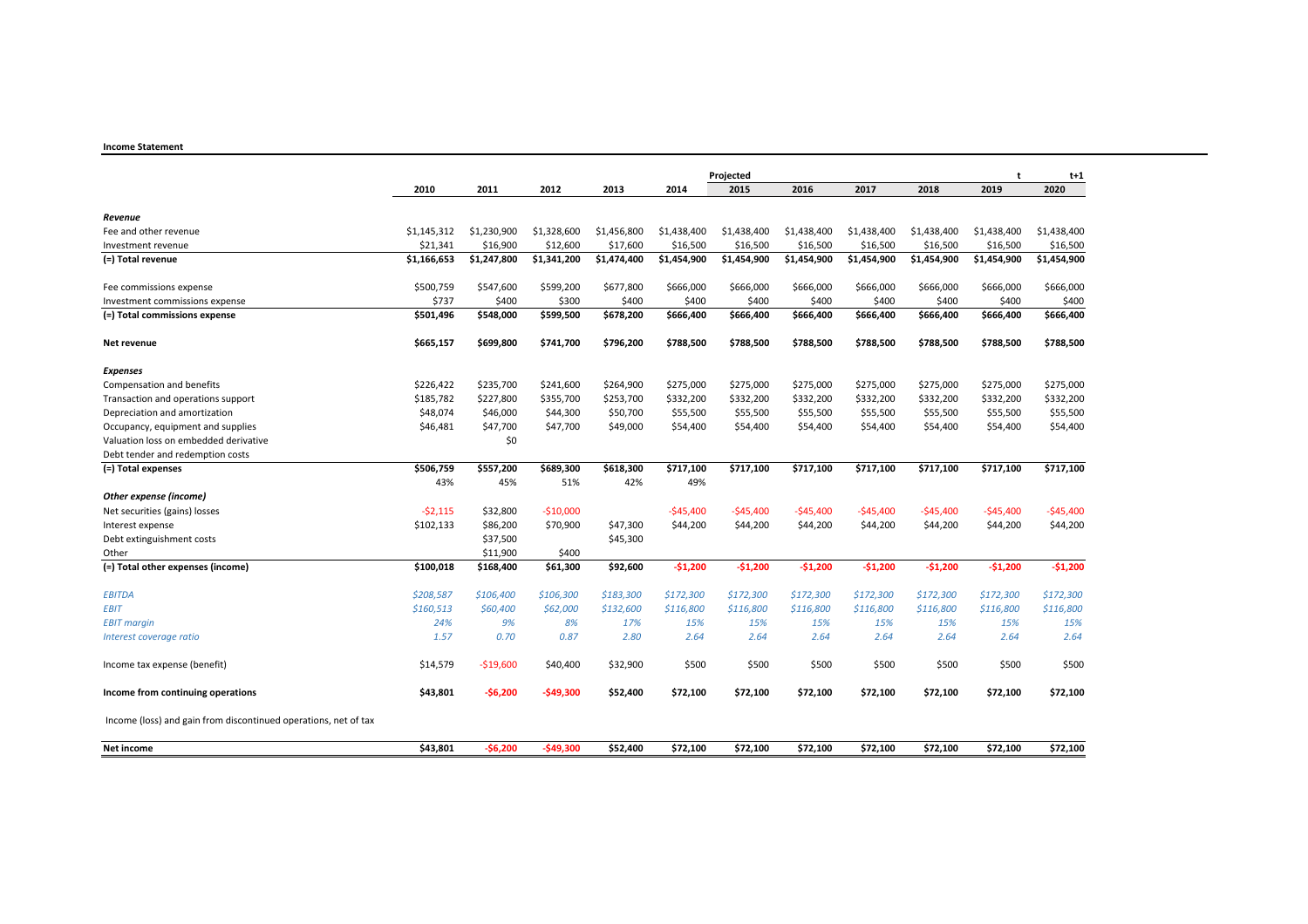| Growth                                             |        |        |         |     |       |       |       |       |       |       |       |
|----------------------------------------------------|--------|--------|---------|-----|-------|-------|-------|-------|-------|-------|-------|
| Fee and other revenues                             | 1%     | 7%     | 8%      | 10% | $-1%$ | 0%    | 0%    | 0%    | 0%    | 0%    | 0%    |
| Investment revenue                                 | $-36%$ | $-21%$ | $-25%$  | 40% | $-6%$ | 0%    | 0%    | 0%    | 0%    | 0%    | 0%    |
| Total revenue                                      | 0%     | 7%     | 7%      | 10% | $-1%$ | 0%    | 0%    | 0%    | 0%    | 0%    | 0%    |
| Revenue participation                              |        |        |         |     |       |       |       |       |       |       |       |
| Fee and other revenues                             | 98%    | 99%    | 99%     | 99% | 99%   | 99%   | 99%   | 99%   | 99%   | 99%   | 99%   |
| Investment revenue                                 | 2%     | 1%     | 1%      | 1%  | 1%    | 1%    | 1%    | 1%    | 1%    | 1%    | 1%    |
| 'COGS'                                             |        |        |         |     |       |       |       |       |       |       |       |
| Fee commissions expense                            | 44%    | 44%    | 45%     | 47% | 46%   | 46%   | 46%   | 46%   | 46%   | 46%   | 46%   |
| Investment commissions expense                     | 3%     | 2%     | 2%      | 2%  | 2%    | 2%    | 2%    | 2%    | 2%    | 2%    | 2%    |
| <b>Expenses/Net revenue</b>                        |        |        |         |     |       |       |       |       |       |       |       |
| Compensation and benefits/Net Revenues             | 34%    | 34%    | 33%     | 33% | 35%   | 35%   | 35%   | 35%   | 35%   | 35%   | 35%   |
| Transaction and operations support/Net Revenues    | 28%    | 33%    | 48%     | 32% | 42%   | 42%   | 42%   | 42%   | 42%   | 42%   | 42%   |
| Occupancy, equipment and supplies/Net Revenues     | 7%     | 7%     | 6%      | 6%  | 7%    | 7%    | 7%    | 7%    | 7%    | 7%    | 7%    |
| Valuation loss on embedded derivative/Net Revenues | 0%     | 0%     | 0%      | 0%  | 0%    | 0%    | 0%    | 0%    | 0%    | 0%    | 0%    |
| Debt tender and redemption costs/Net Revenues      | 0%     | 0%     | 0%      | 0%  | 0%    | 0%    | 0%    | 0%    | 0%    | 0%    | 0%    |
| Other expreses (income) / Net revenue              |        |        |         |     |       |       |       |       |       |       |       |
| Net securities (gains) losses/Net Revenue          | 0%     | 5%     | $-1%$   | 0%  | $-6%$ | $-6%$ | $-6%$ | $-6%$ | $-6%$ | $-6%$ | $-6%$ |
| Debt extinguishment costs/Net Revenue              | 0%     | 5%     | 0%      | 6%  | 0%    | 0%    | 0%    | 0%    | 0%    | 0%    | 0%    |
| Other/Net Revenue                                  | 0%     | 2%     | 0%      | 0%  | 0%    | 0%    | 0%    | 0%    | 0%    | 0%    | 0%    |
| Tax rate                                           | 25%    | 76%    | $-454%$ | 39% | 1%    | 1%    | 1%    | 1%    | 1%    | 1%    | 1%    |

**Free Cash Flow**

|                            | Projected |      |               |                 |               |               |               |                 |                 |               |               |
|----------------------------|-----------|------|---------------|-----------------|---------------|---------------|---------------|-----------------|-----------------|---------------|---------------|
|                            | 2010      | 2011 | 2012          | 2013            | 2014          | 2015          | 2016          | 2017            | 2018            | 2019          | 2020          |
| <b>NOPAT</b>               |           |      |               |                 |               |               |               |                 |                 |               |               |
| EBIT                       |           |      | \$62,000      | \$132,600       | \$116,800     | \$116,800     | \$116,800     | \$116,800       | \$116,800       | \$116,800     | \$116,800     |
| Tax rate                   |           |      | 40%           | 40%             | 40%           | 40%           | 40%           | 40%             | 40%             | 40%           | 40%           |
| Tax on EBIT                |           |      | ( \$24, 800)  | ( \$53,040)     | (546, 720)    | (546, 720)    | (546, 720)    | (546, 720)      | (546, 720)      | (546, 720)    | (546, 720)    |
| <b>NOPAT</b>               |           |      | \$37,200      | \$79,560        | \$70,080      | \$70,080      | \$70,080      | \$70,080        | \$70,080        | \$70,080      | \$70,080      |
| <b>NFA</b>                 |           |      |               |                 |               |               |               |                 |                 |               |               |
| Gross PP&E                 |           |      |               |                 |               |               |               |                 |                 |               |               |
| (-) Depreciation           |           |      |               |                 |               |               |               |                 |                 |               |               |
| $(=)$ Net PP&E             |           |      | \$127,900     | \$134,800       | \$165,600     | \$165,600     | \$165,600     | \$165,600       | \$165,600       | \$165,600     | \$165,600     |
| $\Delta$ NFA               |           |      | \$127,900     | \$6,900         | \$30,800      | \$0           | \$0           | \$0             | \$0             | \$0           | \$0           |
| <b>Current Assets</b>      |           |      | \$4,594,000   | \$4,216,900     | \$4,034,100   | \$4,034,100   | \$4,034,100   | \$4,034,100     | \$4,034,100     | \$4,034,100   | \$4,034,100   |
| (-) Automatic Sources      |           |      | $-54,375,300$ | $-$ \$3,922,600 | $-53,735,700$ | $-53,735,700$ | $-$3,735,700$ | $-$ \$3,735,700 | $-$ \$3,735,700 | $-53,735,700$ | $-$3,735,700$ |
| (=) Net Working Investment |           |      | \$218,700     | \$294,300       | \$298,400     | \$298,400     | \$298,400     | \$298,400       | \$298,400       | \$298,400     | \$298,400     |
| Δ NWI                      |           |      | \$218,700     | \$75,600        | \$4,100       | \$0           | \$0           | \$0             | \$0             | \$0           | \$0           |
| Deferred Income taxes      |           |      | \$0           | \$0             | \$0           | \$0           | \$0           | \$0             | \$0             | \$0           | \$0           |
| Δ Deferred income taxes    |           |      | \$0           | \$0             | \$0           | \$0           | \$0           | \$0             | \$0             | \$0           | \$0           |
| (=) FCF                    |           |      |               | $-52,940$       | \$35,180      | \$70,080      | \$70,080      | \$70,080        | \$70,080        | \$70,080      | \$70,080      |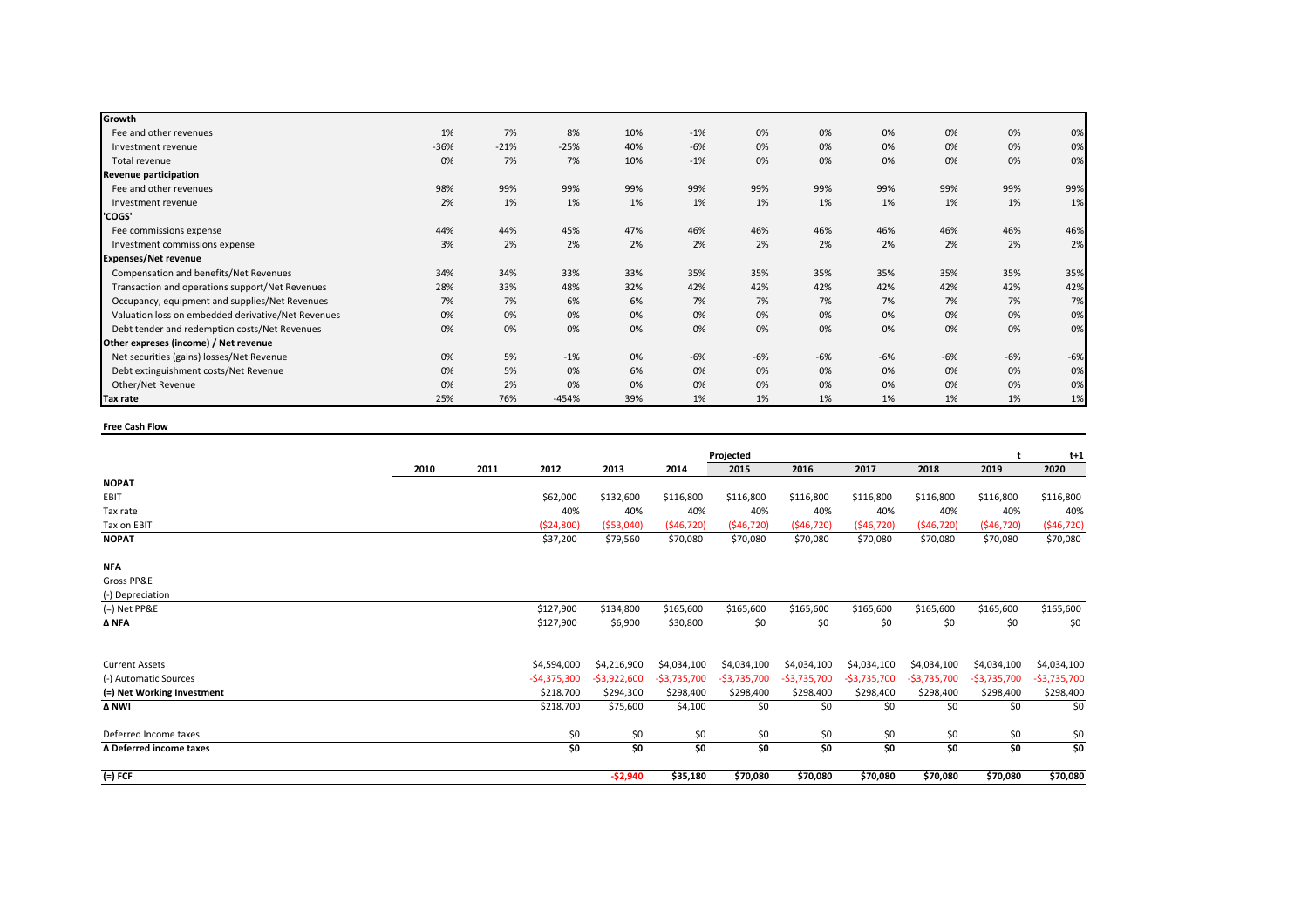### **EXHIBIT: Valuation I**

**WACC**

|                                   | <b>Cost of Equity</b> | <b>Cost of Debt</b> |               |  |  |  |  |  |  |
|-----------------------------------|-----------------------|---------------------|---------------|--|--|--|--|--|--|
| $K_e = r_f + \beta_e (r_m - r_f)$ |                       | $K_d = (1 - t) r_d$ |               |  |  |  |  |  |  |
| $(i)$ r                           | 2.84%                 |                     |               |  |  |  |  |  |  |
| LP                                | $-1.00%$              |                     |               |  |  |  |  |  |  |
| (ii) $\beta_e$                    | 1.58 t                |                     | 40.00%        |  |  |  |  |  |  |
| $(r_{m} - r_{f})$                 | 5.40% ra              |                     | 4.25%         |  |  |  |  |  |  |
| K,                                | 10.37% Ka             |                     | 3.40%         |  |  |  |  |  |  |
|                                   |                       |                     |               |  |  |  |  |  |  |
| Source                            | Weight                | Cost                | Weight x Cost |  |  |  |  |  |  |

| Source | Weight | Cost   | <b>Weight x Cost</b> |
|--------|--------|--------|----------------------|
| Debt   | 64.09% | 3.40%  | 2.18%                |
| Equity | 35.91% | 10.37% | 3.72%                |
| WACC   |        |        | 5.90%                |

**(i)** Risk free rate of US Treasury Bonds - Yield of 30 Year bond. Accordind to Bloomberg. **(ii)** According to Yahoo! Finance. **(iii)** Considering the interest rate of December 31st, 2014 (10K - Note 10).

**Valuation**

| <b>Perpertuity with Growth</b>                 |                    | <b>Competitive Markets method</b>  |                    | <b>Exit Multiple (EBITDA)</b>       |             |                               |                  |
|------------------------------------------------|--------------------|------------------------------------|--------------------|-------------------------------------|-------------|-------------------------------|------------------|
| $TV_t = \frac{\overline{FCF_{t+1}}}{WACC - g}$ |                    | $TV_t = \frac{NOPATH_{t+1}}{WACC}$ |                    | $TV_t = m$ . Statistical # $\bf{d}$ |             | FCF<br><b>Discount factor</b> | 2014<br>\$35,180 |
| $FCF_{t+1}$                                    |                    | 70,080 NOPAT <sub>t+1</sub>        |                    | 70,080 EBITDAt (projected)          | 172,300     | PV<br>PV(FCF)                 |                  |
| <b>WACC</b>                                    |                    | 5.90% WACC                         |                    | 5.90% WACC                          | 5.90%       | Revenue                       | \$1,454,900      |
| g                                              | 0%                 |                                    |                    |                                     | 11.50x (iv) | <b>NOPAT</b>                  | \$70,080         |
| $WACC - g$                                     | 6%                 |                                    |                    |                                     |             | <b>EBIT</b>                   | \$116,800        |
| Terminal Value (TV)                            |                    | \$1,187,540 Terminal Value (TV)    |                    | \$1,187,540 Terminal Value (TV)     | \$1,981,450 | <b>EBITDA</b>                 | \$172,300        |
|                                                | 5.00t              |                                    | 5.00 t             |                                     | 5.00        | <b>Net Debt</b>               | \$963,500        |
|                                                |                    |                                    |                    |                                     |             | <b>Market cap</b>             | \$539,920        |
| PV (FCF)                                       | \$295,997 PV (FCF) |                                    | \$295,997 PV (FCF) |                                     | \$295,997   | (=) Firm Value                | \$1,503,420      |
| PV (TV)                                        | \$891,543 PV (TV)  |                                    | \$891,543 PV (TV)  |                                     | \$1,487,569 |                               |                  |
| (=) PV Operations                              | \$1,187,540        | (=) PV Operations                  | \$1,187,540        | (=) PV Operations                   | \$1,783,566 |                               |                  |
| (-) Value Specific Adi.                        |                    | \$0.00 (-) Value Specific Adj.     |                    | \$0.00 (-) Value Specific Adj.      | \$0.00      | <b>WACC</b>                   | 5.90%<br>0%      |
|                                                |                    |                                    |                    |                                     |             | Discount factor =             | $\mathbf{1}$     |
|                                                |                    |                                    |                    |                                     |             |                               | $(1 + WACC)^t$   |
| (=) PV Firm                                    | \$1,187,540        | (=) PV Firm                        | \$1,187,540        | (=) PV Firm                         | \$1,783,566 |                               |                  |
| (-) Net Debt                                   |                    | \$963,500 (-) Net Debt             |                    | \$963,500 (-) Net Debt              | \$963,500   |                               |                  |
| (=) PV Equity                                  | \$224,040          | (=) PV Equity                      | \$224,040          | (=) PV Equity                       | \$820,066   |                               |                  |
| TV / PV Firm                                   | 75%                |                                    | 75%                |                                     | 83%         |                               |                  |
| High                                           | \$246,444 High     |                                    | \$246,444 High     |                                     | \$902,073   |                               |                  |
| Low                                            | \$201,636 Low      |                                    | \$201,636 Low      |                                     | \$738,059   |                               |                  |

| <b>Competitive Markets method</b>                       |                    | <b>Exit Multiple (EBITDA)</b>   |               |                        |             |             |             |             |             |             |               |
|---------------------------------------------------------|--------------------|---------------------------------|---------------|------------------------|-------------|-------------|-------------|-------------|-------------|-------------|---------------|
|                                                         |                    |                                 |               |                        | 2014        | 2015        | 2016        | 2017        | 2018        | 2019 t      | $2020(t + 1)$ |
| $TV_t = \frac{\overline{NOPAT_t} - 1}{\overline{WACC}}$ |                    | $TV_1 = m$ . Statistical # $_1$ |               | <b>IFCR</b>            | \$35,180    | \$70,080    | \$70,080    | \$70,080    | \$70,080    | \$70,080    | \$70,080      |
|                                                         |                    |                                 |               | <b>Discount factor</b> |             | 0.9443      | 0.8917      | 0.8420      | 0.7951      | 0.7507      |               |
|                                                         |                    |                                 |               |                        |             | \$66,175    | \$62,487    | \$59,005    | \$55,717    | \$52,612    |               |
| <b>80 NOPAT<sub>1+1</sub></b>                           |                    | 70,080 EBITDAt (projected)      | 172,300       | PV(FCF)                |             |             |             |             |             | \$295,997   |               |
| <b>WACC</b>                                             | 5.90% WACC         |                                 | 5.909         | Revenue                | \$1,454,900 | \$1,454,900 | \$1,454,900 | \$1,454,900 | \$1,454,900 | \$1,454,900 | \$1,454,900   |
|                                                         |                    |                                 | $11.50x$ (iv) | <b>NOPAT</b>           | \$70,080    | \$70,080    | \$70,080    | \$70,080    | \$70,080    | \$70,080    | \$70,080      |
|                                                         |                    |                                 |               | <b>EBIT</b>            | \$116,800   | \$116,800   | \$116,800   | \$116,800   | \$116,800   | \$116,800   | \$116,800     |
| 0 Terminal Value (TV)                                   |                    | \$1,187,540 Terminal Value (TV) | \$1,981,450   | <b>EBITDA</b>          | \$172,300   | \$172,300   | \$172,300   | \$172,300   | \$172,300   | \$172,300   | \$172,300     |
|                                                         | 5.00 t             |                                 | 5.00          | <b>Net Debt</b>        | \$963,500   |             |             |             |             |             |               |
|                                                         |                    |                                 |               | Market cap             | \$539,920   |             |             |             |             |             |               |
| 7 PV (FCF)                                              | \$295,997 PV (FCF) |                                 | \$295,997     | (=) Firm Value         | \$1,503,420 |             |             |             |             |             |               |
|                                                         |                    |                                 |               |                        |             |             |             |             |             |             |               |

| Discount factor = |                |
|-------------------|----------------|
|                   | $(1 + WACC)^t$ |

Г

**(iv)** Comparables - According to Yahoo finance the multiples for comps are:

|               | Enterprise Value / |
|---------------|--------------------|
|               | <b>EBITDA</b>      |
| Western Union | 8.81x              |
| Euronet       | 14.26x             |
| Average       | 11.54x             |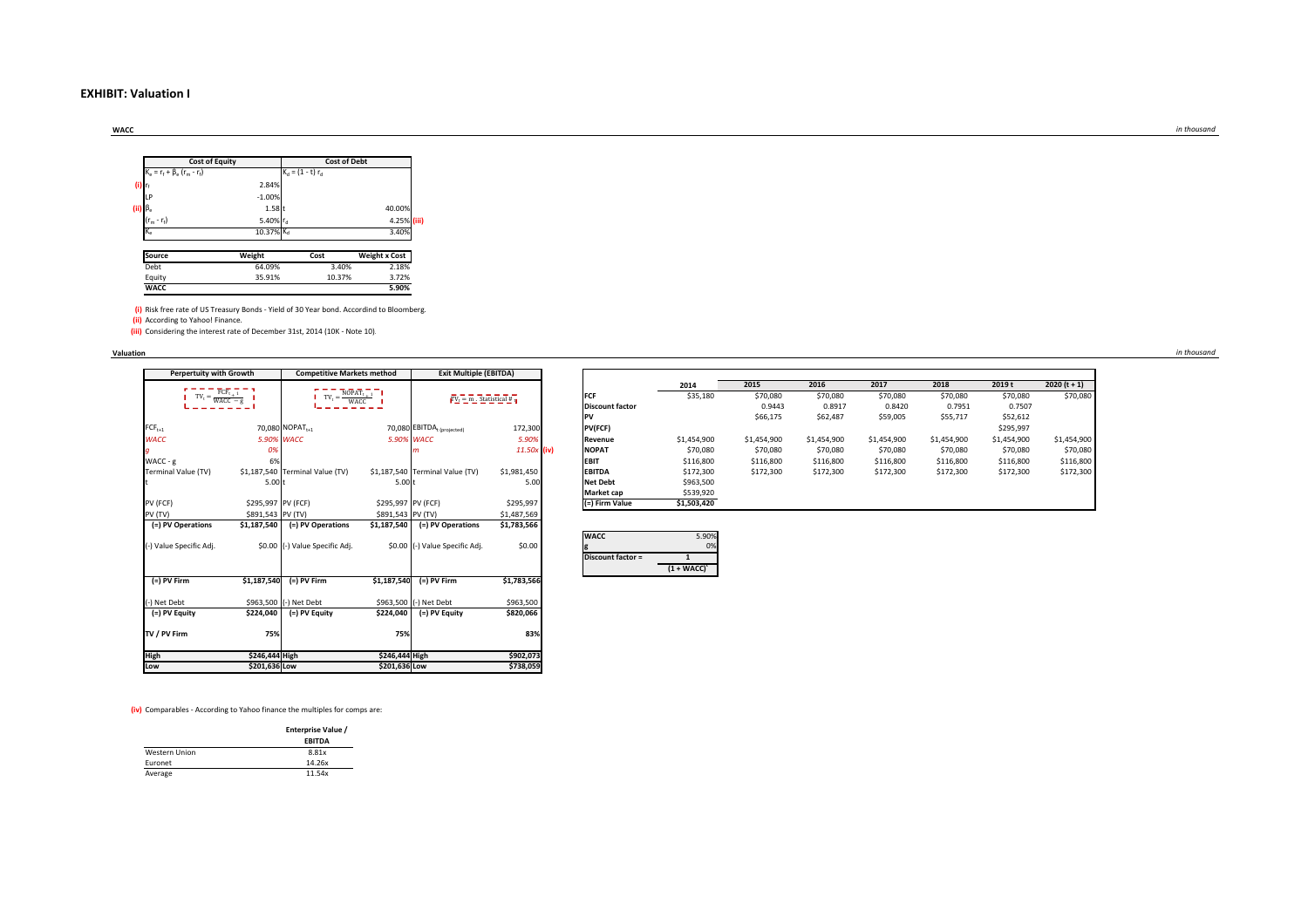### **EXHIBIT: FS II**

 (Dollars in thousands, except share data)At December 31,

|                                                            |             |               |               |               | Projected     |                 |                  |                   |                  | t                | $t+1$                |
|------------------------------------------------------------|-------------|---------------|---------------|---------------|---------------|-----------------|------------------|-------------------|------------------|------------------|----------------------|
| <b>Balance Sheet</b>                                       | 2010        | 2011          | 2012          | 2013          | 2014          | 2015            | 2016             | 2017              | 2018             | 2019             | 2020                 |
|                                                            |             |               |               |               |               |                 |                  |                   |                  |                  |                      |
| Assets                                                     |             |               |               |               |               |                 |                  |                   |                  |                  |                      |
| Cash and cash equivalents                                  |             |               |               | \$318,800     | \$250,600     | \$250,600       | \$250,600        | \$250,600         | \$250,600        | \$250,600        | \$250,600            |
| Cash and cash equivalents (a)                              | \$2,865,941 | \$2,572,200   | \$2,683,200   | \$3,737,100   | \$3,533,600   | \$3,533,600     | \$3,533,600      | \$3,533,600       | \$3,533,600      | \$3,533,600      | \$3,533,600          |
| Receivables (a)                                            | \$982,319   | \$1,220,100   | \$1,206,500   |               |               |                 |                  |                   |                  |                  |                      |
| Short-term investments (a)                                 | \$405,769   | \$522,000     | \$450,100     |               |               |                 | Ŝ.<br>100,000    | - Ś<br>250,000 \$ | 400,000          | \$<br>550,000 \$ | 700,000              |
| Investments (a)                                            |             |               |               |               |               |                 |                  |                   |                  |                  |                      |
| Trading investments (a)                                    |             |               |               |               |               |                 |                  |                   |                  |                  |                      |
| Available for sale investments(a)                          | \$160,936   | \$102,800     | \$63,500      |               |               |                 |                  |                   |                  |                  |                      |
| Property and equipment                                     | \$115,111   | \$116,300     | \$127,900     | \$134,800     | \$165,600     | 193,162<br>-S   | 166,401 \$<br>-S | 140.766           | -S<br>116.211 \$ | 92.689           | 70,158<br>- S        |
| New ventures                                               |             |               |               |               |               | Ś<br>277.077 \$ | 469,930 \$       | 624,574 \$        | 791,303          | -\$              | 970,425 \$ 1,162,259 |
| Intangible assets                                          |             |               |               |               |               |                 |                  |                   |                  |                  |                      |
| Goodwill                                                   | \$428,691   | \$428.700     | \$428,700     | \$435.200     | \$442,500     | 442.500<br>-S   | 442.500<br>-S    | - S<br>442.500    | 442.500<br>-S    | Ŝ.<br>442,500 \$ | 442.500              |
| Other assets                                               | \$156,969   | \$213,500     | \$190,700     | \$161,000     | \$249,900     |                 |                  |                   |                  |                  |                      |
| <b>Total assets</b>                                        | \$5,115,736 | \$5.175.600   | \$5,150,600   | \$4,786,900   | \$4,642,200   | \$4,696,939     | \$4,963,031      | \$5.242.040       | \$5,534,214      | \$5.839.814      | \$6,159,117          |
| (a) Substantiall restricted                                |             |               |               |               |               |                 |                  |                   |                  |                  |                      |
| <b>Liabilities and Stockholders' Equity</b>                |             |               |               |               |               |                 |                  |                   |                  |                  |                      |
|                                                            |             |               |               |               |               |                 |                  |                   |                  |                  |                      |
| Payment service obligations                                | \$4,184,736 | \$4,205,400   | \$4,175,400   | \$3,737,100   | \$3,533,600   | \$3,533,600     | \$3,533,600      | \$3,533,600       | \$3,533,600      | \$3,533,600      | \$3,533,600          |
| Debt                                                       | \$639,946   | \$810,900     | \$809,900     | \$842,900     | \$963,500     | \$912,878       | \$912,878        | \$912,878         | \$912,878        | \$912,878        | \$912,878            |
| Derivative financial instruments                           |             |               |               |               |               |                 |                  |                   |                  |                  |                      |
| Pension and other postretirement benefits                  | \$120,536   | \$120,300     | \$126,800     | \$98,400      | \$125,700     | \$125,700       | \$125,700        | \$125,700         | \$125,700        | \$125,700        | \$125,700            |
| Accounts payable and other liabilities                     | \$113.647   | \$149.200     | \$199,900     | \$185,500     | \$202.100     | 200,000         | 200,000          | 200,000           | 200,000          | 200,000          | 200,000              |
| <b>Total liabilities</b>                                   | \$5,058,865 | \$5,285,800   | \$5,312,000   | \$4,863,900   | \$4,824,900   | \$4,772,178     | \$4,772,178      | \$4,772,178       | \$4,772,178      | \$4,772,178      | \$4,772,178          |
| Stockholders' equity                                       |             |               |               |               |               |                 |                  |                   |                  |                  |                      |
| Participating Convertible Preferred Stock-Series B         | \$628,199   |               |               |               |               |                 |                  |                   |                  |                  |                      |
| Participating Convertible Preferred Stock-Series B-1       | \$371,154   |               |               |               |               |                 |                  |                   |                  |                  |                      |
| Participating Convertible Preferred Stock - Series D       |             | \$281,900     | \$281,900     | \$281,900     | \$183,900     | \$183,900       | \$183,900        | \$183,900         | \$183,900        | \$183,900        | \$183,900            |
| Common stock, \$0.01 par value                             |             | \$600         | \$600         | \$600         | \$600         | \$600           | \$600            | \$600             | \$600            | \$600            | \$600                |
| Treasury stock: 5,734,338 and 4,300,782 shares at December | \$886       |               |               | $-5123.900$   | $-$138,300$   | $-$138,300$     | -\$138,300       | $-$138,300$       | $-$138,300$      | $-$138,300$      | -\$138,300           |
| Additional paid-in capital                                 |             | \$989.200     | \$1,001,000   | \$1.011.800   | \$982,800     | \$982,800       | \$982,800        | \$982,800         | \$982,800        | \$982,800        | \$982,800            |
| Retained income                                            | $-5771.544$ | $-51.216.600$ | $-$1,265,900$ | $-51.214.400$ | $-51,144,600$ | $-$1,037,139$   | -\$771,047       | $-$492,038$       | $-$199,865$      | \$105,736        | \$425,039            |
| Unearned employee benefits and other                       |             |               |               | $-$33,000$    | $-567,100$    | $-$67,100$      | $-567,100$       | $-567,100$        | $-567,100$       | $-567,100$       | $-567,100$           |
| Accumulated other comprehensive income (loss) (Note 12)    | $-531.879$  | $-538.000$    | $-552.300$    |               |               |                 |                  |                   |                  |                  |                      |
| Treasury stock: 4,935,555 and 6,040,958 shares in 2010 and | $-$139,945$ | $-$127,300$   | $-$126,700$   |               |               |                 |                  |                   |                  |                  |                      |
|                                                            |             |               |               |               |               |                 |                  |                   |                  |                  |                      |
| Total stockholders' equity                                 | \$56.871    | $-5110.200$   | $-5161.400$   | $-577.000$    | $-5182.700$   | $-575.239$      | \$190,853        | \$469,862         | \$762,035        | \$1,067,636      | \$1,386,939          |
|                                                            |             |               |               |               |               |                 |                  |                   |                  |                  |                      |
| Total liabilities and stockholders' equity                 | \$5,115,736 | \$5,175,600   | \$5,150,600   | \$4,786,900   | \$4,642,200   | \$4,696,939     | \$4,963,031      | \$5,242,040       | \$5,534,214      | \$5,839,815      | \$6,159,117          |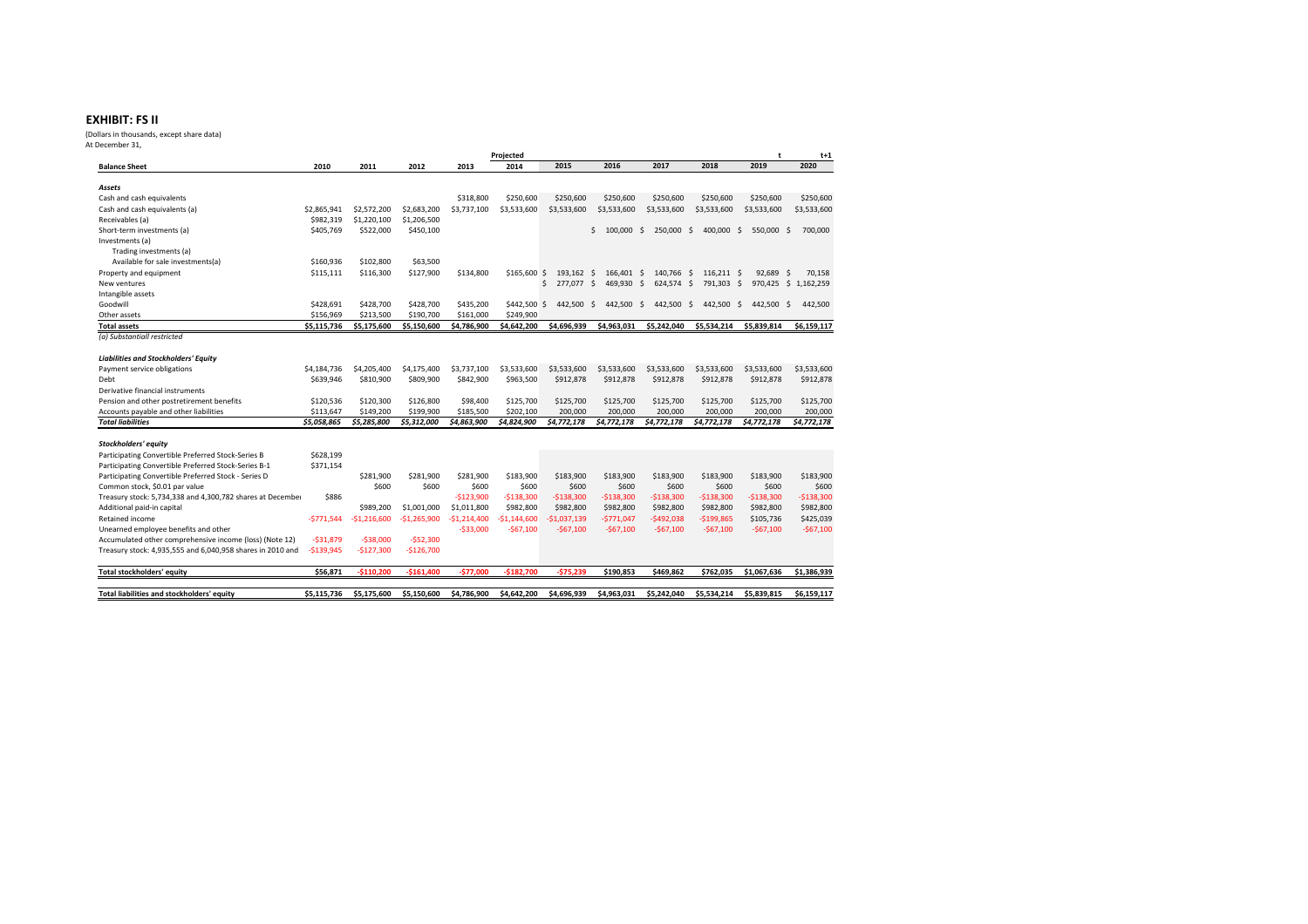### ❶ **PP&E, Goodwill & Depreciation/Amortization**

|                               |           |           |                   |           | Projected  |            |            |            |            | $t+1$      |
|-------------------------------|-----------|-----------|-------------------|-----------|------------|------------|------------|------------|------------|------------|
| Account                       | 2011      | 2012      | 2013              | 2014      | 2015       | 2016       | 2017       | 2018       | 2019       | 2020       |
| Property and equipment        | \$116,300 | \$127,900 | \$134,800         | \$165,600 | 30%        | 27%        | 24%        | 21%        | 17%        | 14%        |
| Intangible assets             | \$0       | \$0       | \$0               | \$0       |            |            |            |            |            |            |
| Goodwill                      | \$428,700 | \$428,700 | \$435,200         | \$442,500 | 70%        | 73%        | 76%        | 79%        | 83%        | 86%        |
| Depreciation and amortization | \$46,000  | \$44,300  | \$50,700          | \$55,500  |            |            |            |            |            |            |
| Gross                         | \$591,000 | \$600,900 | \$620,700         | \$663,600 |            |            |            |            |            |            |
| Depreciation and amortization | 8%        | 7%        | 8%                | 8%        |            |            |            |            |            |            |
|                               |           |           | (=) Initial value |           | \$663,600  | \$635,662  | \$608,901  | \$583,266  | \$558,711  | \$535,189  |
|                               |           |           | (+) addition      |           | \$19,908   | \$19,070   | \$18,267   | \$17,498   | \$16,761   | \$16,056   |
|                               |           |           | (-) depreciation  |           | $-547,846$ | $-545,831$ | $-543,902$ | $-542,054$ | $-540,283$ | $-538,587$ |
|                               |           |           | (=) final value   |           | \$635,662  | \$608,901  | \$583,266  | \$558,711  | \$535,189  | \$512,658  |

❷ **Debt**

| Total amount of debt December 31, 2014 | \$964.100 |  |
|----------------------------------------|-----------|--|
| Interest expenses                      | \$44,200  |  |
| Approximately interest rate            | 4.25%     |  |
| Debt expected                          | \$912,878 |  |
|                                        |           |  |

|                           |            | Projected  |      |      |      |      | $t+1$ |
|---------------------------|------------|------------|------|------|------|------|-------|
|                           | 2014       | 2015       | 2016 | 2017 | 2018 | 2019 | 2020  |
| Initial amount            |            | \$51,500   | \$0  | \$0  | \$0  | S0   | \$0   |
| (+) Addition of interests |            | \$2,500    |      |      |      |      |       |
| (-) Payment of interest   |            | \$0        |      |      |      |      |       |
| (-) Payment of principal  |            | $-554,000$ |      |      |      |      |       |
| (=) Final value           | \$51,500.0 | \$0        |      |      | ¢٨   |      | \$0   |

|                                           |              | Projected   |             |             |             | t            | $t+1$      |
|-------------------------------------------|--------------|-------------|-------------|-------------|-------------|--------------|------------|
|                                           | 2014         | 2015        | 2016        | 2017        | 2018        | 2019         | 2020       |
| Initial amount                            |              | \$912,600   | \$912,878   | \$912,878   | \$912,878   | \$912,878    | \$912,878  |
| (=) Initial debt 1 value                  |              | \$912,600   | \$812,600   | \$612,600   | \$412,600   | \$212,600    | \$12,600   |
| (+) Addition of interests                 |              | \$38,786    | \$34,536    | \$26,036    | \$17,536    | \$9,036      | \$536      |
| (-) Payment of interest                   |              | $-538,786$  | $-534,536$  | $-526,036$  | $-517,536$  | $-$9,036$    | $-5536$    |
| (-) Payment of principal                  |              | $-$100,000$ | $-$200,000$ | $-$200,000$ | $-$200,000$ | $-$200,000$  | $-$12,600$ |
| (=) Final debt 1 value                    |              | \$812,600   | \$612,600   | \$412,600   | \$212,600   | \$12,600     | \$0        |
| (=) Initial debt 2 value                  |              | \$100,278   | \$100,278   | \$300,278   | \$500,278   | \$700,278    | \$900,278  |
| (+) Additional debt                       |              |             | \$200,000   | \$200,000   | \$200,000   | \$200,000    | \$12,600   |
| (+) Addition of interests                 |              | \$4,262     | \$4,262     | \$12,762    | \$21,262    | \$29,762     | \$38,262   |
| (-) Payment of interest                   |              | $-54,262$   | $-54,262$   | $-$12,762$  | $-521,262$  | $-529,762$   | $-538,262$ |
| (-) Payment of principal                  |              |             |             |             |             |              |            |
| (=) Final debt 2 value                    |              | \$100,278   | \$300,278   | \$500,278   | \$700,278   | \$900,278    | \$912,878  |
|                                           |              |             |             |             |             |              |            |
| (=) Final value                           | \$912,600.00 | \$912,878   | \$912,878   | \$912,878   | \$912,878   | \$912,878    | \$912,878  |
| Payments deducted of the Income Statement |              |             |             |             |             |              |            |
| Principal                                 |              | $-$100,000$ |             |             |             |              |            |
| Interest                                  |              | $-543,047$  | $-538,797$  | $-538,797$  | $-538,797$  | $-$ \$38,797 | $-538,797$ |
| Total                                     |              | $-$143,047$ | $-538,797$  | $-538,797$  | $-538,797$  | $-538,797$   | $-538,797$ |

**(m)** Debt principal will be paid with a new debt.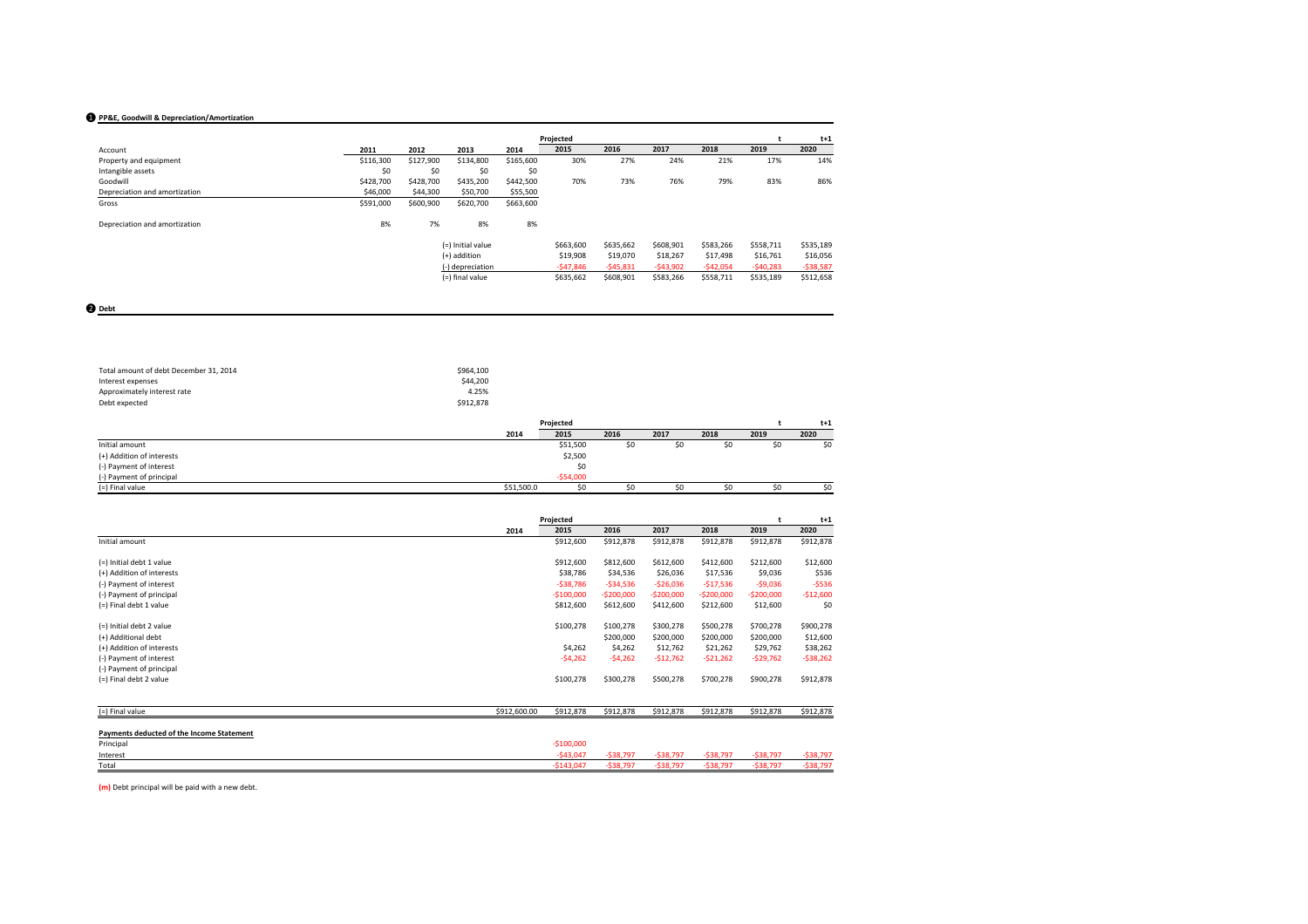### **Income Statement**

|                                                                 |             |             |             |             |             | Projected    |             |             |             | t           | $t+1$       |
|-----------------------------------------------------------------|-------------|-------------|-------------|-------------|-------------|--------------|-------------|-------------|-------------|-------------|-------------|
|                                                                 | 2010        | 2011        | 2012        | 2013        | 2014        | 2015         | 2016        | 2017        | 2018        | 2019        | 2020        |
|                                                                 |             |             |             |             |             |              |             |             |             |             |             |
| Revenue                                                         |             |             |             |             |             |              |             |             |             |             |             |
| Fee and other revenue                                           | \$1.145.312 | \$1,230,900 | \$1,328,600 | \$1.456.800 | \$1,438,400 | \$1,481.552  | \$1,525,999 | \$1,571,779 | \$1,618,932 | \$1,667,500 | \$1,717,525 |
| Investment revenue                                              | \$21.341    | \$16,900    | \$12,600    | \$17,600    | \$16,500    |              |             |             |             |             |             |
| (=) Total revenue                                               | \$1,166,653 | \$1,247,800 | \$1,341,200 | \$1,474,400 | \$1,454,900 | \$1,481,552  | \$1,525,999 | \$1,571,779 | \$1,618,932 | \$1,667,500 | \$1,717,525 |
| Fee commissions expense                                         | \$500.759   | \$547,600   | \$599,200   | \$677,800   | \$666,000   | \$592,620.80 | \$610,399   | \$628,711   | \$647,573   | \$667,000   | \$687,010   |
| Investment commissions expense                                  | \$737       | \$400       | \$300       | \$400       | \$400       |              |             |             |             |             |             |
| (=) Total commissions expense                                   | \$501,496   | \$548,000   | \$599,500   | \$678,200   | \$666,400   | \$592,621    | \$610,399   | \$628,711   | \$647,573   | \$667,000   | \$687,010   |
| Net revenue                                                     | \$665,157   | \$699,800   | \$741,700   | \$796,200   | \$788,500   | \$888,931    | \$915,599   | \$943,067   | \$971,359   | \$1,000,500 | \$1,030,515 |
| <b>Expenses</b>                                                 |             |             |             |             |             |              |             |             |             |             |             |
| Compensation and benefits                                       | \$226.422   | \$235.700   | \$241,600   | \$264,900   | \$275,000   | \$251.864    | \$259,420   | \$267,202   | \$275,218   | \$283,475   | \$291,979   |
| Transaction and operations support                              | \$185,782   | \$227,800   | \$355,700   | \$253,700   | \$332,200   | \$237,048    | \$244,160   | \$251,485   | \$259,029   | \$266,800   | \$274,804   |
| Depreciation and amortization                                   | \$48,074    | \$46,000    | \$44,300    | \$50,700    | \$55,500    | \$47,846     | \$45,831    | \$43,902    | \$42,054    | \$40,283    | \$38,587    |
| Occupancy, equipment and supplies                               | \$46,481    | \$47,700    | \$47,700    | \$49,000    | \$54,400    | \$44,447     | \$45,780    | \$47,153    | \$48,568    | \$50,025    | \$51,526    |
| Valuation loss on embedded derivative                           |             | \$0         |             |             |             | \$0          | \$0         | \$0         | \$0         | \$0         | \$0         |
| Debt tender and redemption costs                                |             |             |             |             |             | \$0          | \$0         | \$0         | \$0         | \$O         | \$0         |
| (=) Total expenses                                              | \$506,759   | \$557,200   | \$689,300   | \$618,300   | \$717,100   | \$581,204    | \$595,191   | \$609,742   | \$624,869   | \$640,583   | \$656,896   |
|                                                                 | 43%         | 45%         | 51%         | 42%         | 49%         |              |             |             |             |             |             |
| Other expense (income)                                          |             |             |             |             |             |              |             |             |             |             |             |
| Net securities (gains) losses                                   | $-52.115$   | \$32,800    | $-510,000$  |             | -\$45,400   | \$0          | \$0         | \$0         | \$0         | \$0         | \$0         |
| Principal payments                                              |             |             |             |             |             | \$100,000    | \$0         | \$0         | \$0         | \$0         | \$0         |
| Interest expense                                                | \$102,133   | \$86,200    | \$70,900    | \$47,300    | \$44,200    | \$43,047     | \$38,797    | \$38,797    | \$38,797    | \$38,797    | \$38,797    |
| Debt extinguishment costs                                       |             | \$37,500    |             | \$45,300    |             | \$0          | \$0         | \$0         | \$0         | \$O         | \$0         |
| Other                                                           |             | \$11,900    | \$400       |             |             | \$O          | \$0         | \$0         | \$0         | \$0         | \$0         |
| (=) Total other expenses (income)                               | \$100,018   | \$168,400   | \$61,300    | \$92,600    | $-51,200$   | \$143,047    | \$38,797    | \$38,797    | \$38,797    | \$38,797    | \$38,797    |
| <b>EBITDA</b>                                                   | \$208,587   | \$106,400   | \$106,300   | \$183,300   | \$172,300   | \$355,572    | \$366,240   | \$377,227   | \$388.544   | \$400,200   | \$412,206   |
| <b>EBIT</b>                                                     | \$160,513   | \$60,400    | \$62,000    | \$132,600   | \$116,800   | \$307,727    | \$320,408   | \$333,325   | \$346,490   | \$359,917   | \$373,619   |
| <b>EBIT margin</b>                                              | 24%         | 9%          | 8%          | 17%         | 15%         | 35%          | 35%         | 35%         | 36%         | 36%         | 36%         |
| Interest coverage ratio                                         | 1.57        | 0.70        | 0.87        | 2.80        | 2.64        | 7.15         | 8.26        | 8.59        | 8.93        | 9.28        | 9.63        |
| Income tax expense (benefit)                                    | \$14,579    | $-$19,600$  | \$40,400    | \$32,900    | \$500       | \$57,219     | \$15,519    | \$15,519    | \$15,519    | \$15,519    | \$15,519    |
| Income from continuing operations                               | \$43,801    | $-56,200$   | -\$49,300   | \$52,400    | \$72,100    | \$107,461    | \$266,092   | \$279,009   | \$292,174   | \$305,601   | \$319,303   |
| Income (loss) and gain from discontinued operations, net of tax |             |             |             |             |             |              |             |             |             |             |             |
| Net income                                                      | \$43.801    | $-56.200$   | $-549.300$  | \$52,400    | \$72,100    | \$107.461    | \$266,092   | \$279,009   | \$292.174   | \$305,601   | \$319,303   |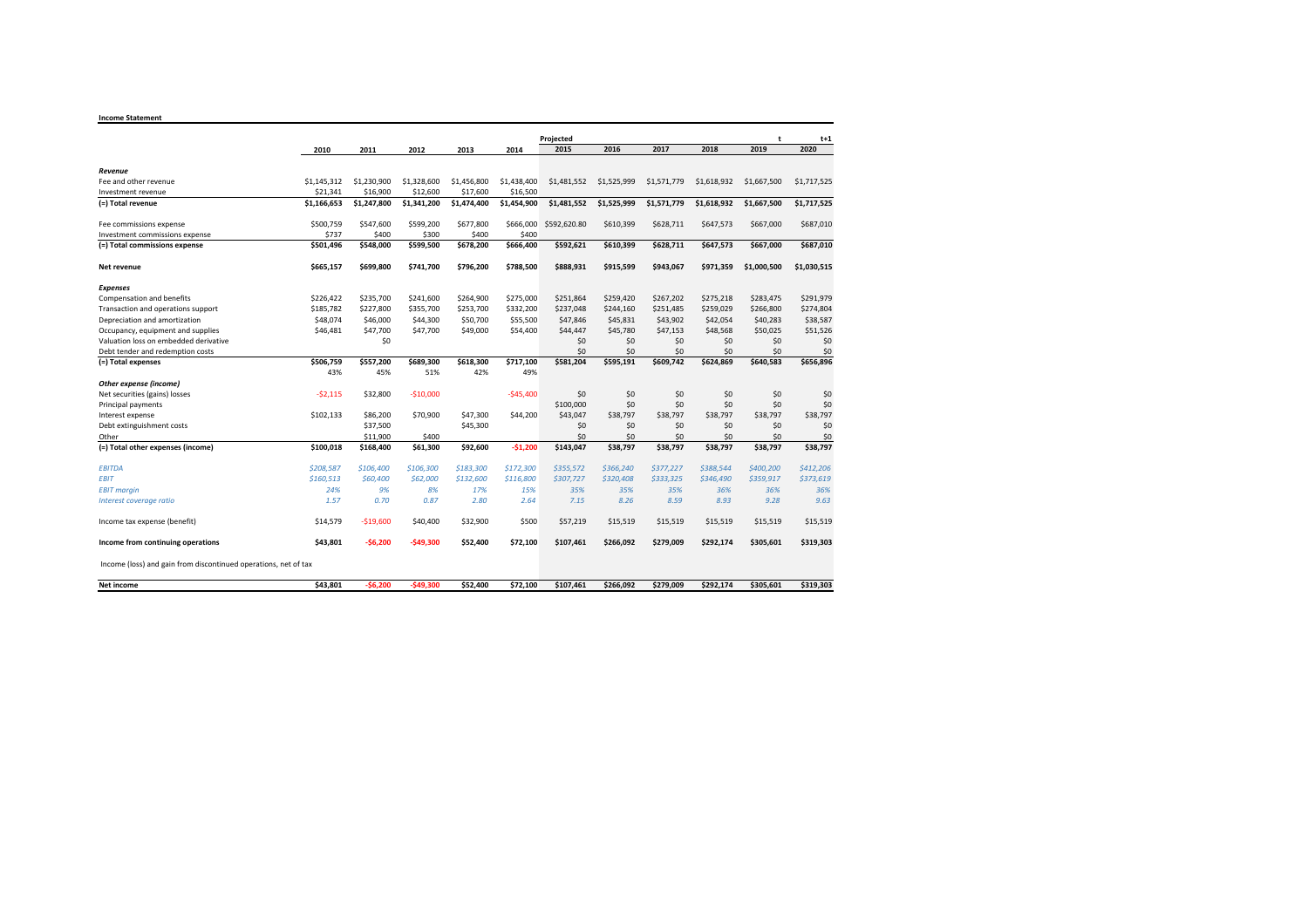| Growth                                             |        |        |         |     |       |     |     |     |     |     |     |
|----------------------------------------------------|--------|--------|---------|-----|-------|-----|-----|-----|-----|-----|-----|
| Fee and other revenues                             | 1%     | 7%     | 8%      | 10% | $-1%$ | 3%  | 3%  | 3%  | 3%  | 3%  | 3%  |
| Investment revenue                                 | $-36%$ | $-21%$ | $-25%$  | 40% | $-6%$ |     |     |     |     |     |     |
| Total revenue                                      | 0%     | 7%     | 7%      | 10% | $-1%$ |     |     |     |     |     |     |
| <b>Revenue participation</b>                       |        |        |         |     |       |     |     |     |     |     |     |
| Fee and other revenues                             | 98%    | 99%    | 99%     | 99% | 99%   |     |     |     |     |     |     |
| Investment revenue                                 | 2%     | 1%     | 1%      | 1%  | 1%    |     |     |     |     |     |     |
| 'COGS'                                             |        |        |         |     |       |     |     |     |     |     |     |
| Fee commissions expense                            | 44%    | 44%    | 45%     | 47% | 46%   | 40% | 40% | 40% | 40% | 40% | 40% |
| Investment commissions expense                     | 3%     | 2%     | 2%      | 2%  | 2%    |     |     |     |     |     |     |
| <b>Expenses/Net revenue</b>                        |        |        |         |     |       |     |     |     |     |     |     |
| Compensation and benefits/Net Revenues             | 19%    | 19%    | 18%     | 18% | 19%   | 17% | 17% | 17% | 17% | 17% | 17% |
| Transaction and operations support/Net Revenues    | 16%    | 18%    | 27%     | 17% | 23%   | 16% | 16% | 16% | 16% | 16% | 16% |
| Occupancy, equipment and supplies/Net Revenues     | 4%     | 4%     | 4%      | 3%  | 4%    | 3%  | 3%  | 3%  | 3%  | 3%  | 3%  |
| Valuation loss on embedded derivative/Net Revenues | 0%     | 0%     | 0%      | 0%  | 0%    | 0%  | 0%  | 0%  | 0%  | 0%  | 0%  |
| Debt tender and redemption costs/Net Revenues      | 0%     | 0%     | 0%      | 0%  | 0%    | 0%  | 0%  | 0%  | 0%  | 0%  | 0%  |
| Other expreses (income) / Net revenue              |        |        |         |     |       |     |     |     |     |     |     |
| Net securities (gains) losses/Net Revenue          | 0%     | 3%     | $-1%$   | 0%  | $-3%$ | 0%  | 0%  | 0%  | 0%  | 0%  | 0%  |
| Debt extinguishment costs/Net Revenue              | 0%     | 3%     | 0%      | 3%  | 0%    | 0%  | 0%  | 0%  | 0%  | 0%  | 0%  |
| Other/Net Revenue                                  | 0%     | 1%     | 0%      | 0%  | 0%    | 0%  | 0%  | 0%  | 0%  | 0%  | 0%  |
| Tax rate                                           | 25%    | 76%    | $-454%$ | 39% | 1%    | 40% | 40% | 40% | 40% | 40% | 40% |

**Free Cash Flow**

|                            |      |      |               |               |               | Projected     |               |               |               | $\ddot{\phantom{1}}$ | $t+1$         |
|----------------------------|------|------|---------------|---------------|---------------|---------------|---------------|---------------|---------------|----------------------|---------------|
|                            | 2010 | 2011 | 2012          | 2013          | 2014          | 2015          | 2016          | 2017          | 2018          | 2019                 | 2020          |
| <b>NOPAT</b>               |      |      |               |               |               |               |               |               |               |                      |               |
| EBIT                       |      |      | \$62,000      | \$132,600     | \$116,800     | \$307,727     | \$320,408     | \$333,325     | \$346,490     | \$359,917            | \$373,619     |
| Tax rate                   |      |      | 40%           | 40%           | 40%           | 40%           | 40%           | 40%           | 40%           | 40%                  | 40%           |
| Tax on EBIT                |      |      | (\$24,800)    | ( \$53,040)   | ( \$46, 720]  | (5123.091)    | (S128.163)    | (5133.330)    | (5138.596)    | (\$143,967)          | ( \$149, 448) |
| <b>NOPAT</b>               |      |      | \$37,200      | \$79,560      | \$70,080      | \$184,636     | \$192,245     | \$199,995     | \$207,894     | \$215,950            | \$224,171     |
|                            |      |      |               |               |               |               |               |               |               |                      |               |
|                            |      |      |               |               |               |               |               |               |               |                      |               |
| <b>NFA</b>                 |      |      |               |               |               |               |               |               |               |                      |               |
| Gross PP&E                 |      |      |               |               |               |               |               |               |               |                      |               |
| (-) Depreciation           |      |      |               |               |               |               |               |               |               |                      |               |
| $(=)$ Net PP&E             |      |      | \$127,900     | \$134,800     | \$165,600     | \$193,162     | \$166,401     | \$140,766     | \$116,211     | \$92,689             | \$70,158      |
| ΔNFA                       |      |      | \$127,900     | \$6,900       | \$30,800      | \$27,562      | ( \$26, 761)  | (\$25,635)    | (524, 556)    | (523,522)            | ( \$22, 531)  |
|                            |      |      |               |               |               |               |               |               |               |                      |               |
| <b>Current Assets</b>      |      |      | \$4,594,000   | \$4,216,900   | \$4,034,100   | \$3,784,200   | \$3,884,200   | \$4,034,200   | \$4,184,200   | \$4,334,200          | \$4,484,200   |
| (-) Automatic Sources      |      |      | $-54,375,300$ | $-53,922,600$ | $-53,735,700$ | $-53,733,600$ | $-53,733,600$ | $-53,733,600$ | $-$3,733,600$ | $-53,733,600$        | $-53,733,600$ |
| (=) Net Working Investment |      |      | \$218,700     | \$294,300     | \$298,400     | \$50,600      | \$150,600     | \$300,600     | \$450,600     | \$600,600            | \$750,600     |
| A NWI                      |      |      | \$218,700     | \$75,600      | \$4,100       | $-$247,800$   | \$100,000     | \$150,000     | \$150,000     | \$150,000            | \$150,000     |
| Deferred Income taxes      |      |      | \$0           | \$0           | \$0           | \$0           | \$0           | \$0           | \$0           | \$0                  | \$0           |
| Δ Deferred income taxes    |      |      | \$0           | \$0           | \$0           | \$0           | \$0           | \$0           | \$0           | \$0                  | \$0           |
| (=) FCF                    |      |      |               | $-52,940$     | \$35,180      | \$404,874     | \$119,006     | \$75,630      | \$82,450      | \$89,472             | \$96,703      |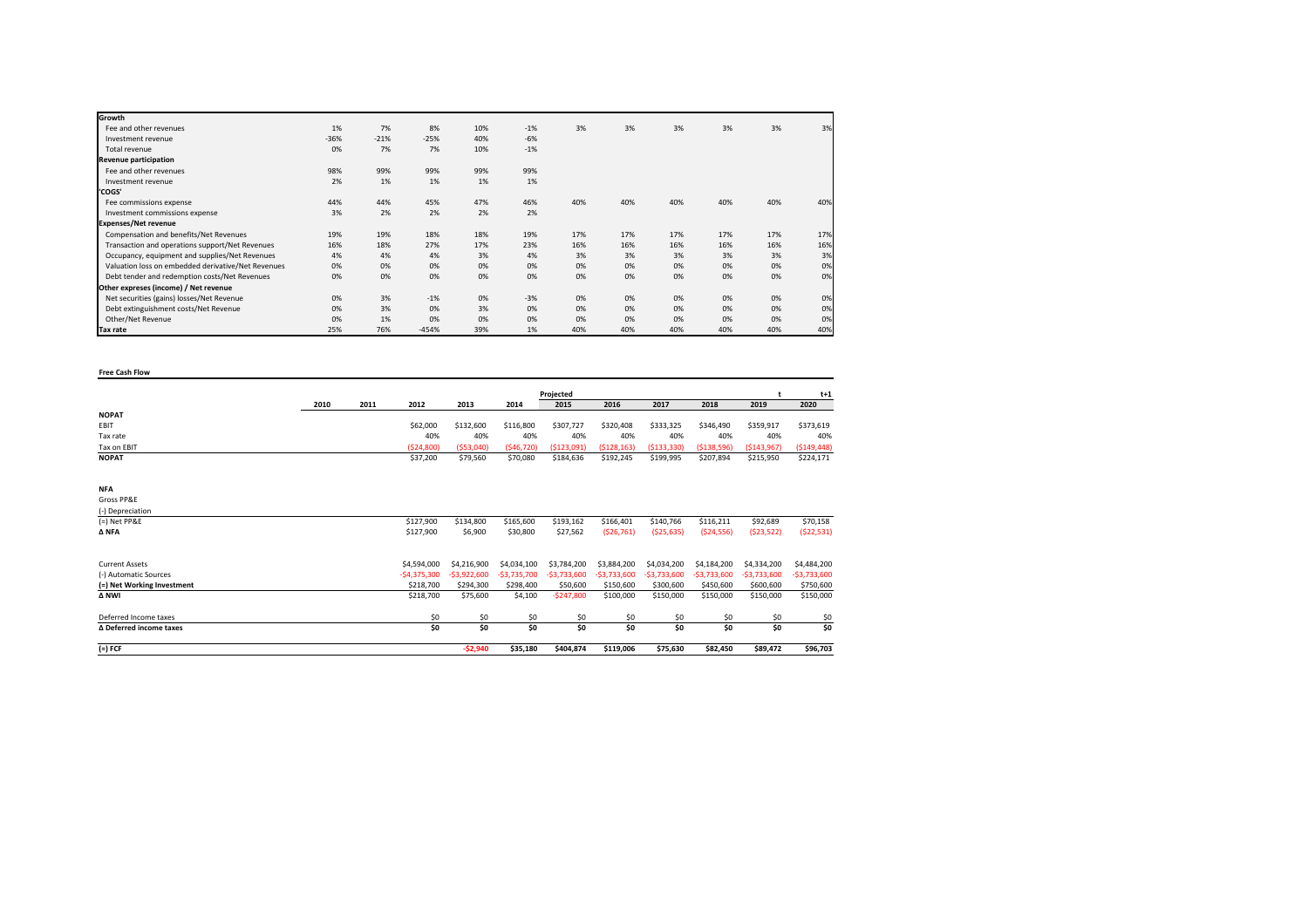### **EXHIBIT: Valuation II**

### **WACC**

| Capital structure    |         |                                          | Calculation of D* |                         | <b>New Capital Structure</b> |                | Unlever Be (equity)               |                      | Relever Be (equity)                    |                      |
|----------------------|---------|------------------------------------------|-------------------|-------------------------|------------------------------|----------------|-----------------------------------|----------------------|----------------------------------------|----------------------|
| <b>Total Capital</b> |         | 1,503,420 Total Capital                  |                   | 1,503,420 Total Capital | 1,503,420                    |                | $βa = βe / {1 + D/E}$             |                      | $\beta e = \beta a \times \{1 + D/E\}$ |                      |
|                      |         |                                          |                   |                         |                              |                |                                   | $1.58\beta a$        |                                        |                      |
| ST Debt              |         | Sales                                    |                   | 1,454,900 Debt before   | 963,500                      |                | D/E                               | $1.78$ D / E         |                                        |                      |
| LT Debt              |         | $(x)$ OPM <sub>rwc</sub>                 |                   | 8.00% Debt after        | 912,878                      |                |                                   | $0.567$ $\beta$ e    |                                        |                      |
| <b>Total Debt</b>    |         | 963,500 (=) $EBIT_{rwc}$                 | 116,392 ∆ Debt    |                         | $-50,622$                    |                |                                   |                      |                                        |                      |
|                      |         |                                          |                   |                         |                              |                | <b>Cost of Equity</b>             |                      | <b>Cost of Debt</b>                    |                      |
| # shares             |         | (÷) h                                    |                   | 3 Equity before         | 539,920                      |                | $K_e = r_f + \beta_e (r_m - r_f)$ |                      | $K_d = (1 - t) r_d$                    |                      |
| Price per share      |         | $(=) 1max$                               |                   | 38,797 Equity after     | 590,542                      |                |                                   | 2.84%                |                                        |                      |
| Equity market value  | 539,920 |                                          |                   | ∆ Equity                | 50,622                       |                |                                   | $-1.00%$             |                                        |                      |
|                      |         | (÷) r <sub>d</sub>                       | 4.25%             |                         |                              | (ii) $\beta_e$ |                                   | 1.445 t              |                                        |                      |
|                      |         | $(=)$ $D^*$                              | 912,878           |                         |                              |                | $(r_m - r_f)$                     | 5.40% r <sub>d</sub> |                                        |                      |
|                      |         |                                          |                   |                         |                              |                |                                   | 9.64% K <sub>d</sub> |                                        |                      |
| D/Capital            |         | 64.09% D/Capital                         |                   | 61% D/Capital           | $-3.37%$                     |                |                                   |                      |                                        |                      |
|                      |         |                                          |                   |                         |                              |                | Source                            | Weight               | Cost                                   | <b>Weight x Cost</b> |
|                      |         | Comments:                                |                   |                         |                              |                | Debt                              | 60.72%               | 3.40%                                  |                      |
|                      |         | I <sub>max</sub> - Max. prudent interest |                   |                         |                              |                | Equity                            | 39.28%               | 9.64%                                  |                      |
|                      |         | r. - Current debt interest rate          |                   |                         |                              |                | WACC                              |                      |                                        |                      |

#### βe*β*e 1.58 βa<br>D/E 1.78 D/E  $0.57$ <br>1.55 O Debt before  $963,500$  and  $963,500$  and  $963,500$  between  $963,500$  and  $963,500$  and  $963,500$  and  $963,500$  and  $963,500$  and  $963,500$  and  $963,500$  and  $963,500$  and  $963,500$  and  $963,500$  and  $963,500$  and  $963,50$ % Debt after 912,878 **βa** 0.567 βe 1.445 **Unlever βe (equity) Relever βe (equity)**



| Source      | Weight | Cost  | <b>Weight x Cost</b> |
|-------------|--------|-------|----------------------|
| Deht        | 60.72% | 3.40% | 2.06%                |
| Eauity      | 39.28% | 9.64% | 3.79%                |
| <b>WACC</b> |        |       | 5.85%                |

**(i)** Risk free rate of US Treasury Bonds - Yield of 30 Year bond. Accordind to Bloomberg. **(ii)** According to Yahoo! Finance.

**(iii)** Considering the interest rate of December 31st, 2014 (10K - Note 10).

### **Justification for the OPM<sub>RWC</sub> rate:**

 For the Operational Margin, worse case scenario, we considered the last five years of the company's financial statement numbers. The worst ratio of EBIT was in 2012, where EBIT was 8% of the revenue value.

### **Justification for the h (coverage ratio):**

 Considering the aanalysis fo the "Interest coverage ratio" of the last five years, we considered that a ratio of 3x (EBIT) is ideal to have a healthy performance.

### **Valuation**

| <b>Perpertuity with Growth</b>         |                     | <b>Competitive Markets method</b> |                     | <b>Exit Multiple (EBITDA)</b>           |             |                                                   |                                                 |              |
|----------------------------------------|---------------------|-----------------------------------|---------------------|-----------------------------------------|-------------|---------------------------------------------------|-------------------------------------------------|--------------|
|                                        |                     |                                   |                     |                                         |             |                                                   | 2014                                            | 2015         |
| $TV_t = \frac{FCF_{t_{-1}}}{WACC - g}$ |                     | $TV_t = \frac{NOPAT_t - 1}{WACC}$ |                     | $\Gamma V_1 = m$ . Statistical # $_4$   |             | FCF                                               | \$35,180                                        | \$404        |
|                                        |                     |                                   |                     |                                         |             | <b>Discount factor</b>                            |                                                 | $\mathbf 0$  |
| $FCF_{t+1}$                            |                     | 96,703 NOPAT <sub>+1</sub>        |                     | 224,171 EBITDA <sub>t (projected)</sub> | 388,544     | PV<br>PV(FCF)                                     |                                                 | \$382        |
| <b>WACC</b>                            |                     | 5.85% WACC                        |                     | 5.85% WACC                              | 5.85%       | Revenue                                           | \$1,454,900                                     | \$1,481      |
| g                                      | 3%                  |                                   |                     | m                                       | 11.50x (iv) | <b>NOPAT</b>                                      | \$70,080                                        | \$184        |
| WACC - g                               | 3%                  |                                   |                     |                                         |             | <b>EBIT</b>                                       | \$116,800                                       | \$307        |
| Terminal Value (TV)                    |                     | \$3,394,408 Terminal Value (TV)   |                     | \$3,832,719 Terminal Value (TV)         | \$4,468,252 | <b>EBITDA</b>                                     | \$183,300                                       | \$172        |
|                                        | 5.00 t              |                                   | 5.00 t              |                                         | 5.00        | <b>Net Debt</b>                                   | \$963,500                                       |              |
|                                        |                     |                                   |                     |                                         |             | Market cap                                        | \$539,920                                       |              |
| PV (FCF)                               | \$685,511 PV (FCF)  |                                   | \$685,511 PV (FCF)  |                                         | \$685,511   | (=) Firm Value                                    | \$1,503,420                                     |              |
| PV (TV)                                | \$2,554,657 PV (TV) |                                   | \$2,884,533 PV (TV) |                                         | \$3,362,840 |                                                   |                                                 |              |
| (=) PV Operations                      | \$3,240,168         | (=) PV Operations                 | \$3,570,044         | (=) PV Operations                       | \$4,048,351 |                                                   |                                                 |              |
| (-) Value Specific Adj.                |                     | \$0.00 (-) Value Specific Adj.    |                     | \$0.00 (-) Value Specific Adj.          | \$0.00      | <b>WACC</b><br>Discount factor =                  | 5.85%<br>3%<br>$\mathbf{1}$<br>$(1 + WACC)^{t}$ |              |
| (=) PV Firm                            | \$3,240,168         | (=) PV Firm                       | \$3,570,044         | (=) PV Firm                             | \$4,048,351 |                                                   |                                                 |              |
|                                        |                     |                                   |                     |                                         |             | (iv) Comparables - According to Yahoo finance the |                                                 |              |
| (-) Net Debt                           |                     | (\$963,500) (-) Net Debt          |                     | (\$963,500) (-) Net Debt                | (\$963,500) |                                                   |                                                 |              |
|                                        |                     |                                   |                     |                                         |             |                                                   |                                                 | Enterprise \ |
| (=) PV Equity                          | \$4,203,668         | (=) PV Equity                     | \$4,533,544         | (=) PV Equity                           | \$5,011,851 |                                                   |                                                 | EBITD.       |
|                                        |                     |                                   |                     |                                         |             | Western Union                                     |                                                 | 8.81x        |
| TV / PV Firm                           | 79%                 |                                   | 81%                 |                                         | 83%         | Euronet                                           |                                                 | 14.26x       |
|                                        |                     |                                   |                     |                                         |             | Average                                           |                                                 | 11.54x       |
| <b>High</b>                            | \$4,624,035 High    |                                   | \$4,986,899 High    |                                         | \$5,513,036 |                                                   |                                                 |              |
| Low                                    | \$3,783,302 Low     |                                   | \$4,080,190 Low     |                                         | \$4,510,666 |                                                   |                                                 |              |

|      | <b>Competitive Markets method</b>                                       |                    | <b>Exit Multiple (EBITDA)</b>           |                     |                        |             |             |             |             |             |             |             |
|------|-------------------------------------------------------------------------|--------------------|-----------------------------------------|---------------------|------------------------|-------------|-------------|-------------|-------------|-------------|-------------|-------------|
|      |                                                                         |                    |                                         |                     |                        | 2014        | 2015        | 2016        | 2017        | 2018        | 2019 t      | $2020(t+1)$ |
|      | $NOPAT$ <sub>1</sub><br>$TV_t = \frac{1.00 \text{ m/s}^2}{\text{WACC}}$ |                    | $\Gamma V_1 = m$ . Statistical # $_1$   |                     | <b>FCF</b>             | \$35,180    | \$404,874   | \$119,006   | \$75,630    | \$82,450    | \$89,472    |             |
|      |                                                                         |                    |                                         |                     | <b>Discount factor</b> |             | 0.9447      | 0.8925      | 0.8432      | 0.7966      | 0.7526      |             |
|      |                                                                         |                    |                                         |                     | PV                     |             | \$382,502   | \$106,218   | \$63,773    | \$65,682    | \$67,337    |             |
|      | 3 NOPAT <sub>1+1</sub>                                                  |                    | 224,171 EBITDA <sub>t (projected)</sub> | 388,544             | PV(FCF)                |             |             |             |             |             | \$685,511   |             |
|      | <b>WACC</b>                                                             | 5.85% WACC         |                                         | 5.85%               | Revenue                | \$1,454,900 | \$1,481,552 | \$1,525,999 | \$1,571,779 | \$1,618,932 | \$1,667,500 | \$1,717,525 |
|      |                                                                         |                    |                                         | $11.50x$ (iv)       | <b>NOPAT</b>           | \$70,080    | \$184,636   | \$192,245   | \$199,995   | \$207,894   | \$215,950   | \$224,171   |
|      |                                                                         |                    |                                         |                     | <b>EBIT</b>            | \$116,800   | \$307,727   | \$320,408   | \$333,325   | \$346,490   | \$359,917   | \$373,619   |
|      | 8 Terminal Value (TV)                                                   |                    | \$3.832.719 Terminal Value (TV)         | \$4,468,252         | <b>EBITDA</b>          | \$183,300   | \$172,300   | \$355,572   | \$366,240   | \$377,227   | \$388,544   | \$400,200   |
| 00 t |                                                                         | 5.00 1             |                                         | 5.00                | <b>Net Debt</b>        | \$963,500   |             |             |             |             |             |             |
|      |                                                                         |                    |                                         |                     | <b>Market cap</b>      | \$539,920   |             |             |             |             |             |             |
|      | I PV (FCF)                                                              | \$685.511 PV (FCF) |                                         | \$685,511           | (=) Firm Value         | \$1,503,420 |             |             |             |             |             |             |
|      | ________                                                                |                    |                                         | $+ - - - - - - - -$ |                        |             |             |             |             |             |             |             |



**(iv)** Comparables - According to Yahoo finance the multiples for comps are:

|                      | <b>Enterprise Value</b><br>/ EBITDA |
|----------------------|-------------------------------------|
| <b>Western Union</b> | 8.81x                               |
| Euronet              | 14.26x                              |
| Average              | 11.54x                              |

*in thousand*

*in thousand*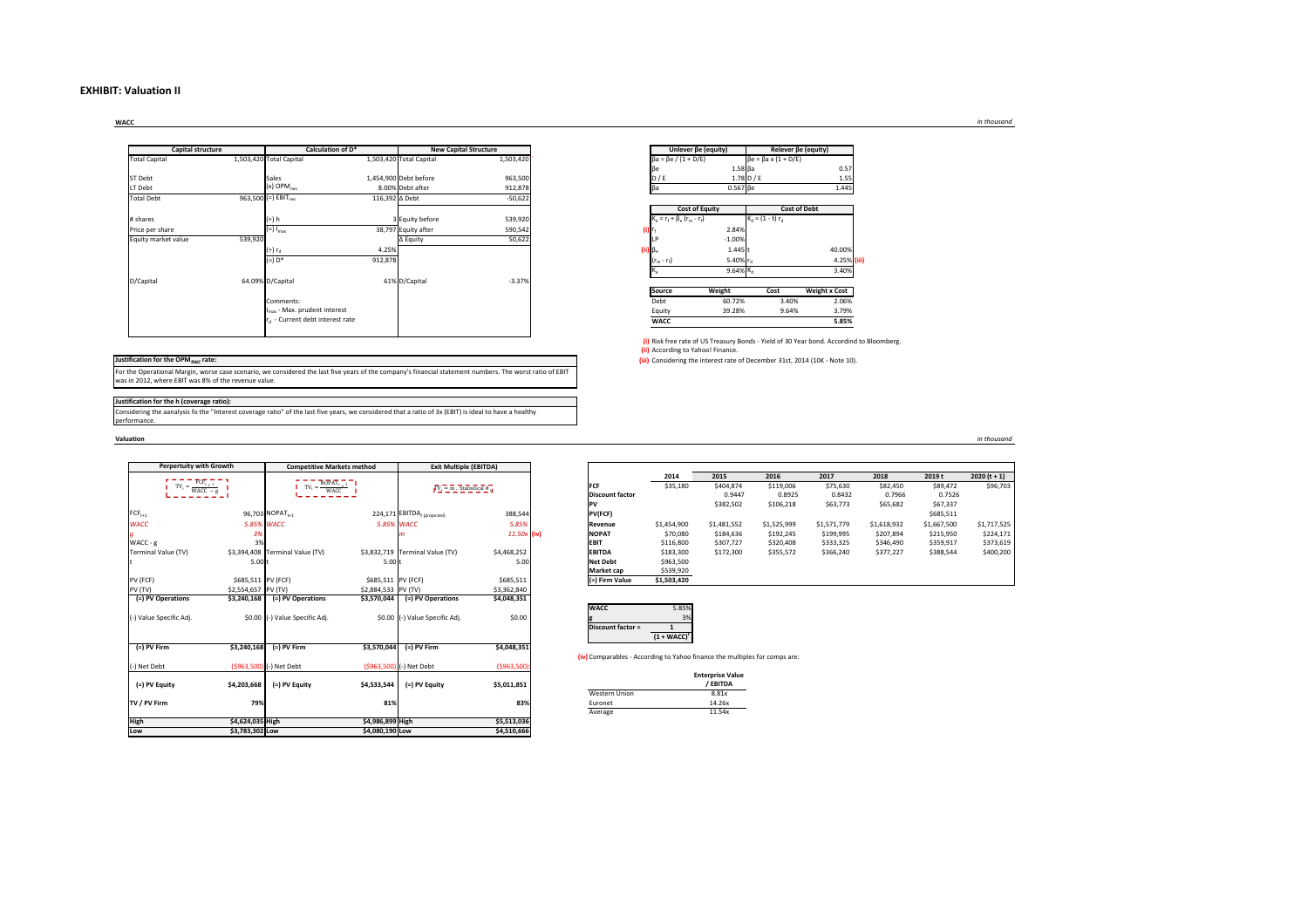## **EXHIBIT: Liquidation**

| <b>Liquidation analysis</b>               |                   |        |                     |
|-------------------------------------------|-------------------|--------|---------------------|
|                                           |                   |        | December 31st, 2014 |
| <b>Balance Sheet</b>                      | <b>Book value</b> | Factor | <b>Proceeds</b>     |
| <b>Assets</b>                             |                   |        |                     |
| Cash and cash equivalents                 | \$250,600         | 100%   | \$250,600           |
| Cash and cash equivalents (a)             | \$3,533,600       | 100%   | \$3,533,600         |
| Property and equipment                    | \$165,600         | 80%    | \$132,480           |
| Goodwill                                  | \$442,500         | 0%     | \$0                 |
| Other assets                              | \$249,900         | 80%    | \$199,920           |
| <b>Total assets</b>                       | \$4,642,200       |        |                     |
| (a) Substantiall restricted               |                   |        |                     |
| <b>Liabilities</b>                        |                   |        |                     |
| Payment service obligations               | \$3,533,600       | 100%   | $-53,533,600$       |
| Pension and other postretirement benefits | \$125,700         | 100%   | $-$125,700$         |
| Accounts payable and other liabilities    | \$202,100         | 100%   | $-5202,100$         |
| <b>Total liabilities</b>                  | \$3,861,400       |        | \$255,200           |
| Loss on Liquidation                       |                   |        | \$3,606,200         |
| x Tax Rate                                |                   |        | 40%                 |
| = Tax Benefit                             |                   |        | \$1,442,480         |
| <b>Liquidation FCF</b>                    |                   |        | \$1,697,680         |
| Time to Complete Liquidation (Years)      |                   |        | 0.08                |
| <b>WACC</b>                               |                   |        | 5.90%               |
| PV RV                                     |                   |        | \$1,689,588         |

**(a)** One month to liquidate de company.